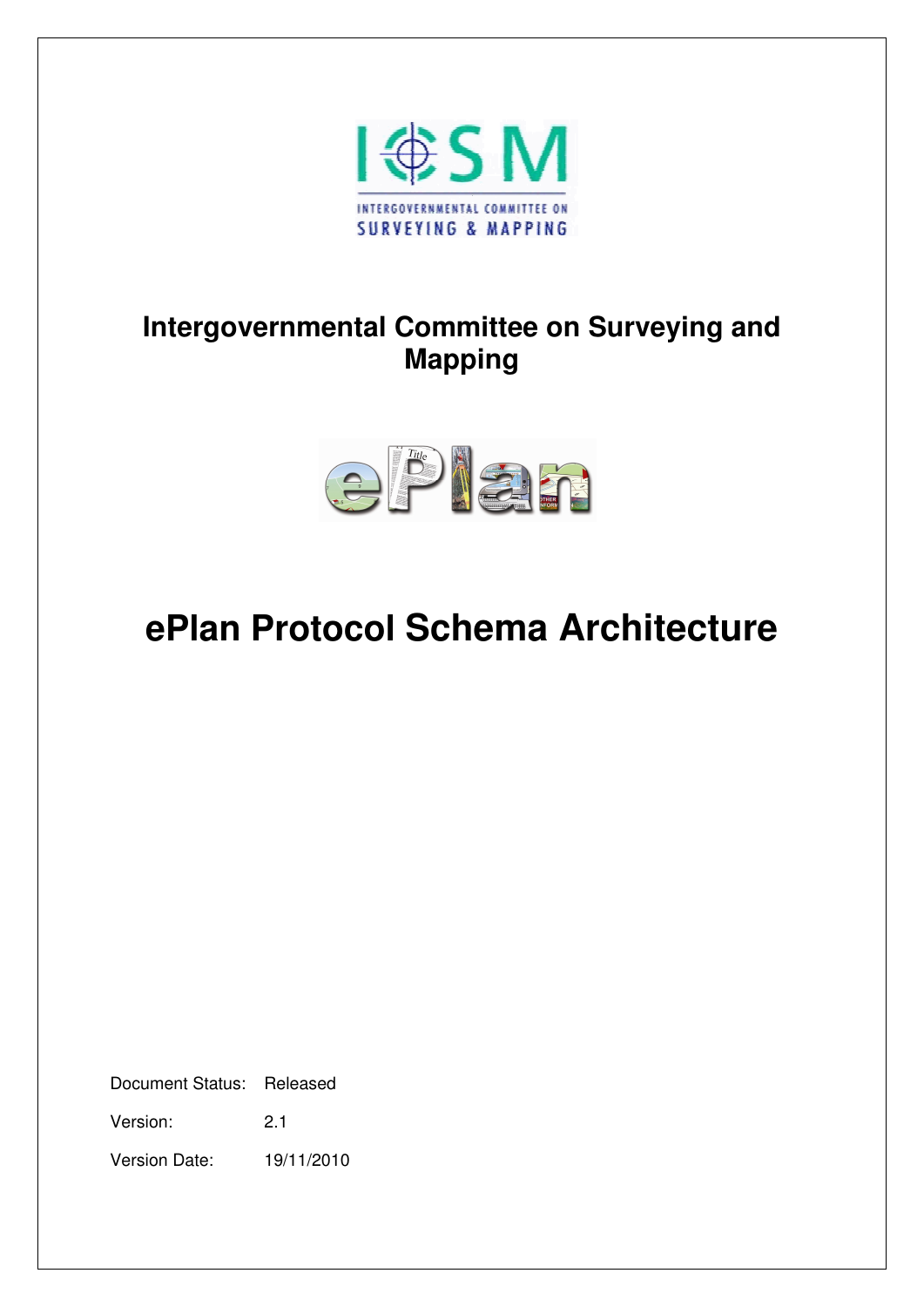# **Copyright**

© The Intergovernmental Committee for Surveying and Mapping, Australia, 2010

# **Amendment History**

| <b>Version</b> | Date               | <b>Author</b>                                            | <b>Comments</b>                                         |
|----------------|--------------------|----------------------------------------------------------|---------------------------------------------------------|
| 1.0            | 10 July 2009       | <b>Nevil Cumerford</b>                                   | Initial implementation                                  |
| 2.0            | 15 September, 2010 | <b>Vivian Farrell</b>                                    | Update for ICSM ePlan                                   |
| 2.0.1          |                    | <b>Vivian Farrell</b><br>Robert Green<br>Nevil Cumerford | Update for release as ICSM ePlan<br>Schema Architecture |
| 2.1            | 19 November        | <b>Vivian Farrell</b>                                    | Further touchups. Completed appendices.                 |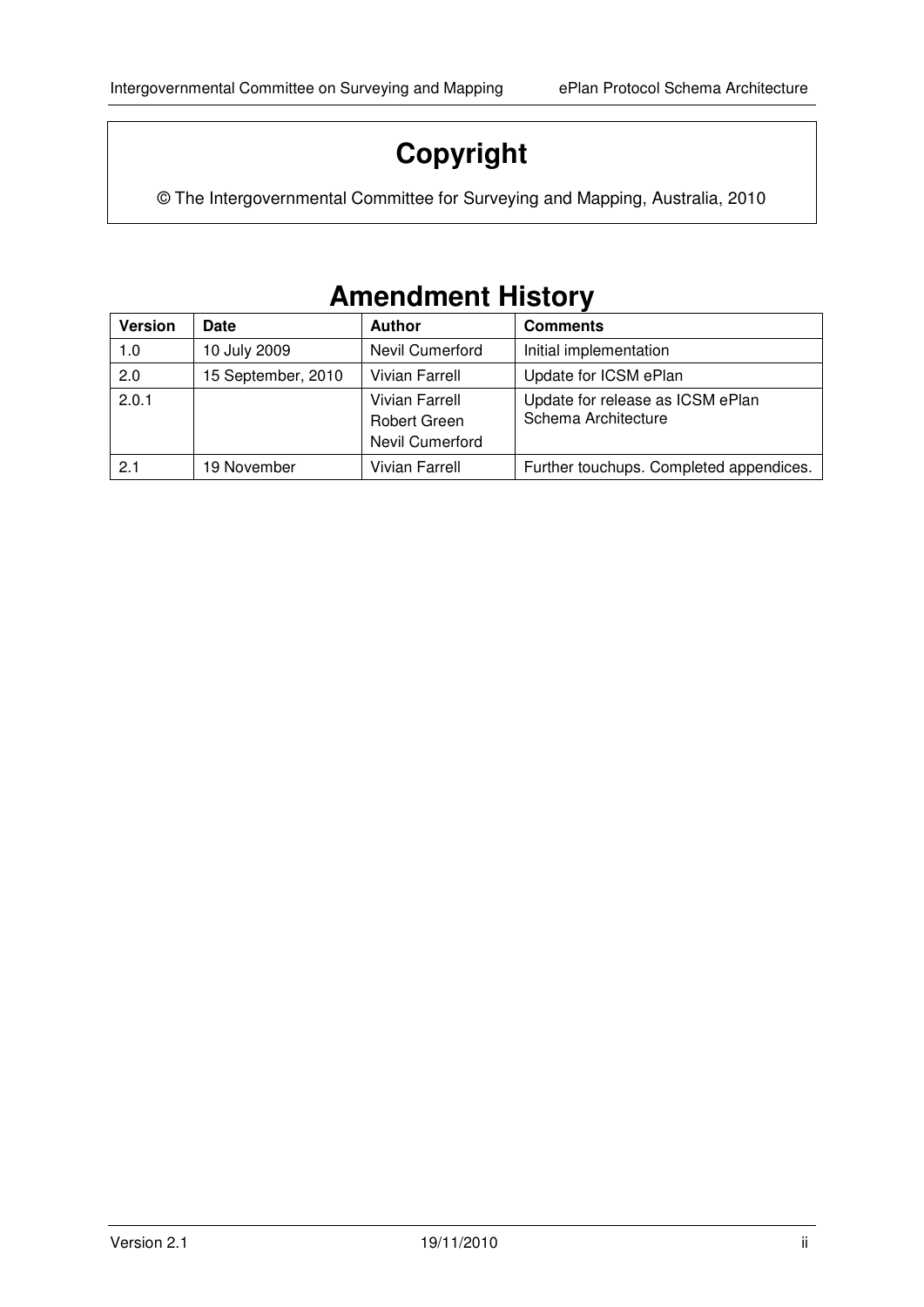# **Table of Contents**

| 1.1            |  |
|----------------|--|
| 1.2            |  |
| 1.3            |  |
| 14             |  |
| 1.5            |  |
| 1.6            |  |
| $\mathbf{2}$   |  |
| 21             |  |
| 211            |  |
| 2.2            |  |
| 2.3            |  |
| 2.3.1          |  |
| 3              |  |
| 3.1            |  |
| 3.2            |  |
| 3.2.1          |  |
| 3.2.2<br>3.2.3 |  |
| 3.2.4          |  |
| 3.3            |  |
| 3.4            |  |

# **Table of Appendices**

| Jurisdictional CIF Schema Implementation Guidelines F-1 |
|---------------------------------------------------------|

# **Table of Figures**

| Figure 2: ePlan Schema Architecture showing the relationship between national and |  |
|-----------------------------------------------------------------------------------|--|
|                                                                                   |  |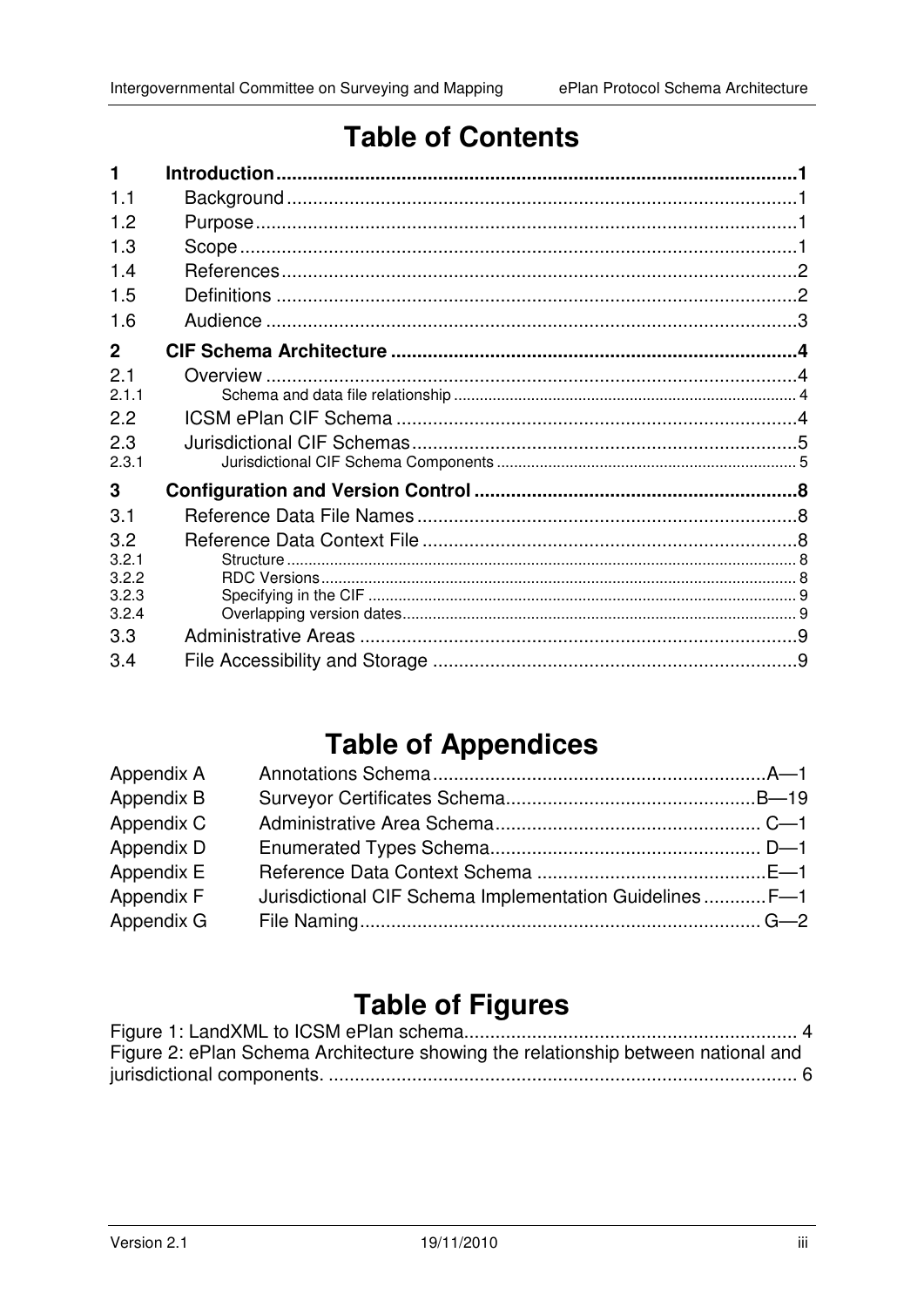# **1 Introduction**

The ePlan Model is a single conceptual model for cadastral survey data in Australia and New Zealand. LandXML has been chosen as the schema to implement the ePlan Model.

An ePlan Protocol has been developed that maps the components of the ePlan model to LandXML elements and attributes. This protocol has been implemented as an XML schema that is a subset of LandXML.

The ePlan schema is extensible so that it can be adapted for specific jurisdictional requirements while still conforming to the LandXML standard. This document describes how the ePlan schema is extended for use in different jurisdictions to create ePlan Cadastral Information Files (CIFs).

A CIF can be defined as:

"A LandXML Instance that complies with a Jurisdictional ePlan Protocol using the values defined in the Reference Data Set"

This document sets out the schema architecture developed to support the creation of ePlan CIFs that meet jurisdictional requirements and are valid LandXML files.

## **1.1 Background**

The Intergovernmental Committee for Surveying and Mapping (ICSM) ePlan Model is a general model for cadastral surveying data in Australian and New Zealand. The model was developed by a working committee with members from each jurisdiction represented by the ICSM.

The working group also produced the ePlan Protocol that maps data from the Model to LandXML. The protocol allows variations for some data elements that may be required in one jurisdiction but not another. It also allows for variations such as lists of data values that differ between jurisdictions (e.g. types of monuments placed at cadastral boundary corners) and differing templates for textural components of the model, such as annotations and certificates.

XML schemas were chosen as the method to implement these differing requirements while maintaining conformance with LandXML.

## **1.2 Purpose**

This document describes the components of the ePlan Schema Architecture, their relationships and how they are used to create an ePlan file (a Cadastral Information File or CIF).

## **1.3 Scope**

This document describes:

1. The various XML documents that comprise the ePlan Protocol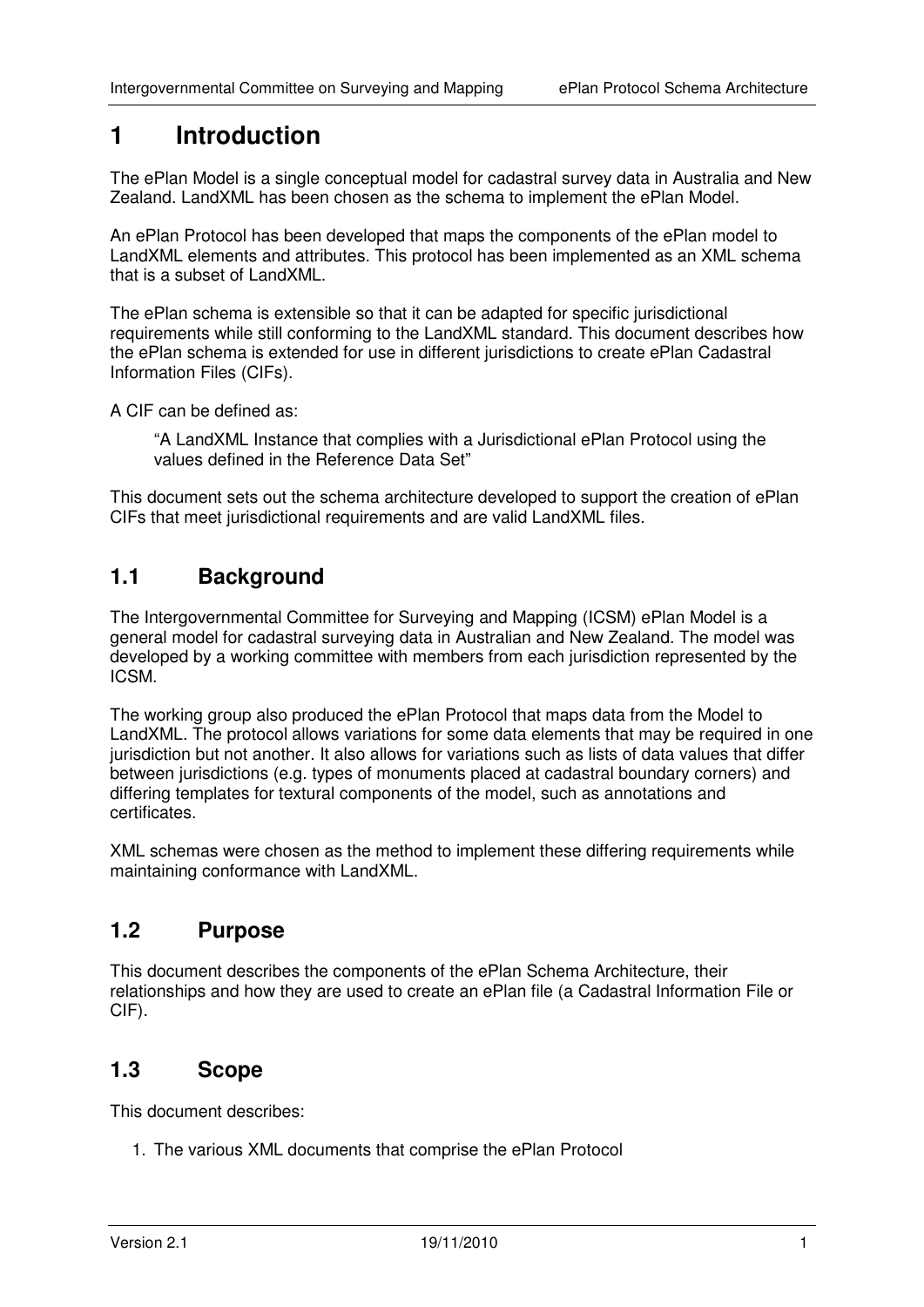- 2. The relationships between the documents
- 3. Suggested file structures for storage
- 4. File maintenance

### **1.4 References**

- 1. ICSM, ePlan Protocol Data Model, version 1.0, 10 September, 2009 http://www.icsm.gov.au/icsm/ePlan/Schema-1.2/ePlan\_Model.pdf
- 2. ICSM, ePlan Protocol LandXML Structural Requirements, version 1.0, 15 November, 2010 http://icsm-eplan.govspace.gov.au/eplan-protocol/
- 3. Recommended XML Namespaces Schema for Australian Government Organisations (Australian Government Information Management Office) http://icsmeplan.govspace.gov.au/eplan-protocol/
- 4. ICSM, ePlan Protocol LandXML Mapping Requirements, version 2.1, 16 November, 2010 http://icsm-eplan.govspace.gov.au/eplan-protocol/

## **1.5 Definitions**

#### **CIF**

Cadastral Information File, a LandXML file used to store the data specified by the ePlan Model in a structure defined by the ePlan Protocol.

#### **Enumeration**

A set of values, one of which must be used as the value of certain data items.

#### **ePlan**

A model for cadastral survey information defined by the ICSM.

#### **ICSM**

The Intergovernmental Committee on Surveying and Mapping.

#### **LandXML**

An XML schema used as the basis of the ePlan schema.

#### **XML**

Extensible mark–up language.

#### **XSD**

Extensible mark–up language schema, an XML document that describes the structure and requirements of another XML document.

#### **Reference Data**

The collection of XML files containing the set of valid values that must be used for specified fields.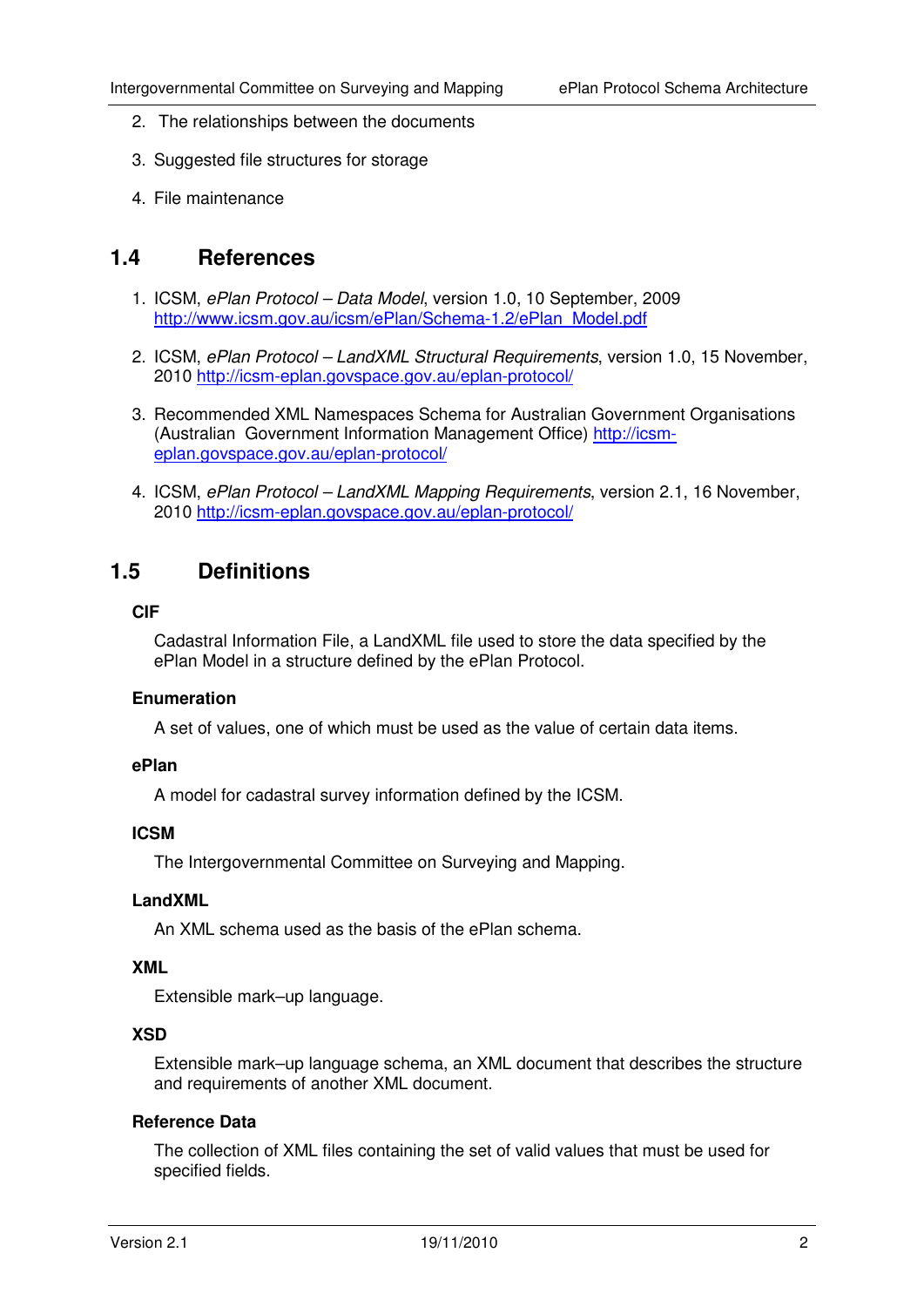## **1.6 Audience**

The primary audience of this document is:

- Software developers creating applications for ICSM member organisations that are using the ePlan Protocol
- Software developers creating products for the surveying industry to create ePlan files
- Technical staff within ICSM member organisations that manage and distribute data using the ePlan Protocol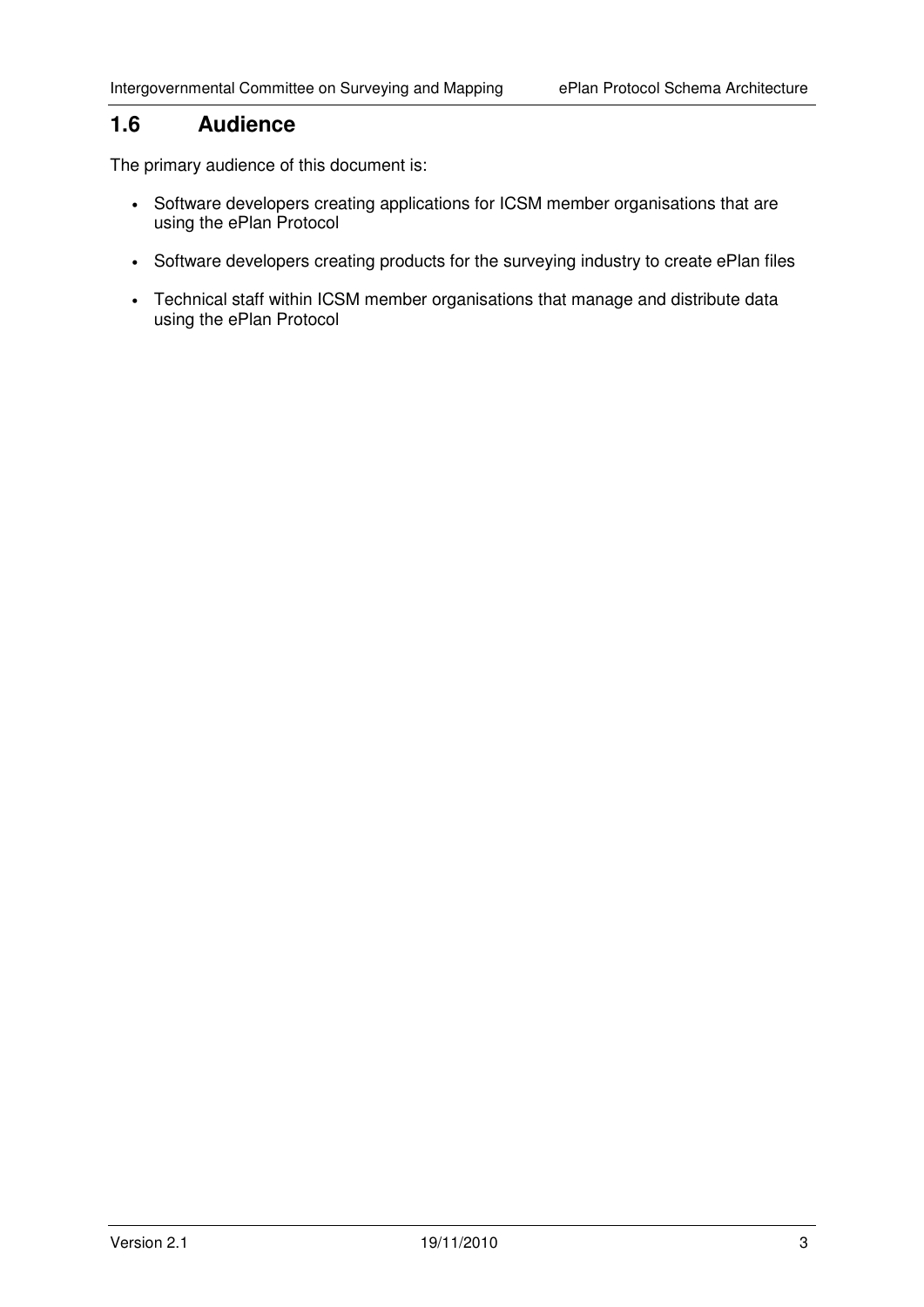# **2 CIF Schema Architecture**

## **2.1 Overview**

The ePlan Schema Architecture consists of a number of XML schema and XML data files that together define the structure and types of data that are in an ePlan Cadastral Information File (CIF). These files are published at both the national and jurisdictional level.

LandXML is used as the base schema on which the ePlan CIF schemas are built. LandXML is an international standard that is widely adopted in spatial software packages. Every ePlan CIF is a LandXML compliant XML file.

To accommodate the differences between jurisdictions that use ePlan, a single ICSM ePlan CIF Schema has been developed that meets the requirements of all ICSM member jurisdictions. This schema is essentially a subset of LandXML containing only the sections used for creating ePlan CIFs. This schema is subsequently used as the template for jurisdictional CIF schemas (§ 2.3). By structuring the schemas in this way, a CIF conforming with a jurisdictional schema will also be a valid ICSM ePlan and LandXML file.

The ePlan Schema Architecture also provides for the creation of data value lists known as reference data and enumeration lists. These allow jurisdictions to restrict the format and values of data fields to conform with specific jurisdictional requirements.

## **2.1.1 Schema and data file relationship**

A schema defines the structure and, in some cases, enumerations for a related data file. A data file has a structure defined by a schema and is used only for data. The set of data files used to create a CIF are called reference data files.

As the ePlan schema architecture is XML based, Schema files have an XSD file extension and data files have an XML file extension.

## **2.2 ICSM ePlan CIF Schema**



**Figure 1: LandXML to ICSM ePlan schema**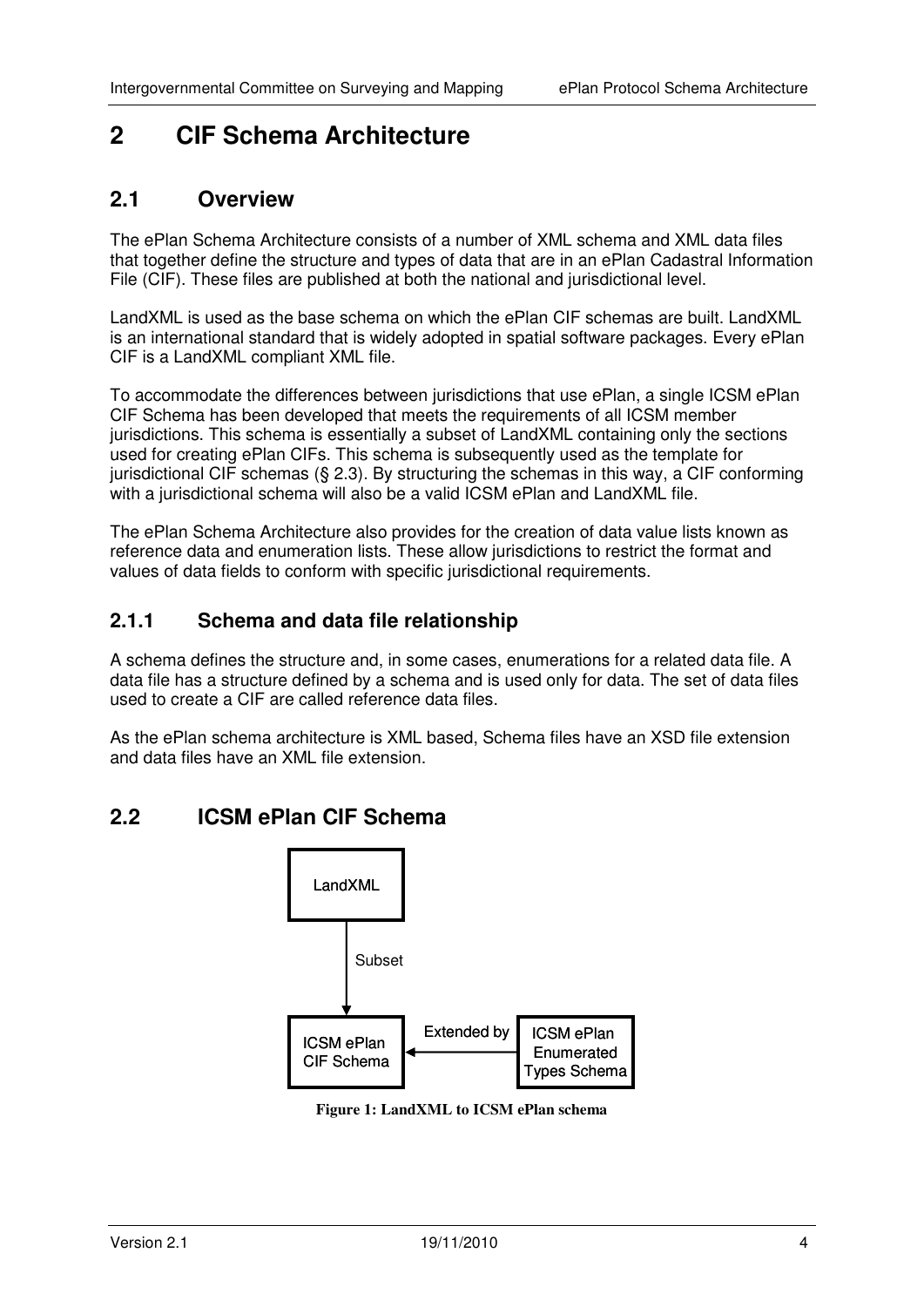The ICSM ePlan CIF Schema is a subset of the LandXML schema. It defines only the elements and attributes required for the ePlan Model and also defines some elements and attributes that are optional in LandXML as being required in ePlan.

The detailed requirements for the ePlan Schema are defined in the ePlan Protocol (see references 1 and 2).

# **2.3 Jurisdictional CIF Schemas**

Jurisdictional CIF Schemas are very similar to the ICSM ePlan CIF Schema, the differences are that some optional elements and attributes in the ICSM ePlan CIF Schema may be omitted from a Jurisdictional CIF Schema and others may be made mandatory.

For example, the attribute for //Survey/SurveyHeader@desc is:

- optional in the ICSM ePlan CIF schema
- omitted from the Victorian schema, and
- mandatory in the Queensland schema

An element or attribute that is mandatory in the ICSM ePlan CIF schema can't be made optional or omitted from a Jurisdictional CIF Schema, it must remain mandatory.

## **2.3.1 Jurisdictional CIF Schema Components**

Jurisdictional CIF Schemas have a number of components to accommodate the differences between jurisdictions and for easier updating. For example, Administrative Areas change frequently so new administration area files are published regularly, whereas survey certificates rarely change and so don't need to be updated as often.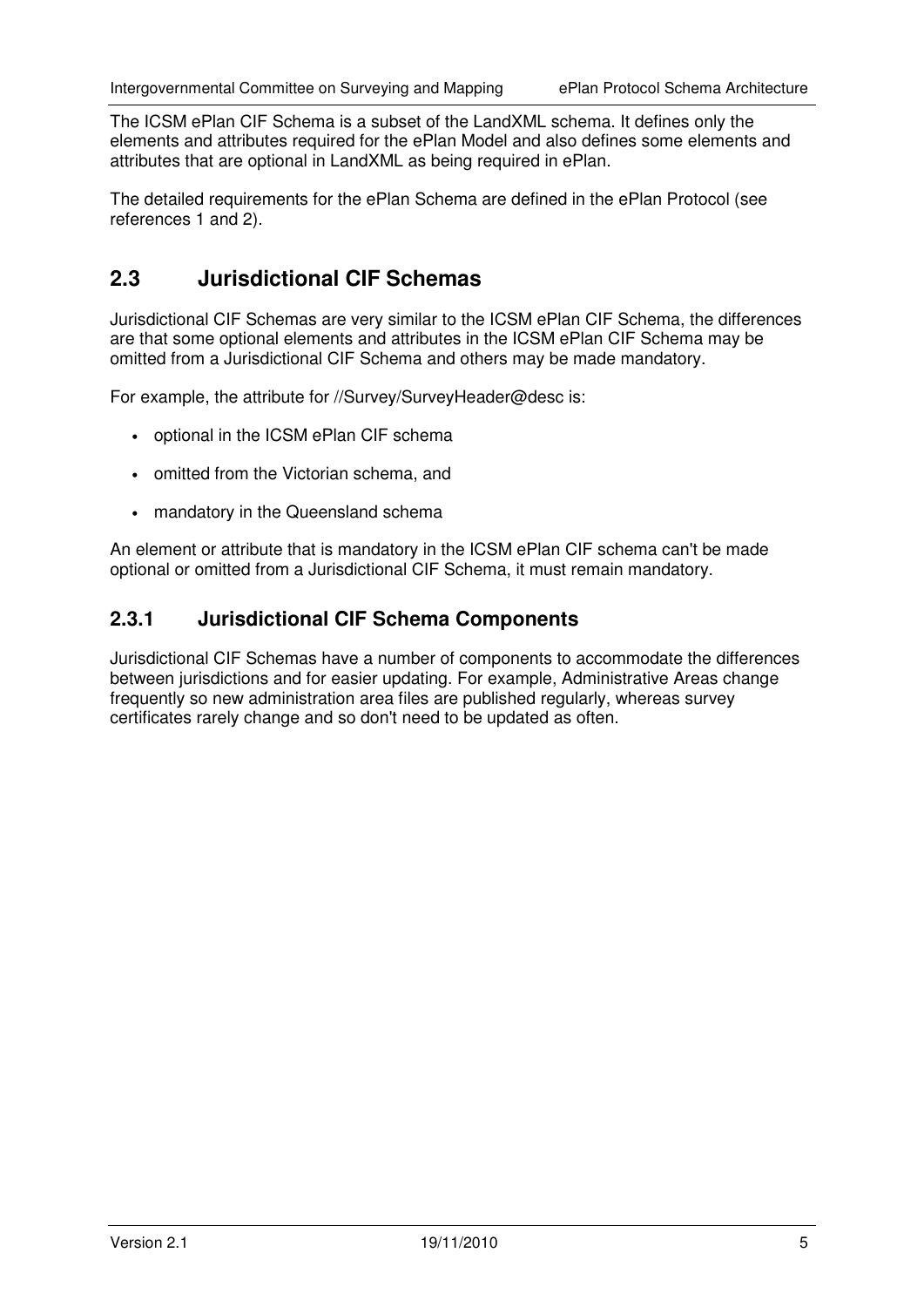

**Figure 2: ePlan Schema Architecture showing the relationship between national and jurisdictional components.** 

The following definitions should be used with the above diagram:

- Subset The schema is based on a parent schema. A data file created with the sub schema will pass XML validation against the super schema.
- Extended The schema has extended functionality provided by a secondary schema. The enumerated types schema provides extended enumerations to the CIF schema.
- Implemented Where an XML data file uses a schema to define its structure.
- Referenced The ePlan CIF references data in 3 files to obtain mandated data values from jurisdictions.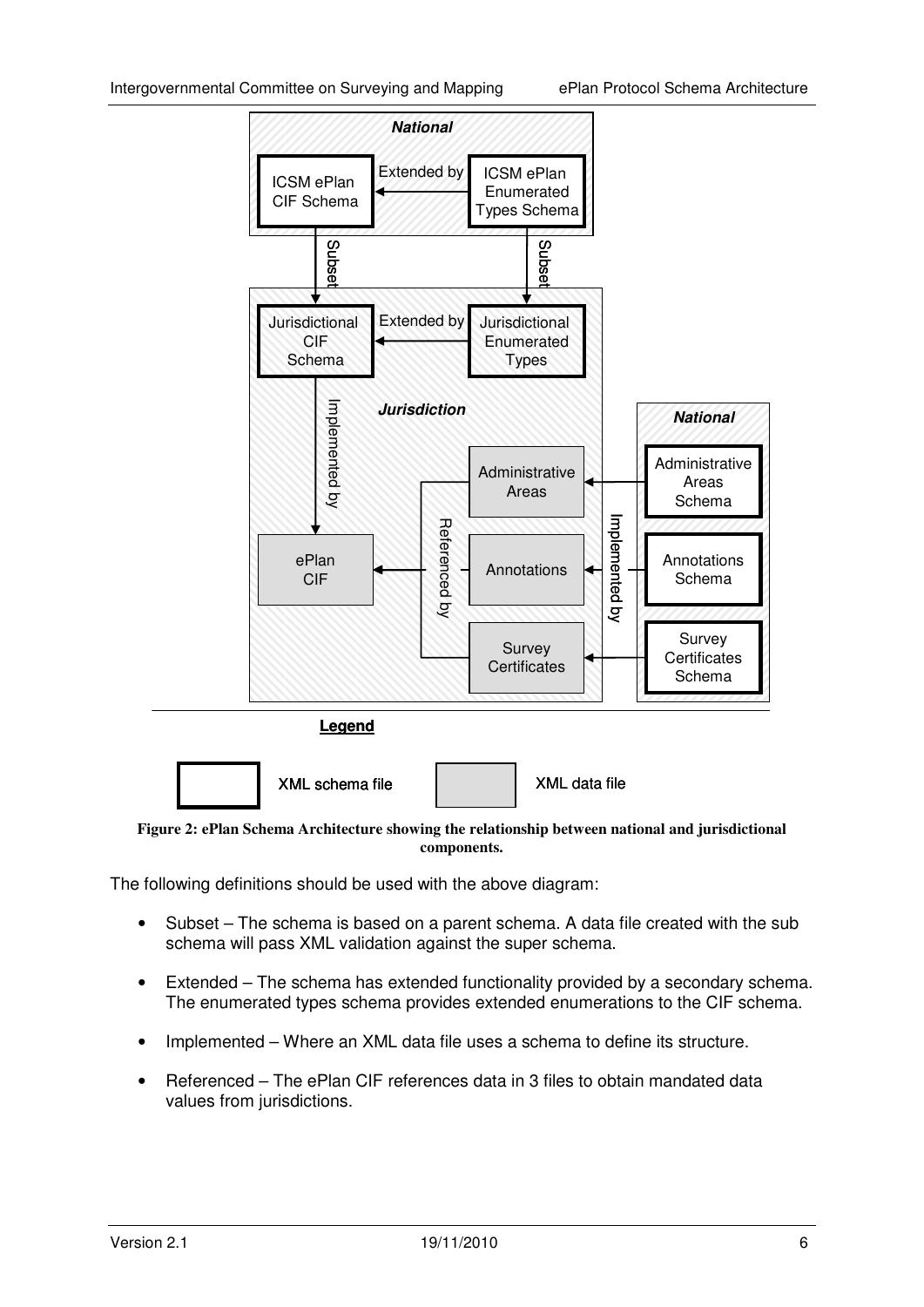#### **2.3.1.1 Schema component descriptions**

Each jurisdiction is responsible for creating and maintaining the files shown outside the "national" boxes. These files are created according to the jurisdiction's specific requirements.

| <b>Item</b>                                         | <b>Description</b>                                                                                                                                                                                                                                                                                              |  |  |  |  |
|-----------------------------------------------------|-----------------------------------------------------------------------------------------------------------------------------------------------------------------------------------------------------------------------------------------------------------------------------------------------------------------|--|--|--|--|
| <b>ICSM ePlan CIF</b><br>Schema                     | A subset of LandXML that meets the requirements of all ICSM member<br>jurisdictions.                                                                                                                                                                                                                            |  |  |  |  |
| <b>ICSM ePlan Enumerated</b><br>Types Schema        | Defines the enumerated types in the ICSM ePlan CIF Schema. This<br>schema also defines all the enumerated types used in other schemas and<br>data files.                                                                                                                                                        |  |  |  |  |
| Jurisdictional CIF<br>Schema                        | A jurisdictionally specific version of the ICSM ePlan CIF Schema                                                                                                                                                                                                                                                |  |  |  |  |
| Jurisdictional<br><b>Enumerated types</b><br>Schema | A jurisdictionally specific version of the ICSM ePlan Enumerated Types<br>Schema populated with enumeration values.                                                                                                                                                                                             |  |  |  |  |
| <b>Administrative Areas</b><br>Schema               | Defines the structure of the related administration area data file.                                                                                                                                                                                                                                             |  |  |  |  |
| <b>Annotations Schema</b>                           | Defines the structure of the related annotations data file.                                                                                                                                                                                                                                                     |  |  |  |  |
| <b>Survey Certificates</b><br>Schema                | Defines the structure of the related certificates data file.                                                                                                                                                                                                                                                    |  |  |  |  |
| Administrative Area data<br>file                    | Stores the names and relationships of the various types of administration<br>area. Note that the types of administration area are defined in the<br>enumerations schema. This file is used to provide valid values for the<br>//Survey/SurveyHeader/AdminArea and<br>//Parcels/Parcel/LocationAddress/AdminArea |  |  |  |  |
| Annotations data file                               | Stores the various annotations used by surveyors in the jurisdiction. This<br>file gives valid values to the //Survey/PlanHeader/Annotations Element.                                                                                                                                                           |  |  |  |  |
| Survey Certificates data<br>file                    | Stores the various certificates used by surveyors in the jurisdiction.<br>jurisdiction. This file gives valid values to the<br>//Survey/PlanHeader/SurveyCertificate Element.                                                                                                                                   |  |  |  |  |

The following table summarises the components in Figure 2.

#### **2.3.1.2 CIF Construction**

The jurisdictional schemas and reference data files provide the complete definition of the CIF for the jurisdiction. CIFs are validated to ensure they adhere to these files. However, all externally submitted CIFs **must use LandXML 1.2 as the base schema**. Third-parties may use any other schemas and reference data files to assist in the construction of a CIF. There are no restrictions on how the files are used externally.

The specific set of files to be used when creating a CIF change from time to time (e.g. local government area names in the Administrative Area data file change frequently), the mechanism for determining which files to use is described in § 3.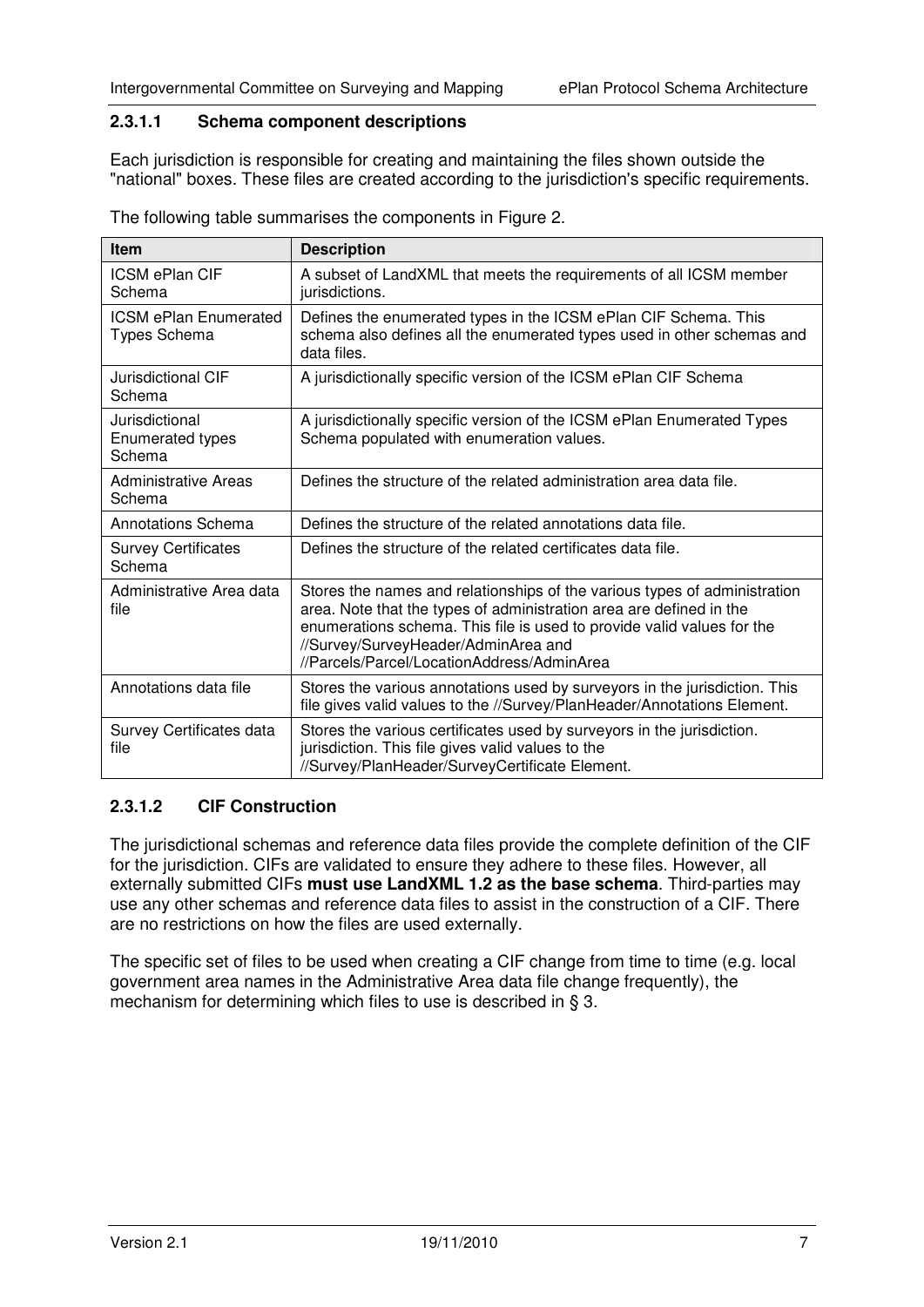# **3 Configuration and Version Control**

Reference data files change from time to time as the data within them is updated. The list of files that are current for a particular date is a reference data context (RDC). Each RDC has a date range for which it is valid.

Administrative areas change frequently, sometimes daily, therefore the administrative areas reference data file is updated independently of the RDC (see § 3.3).

## **3.1 Reference Data File Names**

File naming conventions are described in Appendix G. Note that reference data files are specified by full URI in the Reference Data Context, e.g.

```
http://www.lpma.nsw.gov.au/__data/assets/xml_file/0010/137368/xml-gov-au-
nsw-icsm-cif-eplan-referencedata-101013.xml
```
## **3.2 Reference Data Context File**

An RDC file is published by each jurisdiction to specify all current and previous RDCs for the jurisdiction.

## **3.2.1 Structure**

The structure of the RDC file is defined by the RDC Schema (see Appendix E). An RDC file contains one or more ReferenceDataContext elements. Each element specifies an RDC, which is a set of reference data files that are to be used for CIFs created within the date range in the ApplicableFrom and ApplicableTo elements.

When a new RDC is required, it is added as a new ReferenceDataContext element in the RDC file and the updated RDC file is published.

### **3.2.2 RDC Versions**

RDC files are backward compatible, i.e. the latest version can be used for any previous date. Therefore, only the latest version of the RDC file is needed to determine the correct set of reference data files for any relevant date.

Version control for the RDC file is provided by the LastUpdated element, which specifies the date that the file was last updated. If the RDC file is stored locally, then frequent checks should be made with the jurisdiction's published version to ensure that the latest version is used.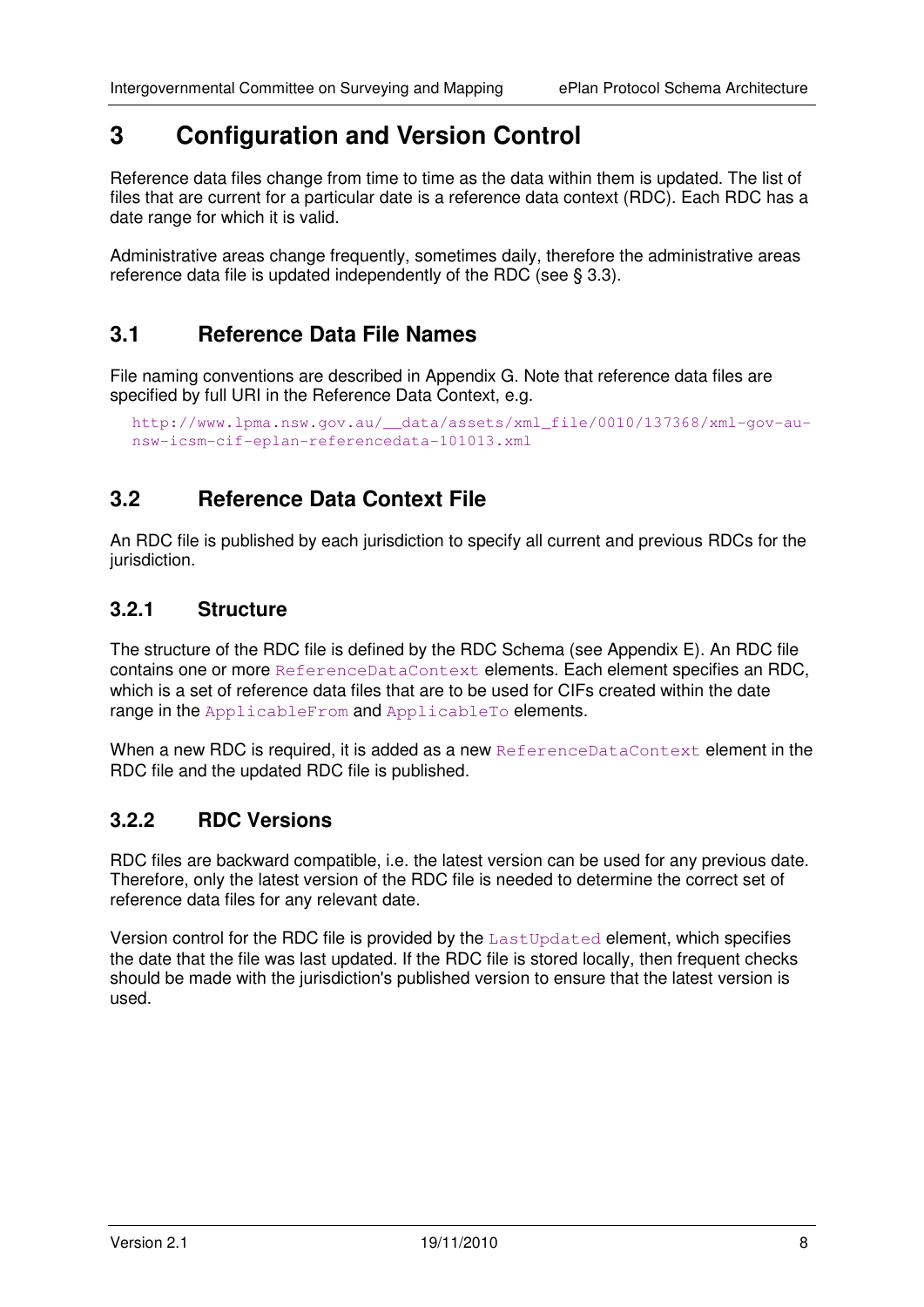## **3.2.3 Specifying in the CIF**

To specify the RDC version (and hence the versions of reference data files) used to create a CIF, the ReferenceDataContext/ContextId value from the RDC file is stored in the CIF LandXML/FeatureDictionary@version attribute, e.g.

<FeatureDictionary name="ReferenceDataContext" version="NRWQLD-RD-3"/>

Jurisdictions may use this attribute to check that a valid RDC has been used to create a CIF for the applicable date. It will also be used where RDC applicable dates overlap to determine which RDC was chosen when creating a CIF.

## **3.2.4 Overlapping version dates**

RDCs may have overlapping ApplicableFrom and ApplicableTo dates. This indicates that either RDC may be used for the overlapping period.

Overlapping dates may be used for transition periods, e.g. when a new set of regulations is introduced, projects started under the previous regulations can be completed but new projects are covered by the new regulations.

## **3.3 Administrative Areas**

The administrative area data file is backward compatible, i.e. the latest file can be used for any previous date.

As with the RDC file, the file name is always the same. The internal version number can be used to check if it is the latest version, which can be downloaded from the jurisdiction's public server.

## **3.4 File Accessibility and Storage**

The latest versions of all ePlan schema and data files are available from publicly accessible URLs specified by each jurisdiction. The reference data context always references these versions of reference data files. If the files are to be downloaded for offline usage, the thirdparty should be aware that the reference data context will continue to point to the remote URLs.

Local storage of reference data files can be in a single directory. All versioned files contain their version number in the file name and will not clash with other versions. The Reference Data Context is an expanding file and can replace any old versions. The same applies for Admin Areas if the backward compatibility features are used.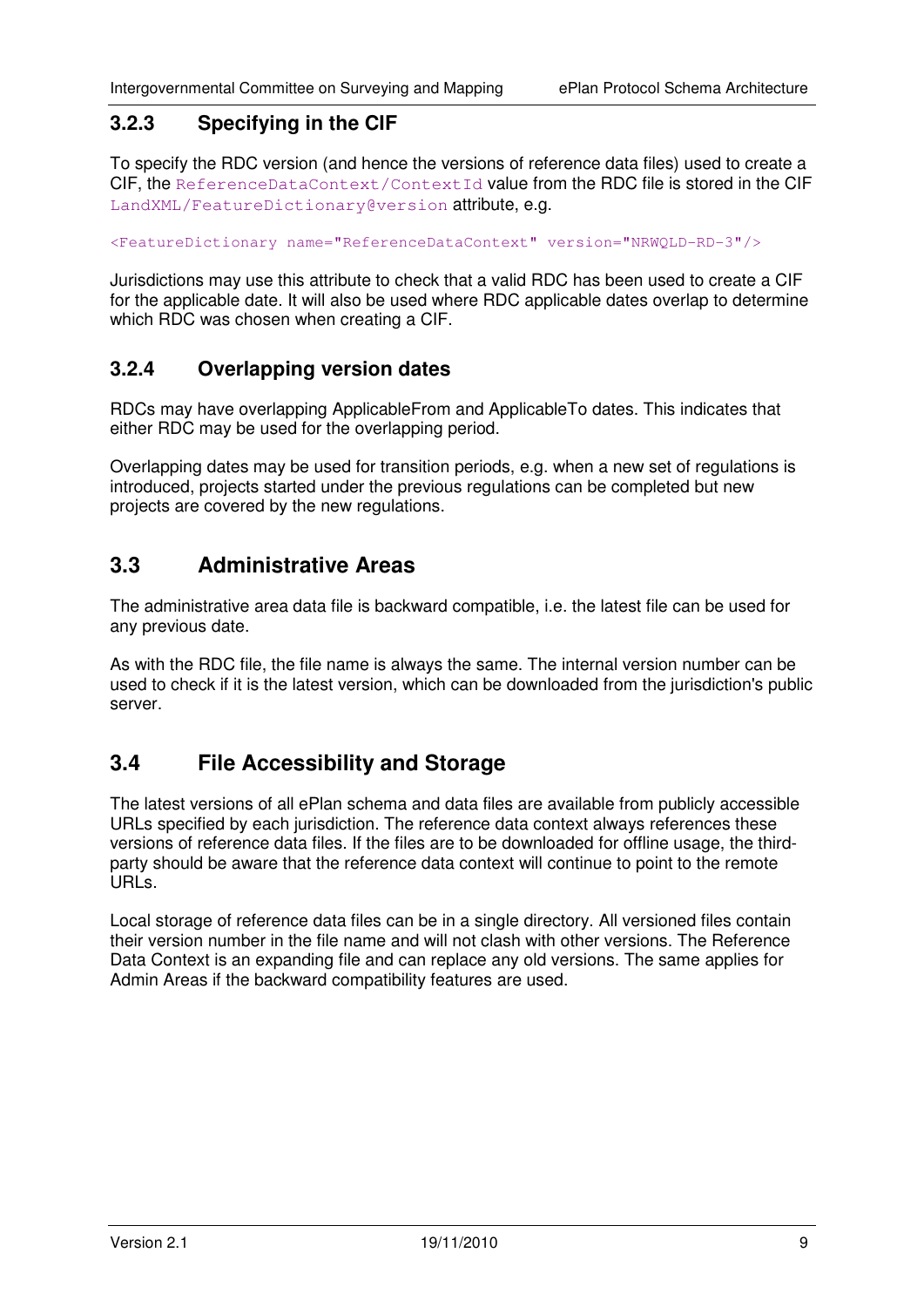# **Appendix A Annotations Schema**

#### **A.1 Implementation Guidelines**

The Annotations schema instance is defined at the jurisdiction level using the annotations schema (xml-gov-au-icsm-eplan-cif-annotations-1.0.xsd). This file provides a list of acceptable annotations for use in the jurisdiction. Each jurisdiction will validate their annotations against the list they supply in this file. The annotation values can be a static text value or a string with text substitution.

An example file name for this file conforming to Appendix G is:

xml-gov-au-nsw-icsm-eplan-cif-annotations-1.0-20101225.xml

The following is an annotated skeleton template:

```
<ActionStatementList time="" date="" version="" xmlns="urn:xml-gov-
au:icsm:eplan:cif:annotations:1.0" xmlns:xsi="http://www.w3.org/2001/XMLSchema-instance" 
xsi:schemaLocation="urn:xml-gov-au:icsm:eplan:cif:annotations:1.0 
U:\ePlan\Specifications\BUSINE~1\National\EPLANP~3\xml-gov-au-icsm-eplan-cif-annotations-
1.0.xsd"> 
    <ActionStatement displaySequence="1"> <!-- display order --> 
      \langleId>\langle/Id> \langle !-- surrogate ID -->
      \langleName>\langleName>\rangle <!-- the Type of the annotation - annotationType in enumerations schema
-->
       <HeadOfPower></HeadOfPower> <!-- Act or legislation this applies to -->
       <PresentationType></PresentationType> <!-- one of: StaticText, TextWithSubstitution, 
FreeFormText --> 
       <Form> 
         <Id></Id> <!-- surrogate ID -->
         \langleName>\langle/Name> \langle!-- same as name above -->
          <Version></Version> <!-- version of this annotation --> 
          <FormattedName></FormattedName> 
          <FormTemplateText><![CDATA[]]></FormTemplateText> <!-- Text of the annotation 
contained in CDATA --> 
          <FormField> <!-- if text substitution is used, each tag is defined with a 
formfield -->
            <Id></Id> <!-- tag value -->\langleName>\langleName>\langle!-- same as ID -->
             <Description></Description> <!-- desc of the value --> 
             <MinCardinality>1</MinCardinality> <!-- the range of values required -->
             <MaxCardinality>1</MaxCardinality> 
             <FieldType></FieldType> <!-- the type e.g. string, int, double etc. --> 
          </FormField> 
       </Form> 
    </ActionStatement> 
</ActionStatementList>
```
There are 3 main types of annotations, listed below:

- Static text A fixed text string that is wholly inserted into the CIF by the surveyor. Static text requires no FormFields.
- Text with substitution  $A$  text string with tags that can be substituted with the necessary values. Requires FormFields for each tag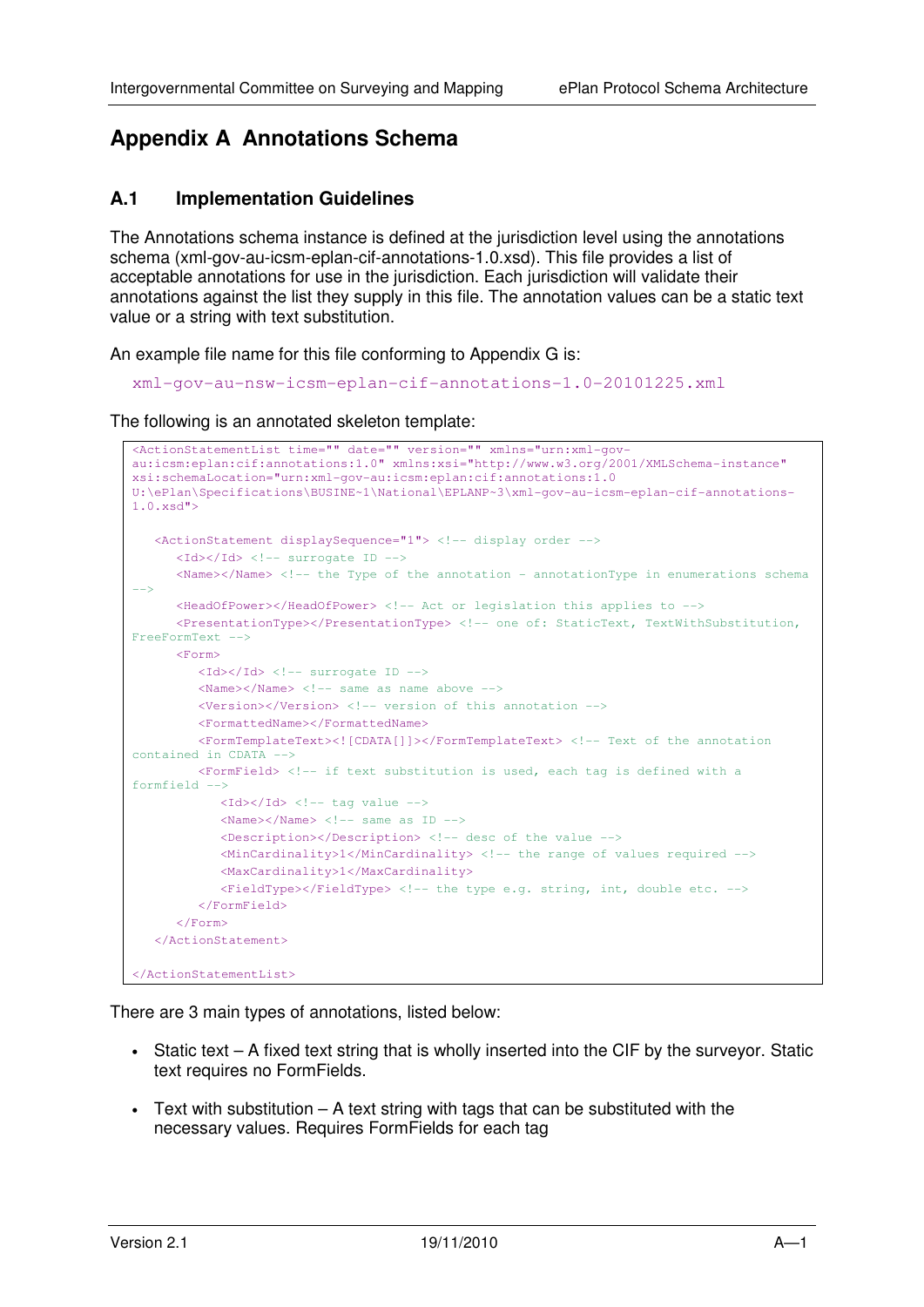• Free form text – A free text field. Surveyor is not bound to any text format. Requires no FormFields.

#### **Interpreting Text With Substitution**

The following is an example text with substitution string:

<![CDATA[Lot {parcelName} is a {parcelFormat} format remainder lot]]>

CDATA allows all text characters to be escaped within the square brackets.

Tags are shown in braces ({ }). The value of the tag maps directly to the ID and Name of the FormField that defines its parameters. Below is an example FormField for parcelName.

```
<FormField> 
   <Id>parcelName</Id> 
   <Name>parcelName</Name> 
   <Description>The ePlan parcel name</Description> 
   <MinCardinality>1</MinCardinality> 
   <MaxCardinality>1</MaxCardinality> 
   <FieldType>string</FieldType> 
</FormField>
```
#### **A.2 Structure**

The annotations schema has the following structure. Each element name is a link to the relevant section of the document.

```
ActionStatementList 
  ActionStatement 
     Id 
     Name 
     HeadOfPower 
     Explanation 
     PresentationType 
     Form 
        Id 
        Name 
        Version 
        FormattedName 
        FormHelp 
        FormTemplateUri 
        FormTemplateText 
        FormField 
          Id 
          Name 
          Description 
          FieldHelp 
          FieldRequired 
          MinCardinality 
          MaxCardinality 
          FieldType 
          FieldTypeChoice 
             FieldType
```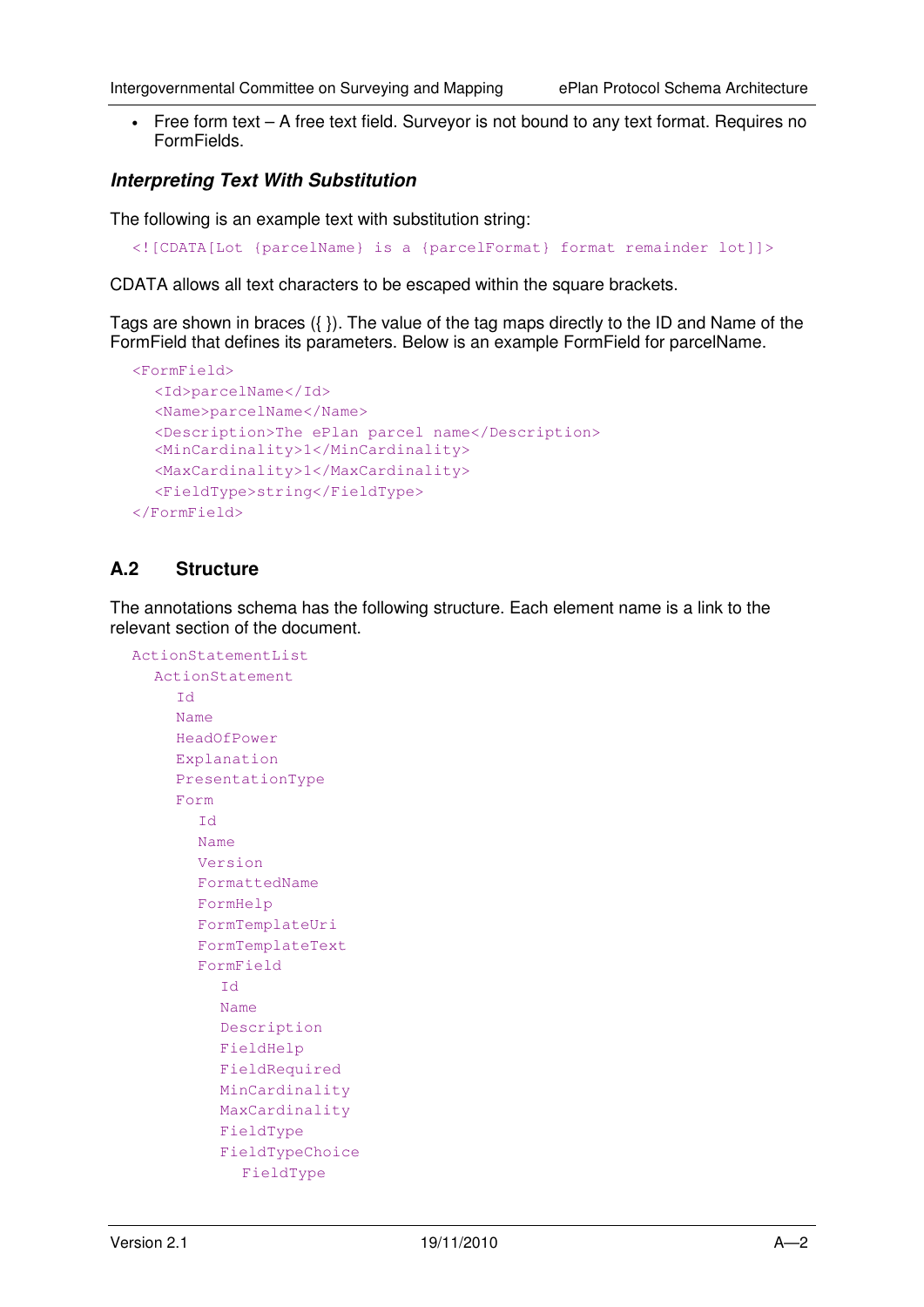## **A.3 ActionStatementList**

| <b>Description</b>     | The ActionStatementList element is the root element of an annotation file<br>and is a grouping element for action statements (annotations). |                                     |                                                                                          |  |
|------------------------|---------------------------------------------------------------------------------------------------------------------------------------------|-------------------------------------|------------------------------------------------------------------------------------------|--|
| <b>Example</b>         |                                                                                                                                             |                                     | <actionstatementlist <="" date="2010-10-31" th="" version="1.0"></actionstatementlist>   |  |
|                        |                                                                                                                                             | $time="18:23:15"$                   |                                                                                          |  |
|                        |                                                                                                                                             | $\langle$ ActionStatement $\rangle$ |                                                                                          |  |
|                        |                                                                                                                                             | $\sim$ $\sim$ $\sim$                |                                                                                          |  |
|                        |                                                                                                                                             | $\langle$ ActionStatement>          |                                                                                          |  |
|                        | $\sim$ $\sim$ $\sim$                                                                                                                        |                                     |                                                                                          |  |
|                        |                                                                                                                                             |                                     |                                                                                          |  |
| <b>Parent Elements</b> | None                                                                                                                                        |                                     |                                                                                          |  |
| <b>Child Elements</b>  |                                                                                                                                             |                                     | <b>Cardinality</b>                                                                       |  |
| ActionStatement        |                                                                                                                                             |                                     | $0 - *$                                                                                  |  |
| <b>Attribute</b>       | <b>Type</b>                                                                                                                                 | <b>Required</b>                     | <b>Description</b>                                                                       |  |
| version                | string                                                                                                                                      | R.                                  | The version of this file.                                                                |  |
|                        |                                                                                                                                             |                                     | e.g. $1.0$                                                                               |  |
| date                   | date                                                                                                                                        | R.                                  | Date that this version of the administrative areas file                                  |  |
|                        |                                                                                                                                             |                                     | was created. ISO 8601 format.                                                            |  |
|                        |                                                                                                                                             |                                     | e.g. $2010 - 10 - 31$                                                                    |  |
| time                   | time                                                                                                                                        | R                                   | Time that this version of the administrative areas file<br>was created. ISO 8601 format. |  |
|                        |                                                                                                                                             |                                     | e.g. $18:23:32$                                                                          |  |

## **A.4 ActionStatement**

| <b>Description</b>     | The ActionStatement element contains an action statement or annotation |  |  |  |
|------------------------|------------------------------------------------------------------------|--|--|--|
|                        | for a cadastral survey plan.                                           |  |  |  |
| <b>Example</b>         | <actionstatementlist></actionstatementlist>                            |  |  |  |
|                        | <actionstatement displaysequence=""></actionstatement>                 |  |  |  |
|                        | $\langle \text{Id} \rangle$ $\langle \text{Id} \rangle$                |  |  |  |
|                        | $<$ Name> $<$ /Name>                                                   |  |  |  |
|                        | <headofpower></headofpower>                                            |  |  |  |
|                        | <explanation></explanation>                                            |  |  |  |
|                        | <presentationtype></presentationtype>                                  |  |  |  |
|                        | $<$ Form> $<$ /Form>                                                   |  |  |  |
|                        |                                                                        |  |  |  |
|                        | $\cdots$                                                               |  |  |  |
|                        |                                                                        |  |  |  |
| <b>Parent Elements</b> | ActionStatementList                                                    |  |  |  |
| <b>Child Elements</b>  | <b>Cardinality</b>                                                     |  |  |  |
| Ιd                     |                                                                        |  |  |  |
| Name                   |                                                                        |  |  |  |
| HeadOfPower            | $1 - *$                                                                |  |  |  |
| Explanation            | $0 - 1$                                                                |  |  |  |
| PresentationType       |                                                                        |  |  |  |
| Form                   | $0 - *$                                                                |  |  |  |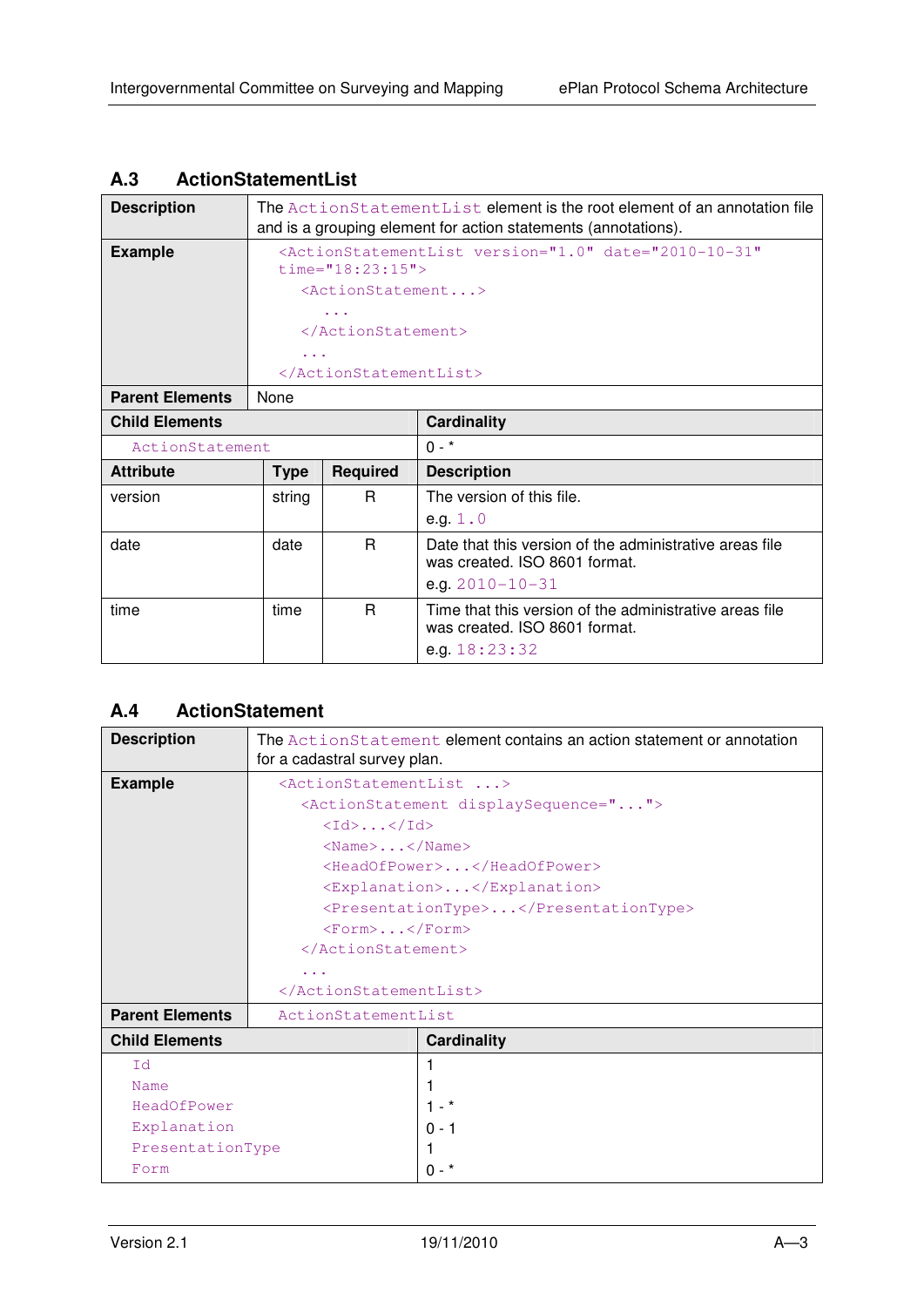| <b>Attribute</b> | <b>Type</b> | Required | <b>Description</b>        |
|------------------|-------------|----------|---------------------------|
| displaySequence  | string      |          | The version of this file. |
|                  |             |          | e.g. $1.0$                |

## **A.5 Id**

| <b>Description</b>     | The $Id$ element contains a unique identifier for an action statement, form or form<br>field. |                                                         |                                                        |
|------------------------|-----------------------------------------------------------------------------------------------|---------------------------------------------------------|--------------------------------------------------------|
| <b>Example</b>         | <actionstatementlist></actionstatementlist>                                                   |                                                         |                                                        |
|                        |                                                                                               |                                                         | <actionstatement displaysequence=""></actionstatement> |
|                        | $\langle \text{Id} \rangle$ $\langle \text{Id} \rangle$                                       |                                                         |                                                        |
|                        |                                                                                               | $\langle$ Name $\rangle$ $\langle$ /Name $\rangle$      |                                                        |
|                        |                                                                                               |                                                         | <headofpower></headofpower>                            |
|                        |                                                                                               |                                                         | <explanation></explanation>                            |
|                        |                                                                                               |                                                         | <presentationtype></presentationtype>                  |
|                        |                                                                                               | $<$ Form $>$                                            |                                                        |
|                        |                                                                                               | $\langle \text{Id} \rangle$ $\langle \text{Id} \rangle$ |                                                        |
|                        |                                                                                               |                                                         |                                                        |
|                        |                                                                                               | $<$ FormField>                                          |                                                        |
|                        | $\langle \text{Id} \rangle \dots \langle \text{Id} \rangle$                                   |                                                         |                                                        |
|                        | $\sim 100$                                                                                    |                                                         |                                                        |
|                        |                                                                                               | $\langle$ /FormField>                                   |                                                        |
|                        |                                                                                               | $\langle$ /Form>                                        |                                                        |
|                        |                                                                                               |                                                         |                                                        |
|                        | $\sim$ $\sim$ $\sim$                                                                          |                                                         |                                                        |
|                        |                                                                                               |                                                         |                                                        |
| <b>Parent Elements</b> |                                                                                               | ActionStatement                                         |                                                        |
|                        | Form                                                                                          |                                                         |                                                        |
|                        | FormField                                                                                     |                                                         |                                                        |
| <b>Child Elements</b>  |                                                                                               |                                                         | <b>Cardinality</b>                                     |
| None                   |                                                                                               |                                                         |                                                        |
| <b>Attribute</b>       | <b>Type</b>                                                                                   | <b>Required</b>                                         | <b>Description</b>                                     |
| None                   |                                                                                               |                                                         |                                                        |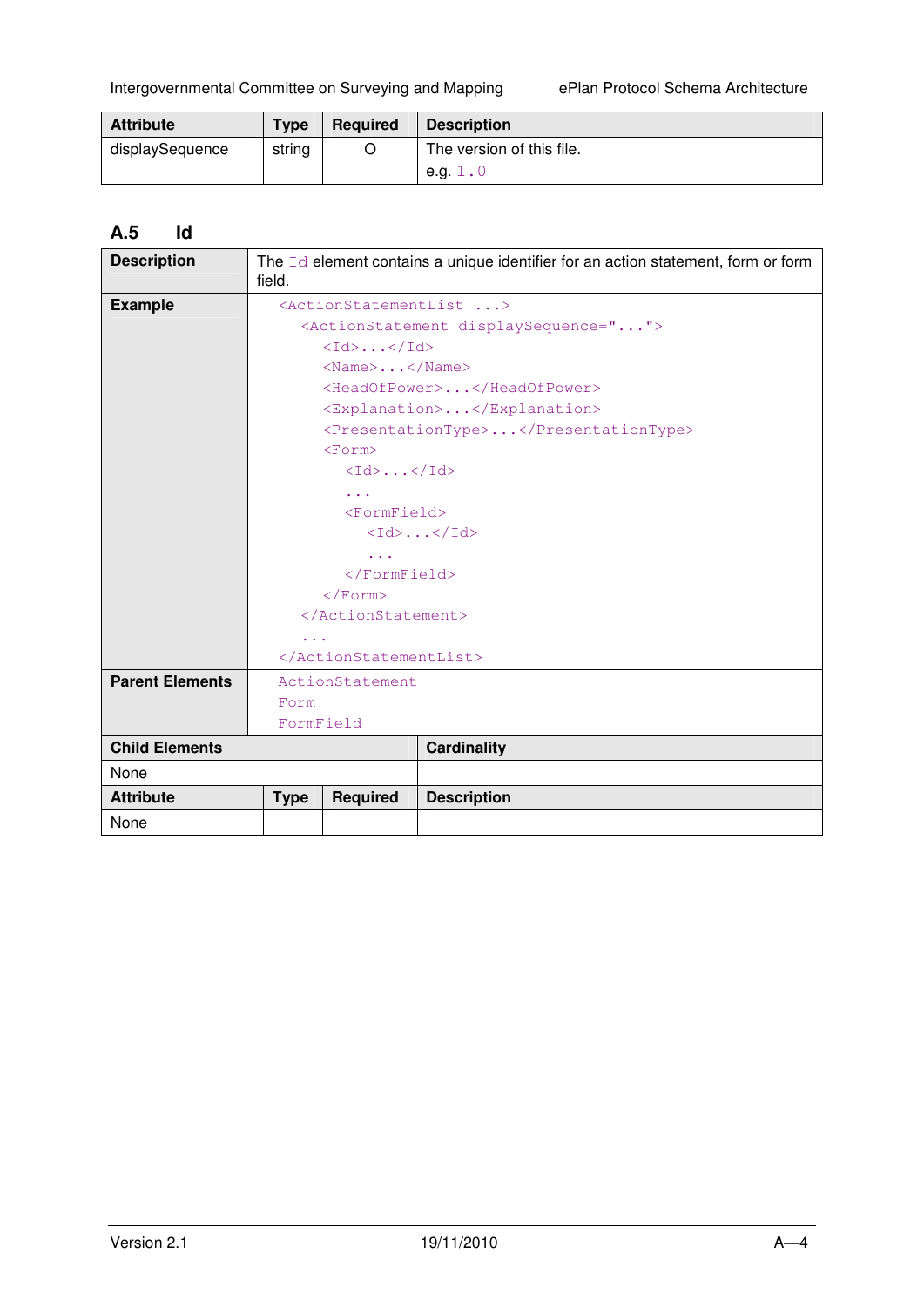| A.6<br><b>Name</b>                                 |                                                                             |                         |                                                    |  |
|----------------------------------------------------|-----------------------------------------------------------------------------|-------------------------|----------------------------------------------------|--|
| <b>Description</b>                                 | The Name element a unique name for an action statement, form or form field. |                         |                                                    |  |
| <b>Example</b>                                     | <actionstatementlist></actionstatementlist>                                 |                         |                                                    |  |
|                                                    | <actionstatement displaysequence=""></actionstatement>                      |                         |                                                    |  |
|                                                    | <Id>< <id></id>                                                             |                         |                                                    |  |
|                                                    | $\langle$ Name $\rangle$ $\langle$ /Name $\rangle$                          |                         |                                                    |  |
|                                                    |                                                                             |                         | <headofpower></headofpower>                        |  |
|                                                    |                                                                             |                         | <explanation></explanation>                        |  |
|                                                    |                                                                             |                         | <presentationtype></presentationtype>              |  |
|                                                    |                                                                             | $<$ Form $>$            |                                                    |  |
|                                                    |                                                                             |                         | $\langle$ Name $\rangle$ $\langle$ /Name $\rangle$ |  |
|                                                    |                                                                             | $\sim 100$ km s $^{-1}$ |                                                    |  |
|                                                    | $<$ FormField>                                                              |                         |                                                    |  |
|                                                    | $\langle$ Name $\rangle$ $\langle$ /Name $\rangle$                          |                         |                                                    |  |
|                                                    | $\sim 100$                                                                  |                         |                                                    |  |
|                                                    | $\langle$ /FormField>                                                       |                         |                                                    |  |
|                                                    | $\langle$ /Form>                                                            |                         |                                                    |  |
|                                                    |                                                                             |                         |                                                    |  |
|                                                    | $\sim 100$                                                                  |                         |                                                    |  |
|                                                    |                                                                             |                         |                                                    |  |
| <b>Parent Elements</b>                             |                                                                             | ActionStatement         |                                                    |  |
| Form                                               |                                                                             |                         |                                                    |  |
|                                                    | FormField                                                                   |                         |                                                    |  |
| <b>Child Elements</b>                              |                                                                             |                         | <b>Cardinality</b>                                 |  |
| None                                               |                                                                             |                         |                                                    |  |
| <b>Attribute</b><br><b>Required</b><br><b>Type</b> |                                                                             |                         | <b>Description</b>                                 |  |
| None                                               |                                                                             |                         |                                                    |  |

# **A.7 HeadOfPower**

| <b>Description</b>     | The HeadOfPower element contains the Head of Power (such as an Act or<br>regulation) related to the action statement. |                                                    |                             |  |
|------------------------|-----------------------------------------------------------------------------------------------------------------------|----------------------------------------------------|-----------------------------|--|
| <b>Example</b>         | <actionstatementlist></actionstatementlist>                                                                           |                                                    |                             |  |
|                        | <actionstatement displaysequence=""></actionstatement>                                                                |                                                    |                             |  |
|                        | $\langle \text{Id} \rangle$ $\langle \text{Id} \rangle$                                                               |                                                    |                             |  |
|                        |                                                                                                                       | $\langle$ Name $\rangle$ $\langle$ /Name $\rangle$ |                             |  |
|                        |                                                                                                                       |                                                    | <headofpower></headofpower> |  |
|                        |                                                                                                                       |                                                    | <explanation></explanation> |  |
|                        | <presentationtype></presentationtype>                                                                                 |                                                    |                             |  |
|                        | $<$ Form> $<$ /Form>                                                                                                  |                                                    |                             |  |
|                        |                                                                                                                       |                                                    |                             |  |
|                        | .                                                                                                                     |                                                    |                             |  |
|                        |                                                                                                                       |                                                    |                             |  |
| <b>Parent Elements</b> | ActionStatement                                                                                                       |                                                    |                             |  |
| <b>Child Elements</b>  |                                                                                                                       |                                                    | <b>Cardinality</b>          |  |
| None                   |                                                                                                                       |                                                    |                             |  |
| <b>Attribute</b>       | <b>Type</b>                                                                                                           | <b>Required</b>                                    | <b>Description</b>          |  |
| None                   |                                                                                                                       |                                                    |                             |  |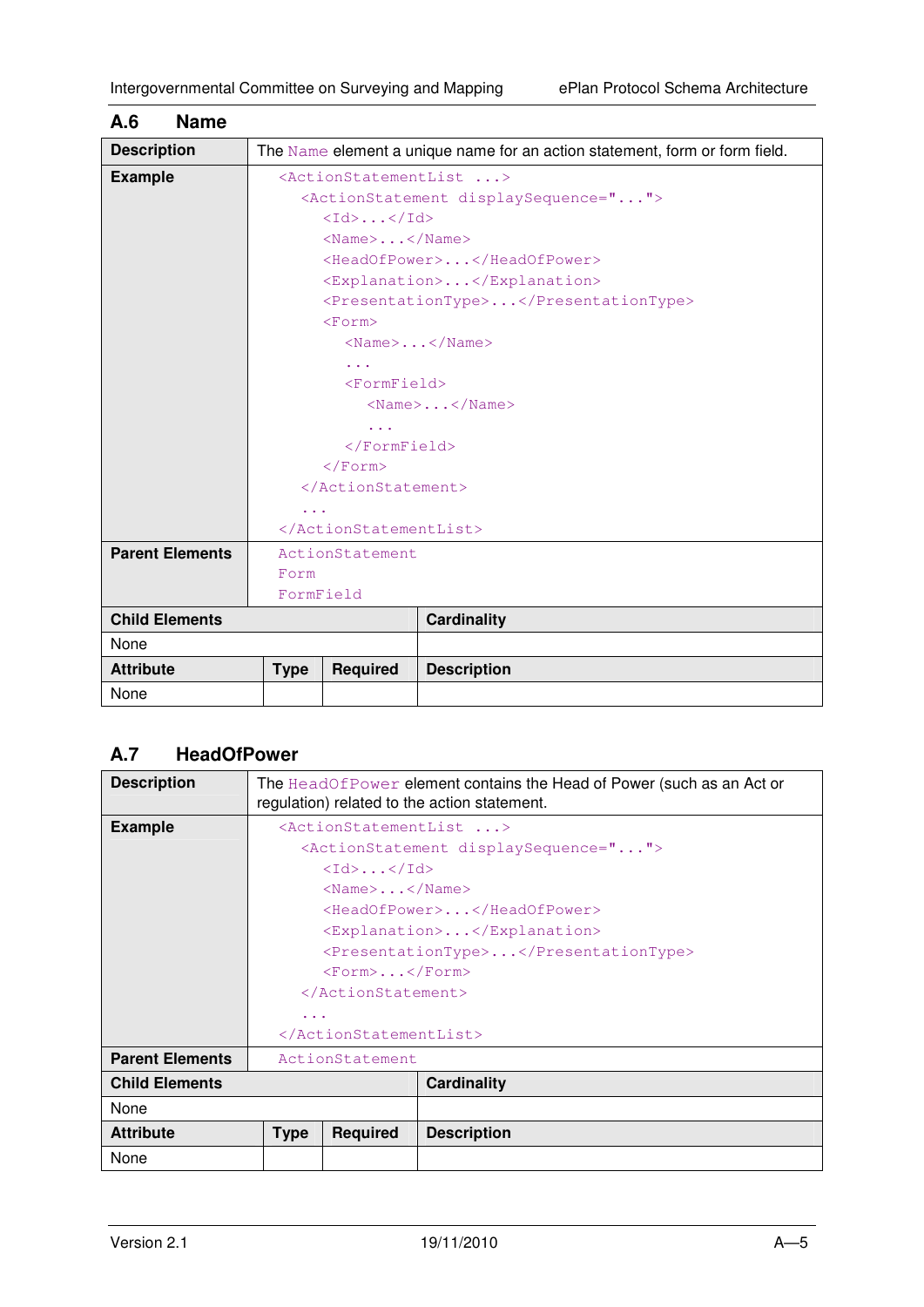| A.8                                                | <b>Explanation</b>                                                                                                                                                                            |                                                    |                                                        |  |  |
|----------------------------------------------------|-----------------------------------------------------------------------------------------------------------------------------------------------------------------------------------------------|----------------------------------------------------|--------------------------------------------------------|--|--|
| <b>Description</b>                                 | The Explanation element contains an explanation of the action statement.<br>The content might be displayed to a user to assist in understanding the purpose<br>or use of an action statement. |                                                    |                                                        |  |  |
| <b>Example</b>                                     |                                                                                                                                                                                               |                                                    | <actionstatementlist></actionstatementlist>            |  |  |
|                                                    |                                                                                                                                                                                               |                                                    | <actionstatement displaysequence=""></actionstatement> |  |  |
|                                                    |                                                                                                                                                                                               | $<$ Id> $<$ /Id>                                   |                                                        |  |  |
|                                                    |                                                                                                                                                                                               | $\langle$ Name $\rangle$ $\langle$ /Name $\rangle$ |                                                        |  |  |
|                                                    |                                                                                                                                                                                               |                                                    | <headofpower></headofpower>                            |  |  |
|                                                    | <explanation></explanation>                                                                                                                                                                   |                                                    |                                                        |  |  |
|                                                    |                                                                                                                                                                                               |                                                    | <presentationtype></presentationtype>                  |  |  |
|                                                    | $<$ Form> $<$ /Form>                                                                                                                                                                          |                                                    |                                                        |  |  |
|                                                    |                                                                                                                                                                                               |                                                    |                                                        |  |  |
|                                                    | .                                                                                                                                                                                             |                                                    |                                                        |  |  |
|                                                    |                                                                                                                                                                                               |                                                    |                                                        |  |  |
| <b>Parent Elements</b>                             | ActionStatement                                                                                                                                                                               |                                                    |                                                        |  |  |
| <b>Child Elements</b>                              |                                                                                                                                                                                               |                                                    | <b>Cardinality</b>                                     |  |  |
| None                                               |                                                                                                                                                                                               |                                                    |                                                        |  |  |
| <b>Attribute</b><br><b>Required</b><br><b>Type</b> |                                                                                                                                                                                               |                                                    | <b>Description</b>                                     |  |  |
| None                                               |                                                                                                                                                                                               |                                                    |                                                        |  |  |

## **A.9 PresentationType**

| <b>Description</b>     |                             |                                                         | The PresentationType element specifies how the annotation is completed,<br>e.g. TextWithSubstitution, StaticText. FreeFormText |
|------------------------|-----------------------------|---------------------------------------------------------|--------------------------------------------------------------------------------------------------------------------------------|
| <b>Example</b>         |                             |                                                         | <actionstatementlist></actionstatementlist>                                                                                    |
|                        |                             |                                                         | <actionstatement displaysequence=""></actionstatement>                                                                         |
|                        |                             | $\langle \text{Id} \rangle$ $\langle \text{Id} \rangle$ |                                                                                                                                |
|                        |                             | $\langle$ Name $\rangle$ $\langle$ /Name $\rangle$      |                                                                                                                                |
|                        |                             |                                                         | <headofpower></headofpower>                                                                                                    |
|                        | <explanation></explanation> |                                                         |                                                                                                                                |
|                        |                             |                                                         | <presentationtype></presentationtype>                                                                                          |
|                        |                             | $<$ Form> $<$ /Form>                                    |                                                                                                                                |
|                        |                             |                                                         |                                                                                                                                |
|                        | $\cdots$                    |                                                         |                                                                                                                                |
|                        |                             |                                                         |                                                                                                                                |
| <b>Parent Elements</b> |                             | ActionStatement                                         |                                                                                                                                |
| <b>Child Elements</b>  |                             |                                                         | Cardinality                                                                                                                    |
| None                   |                             |                                                         |                                                                                                                                |
| <b>Attribute</b>       | <b>Type</b>                 | <b>Required</b>                                         | <b>Description</b>                                                                                                             |
| None                   |                             |                                                         |                                                                                                                                |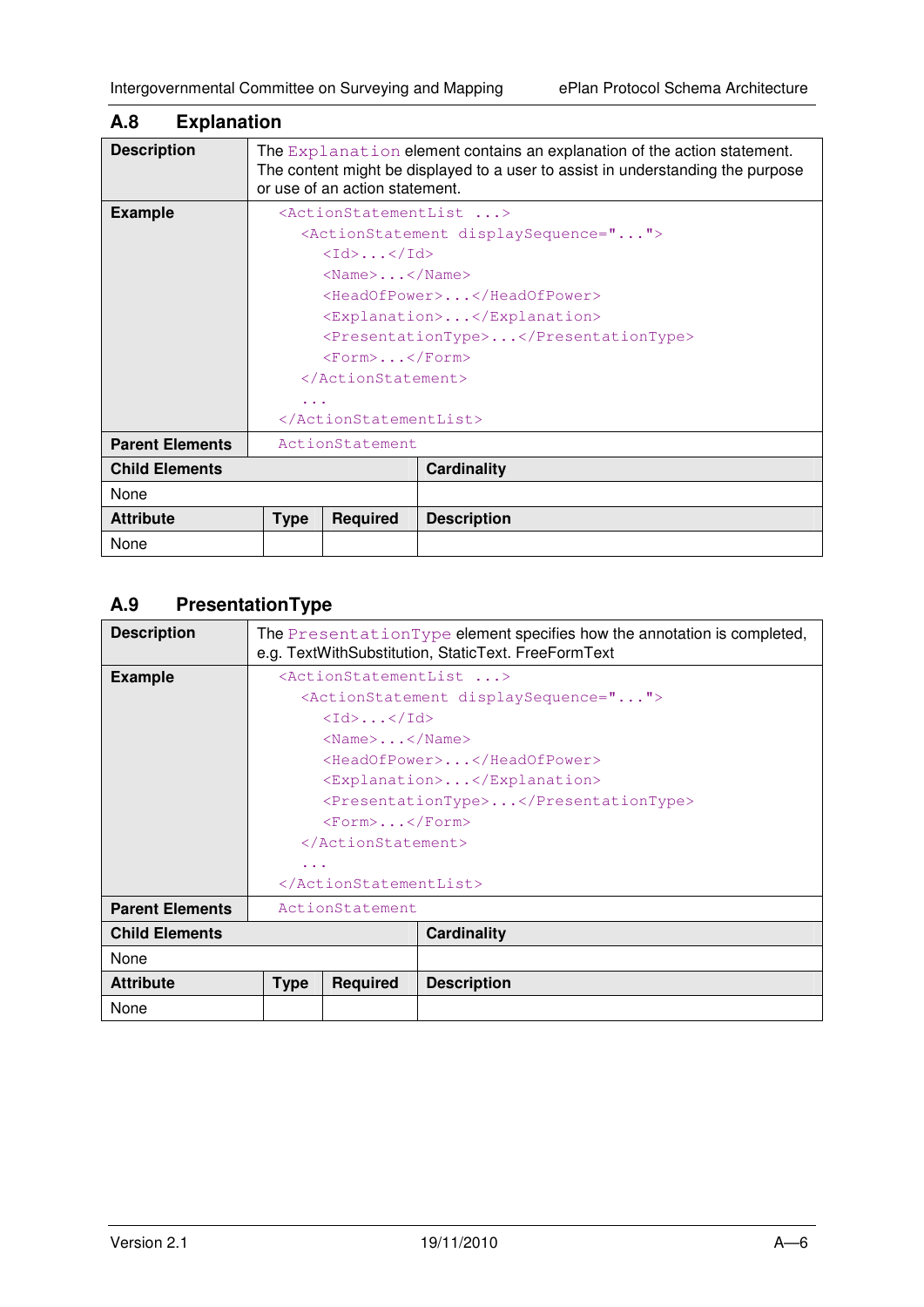| <b>Description</b>       |                                                              |                                                         | The $F\circ r$ m element contains a form that can be used as an annotation. |
|--------------------------|--------------------------------------------------------------|---------------------------------------------------------|-----------------------------------------------------------------------------|
|                          |                                                              |                                                         | Note that a Form element must have one of either FormTemplateUri or         |
|                          |                                                              | FormTemplateText.                                       |                                                                             |
| <b>Example</b>           |                                                              |                                                         | <actionstatementlist></actionstatementlist>                                 |
|                          |                                                              |                                                         | <actionstatement displaysequence=""></actionstatement>                      |
|                          |                                                              | $\langle Id \rangle \dots \langle Id \rangle$           |                                                                             |
|                          |                                                              | $<$ Name $>$ $<$ /Name $>$                              |                                                                             |
|                          |                                                              |                                                         | <headofpower></headofpower>                                                 |
|                          |                                                              |                                                         | <explanation></explanation>                                                 |
|                          |                                                              |                                                         | <presentationtype></presentationtype>                                       |
|                          |                                                              | $<$ Form $>$                                            |                                                                             |
|                          |                                                              | $\langle \text{Id} \rangle$ $\langle \text{Id} \rangle$ |                                                                             |
|                          |                                                              |                                                         | $<$ Name> $<$ /Name>                                                        |
|                          |                                                              |                                                         | <version></version>                                                         |
|                          | <formattedname></formattedname>                              |                                                         |                                                                             |
|                          | <formhelp></formhelp><br><formtemplateuri></formtemplateuri> |                                                         |                                                                             |
|                          |                                                              |                                                         |                                                                             |
|                          |                                                              |                                                         | <formtemplatetext></formtemplatetext>                                       |
|                          |                                                              | $\langle$ /Form>                                        | <formfield></formfield>                                                     |
|                          |                                                              |                                                         |                                                                             |
|                          |                                                              |                                                         |                                                                             |
|                          |                                                              |                                                         |                                                                             |
| <b>Parent Elements</b>   |                                                              | ActionStatement                                         |                                                                             |
|                          |                                                              |                                                         |                                                                             |
| <b>Child Elements</b>    |                                                              |                                                         | <b>Cardinality</b>                                                          |
| 1d                       |                                                              |                                                         | 1                                                                           |
| Name                     |                                                              |                                                         | 1                                                                           |
| Version<br>FormattedName |                                                              |                                                         | 1.                                                                          |
| FormHelp                 |                                                              |                                                         | 1<br>$0 - 1$                                                                |
| FormTemplateUri          |                                                              |                                                         |                                                                             |
| FormTemplateText         |                                                              |                                                         | 1 (choice with FormTemplateText)                                            |
| FormField                |                                                              |                                                         | 1 (choice with FormTemplateUri)                                             |
|                          |                                                              |                                                         | $0 - *$                                                                     |
| <b>Attribute</b>         | <b>Type</b>                                                  | <b>Required</b>                                         | <b>Description</b>                                                          |
| None                     |                                                              |                                                         |                                                                             |

## **A.10 Form**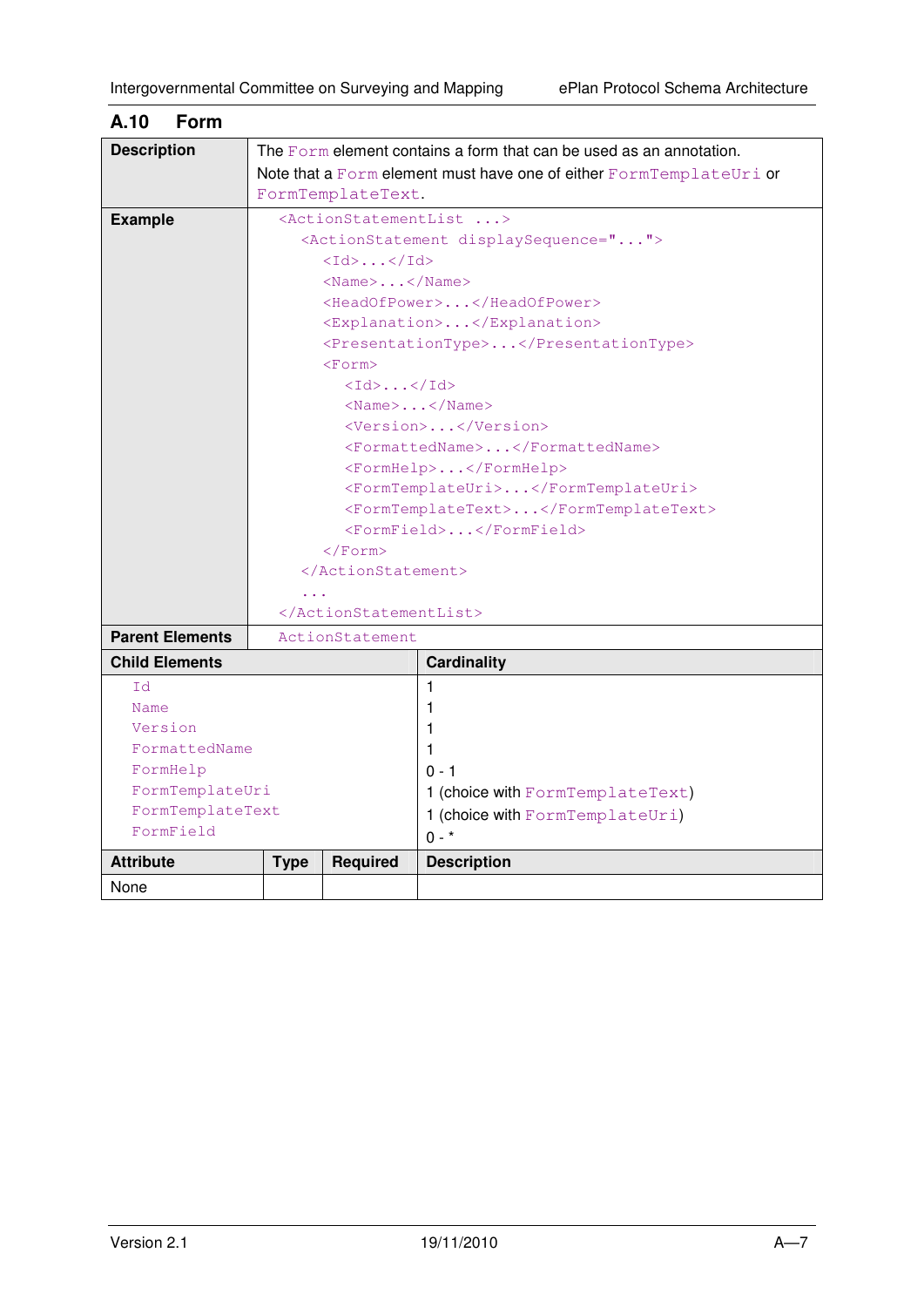|             |                                                | The Version element contains the version of its parent Form element.                                                                                       |
|-------------|------------------------------------------------|------------------------------------------------------------------------------------------------------------------------------------------------------------|
|             |                                                |                                                                                                                                                            |
|             |                                                | <actionstatement displaysequence=""></actionstatement>                                                                                                     |
|             | $\sim$ $\sim$ $\sim$                           |                                                                                                                                                            |
|             |                                                |                                                                                                                                                            |
|             | $\langle Id \rangle \ldots \langle Id \rangle$ |                                                                                                                                                            |
|             |                                                | $<$ Name> $<$ /Name>                                                                                                                                       |
|             |                                                | <version></version>                                                                                                                                        |
|             |                                                | <formattedname></formattedname>                                                                                                                            |
|             |                                                | $<$ FormHelp> $<$ /FormHelp>                                                                                                                               |
|             |                                                | <formtemplateuri></formtemplateuri>                                                                                                                        |
|             |                                                | <formtemplatetext></formtemplatetext>                                                                                                                      |
|             |                                                | $<$ FormField> $<$ /FormField>                                                                                                                             |
|             |                                                |                                                                                                                                                            |
|             |                                                |                                                                                                                                                            |
|             |                                                |                                                                                                                                                            |
|             |                                                |                                                                                                                                                            |
| Form        |                                                |                                                                                                                                                            |
|             |                                                | <b>Cardinality</b>                                                                                                                                         |
|             |                                                |                                                                                                                                                            |
| <b>Type</b> | <b>Required</b>                                | <b>Description</b>                                                                                                                                         |
|             |                                                |                                                                                                                                                            |
|             |                                                | <actionstatementlist><br/><math>&lt;</math>Form<math>&gt;</math><br/><math>\langle</math>/Form&gt;<br/><br/><math>\cdots</math><br/></actionstatementlist> |

## **A.11 Version**

# **A.12 FormattedName**

| <b>Description</b>     | The FormattedName element contains the formatted name of the action<br>statement, i.e. the "human readable" name which may be defined by the<br>legislation or regulation that requires the action statement (see $HeadOfPower)$<br>and may be used as a title for the action statement in a visualisation. |
|------------------------|-------------------------------------------------------------------------------------------------------------------------------------------------------------------------------------------------------------------------------------------------------------------------------------------------------------|
| <b>Example</b>         | <actionstatementlist></actionstatementlist>                                                                                                                                                                                                                                                                 |
|                        | <actionstatement displaysequence=""></actionstatement>                                                                                                                                                                                                                                                      |
|                        |                                                                                                                                                                                                                                                                                                             |
|                        | $<$ Form $>$                                                                                                                                                                                                                                                                                                |
|                        | $\langle \text{Id} \rangle$ $\langle \text{Id} \rangle$                                                                                                                                                                                                                                                     |
|                        | $\langle$ Name $\rangle$ $\langle$ /Name $\rangle$                                                                                                                                                                                                                                                          |
|                        | <version></version>                                                                                                                                                                                                                                                                                         |
|                        | <formattedname></formattedname>                                                                                                                                                                                                                                                                             |
|                        | <formhelp></formhelp>                                                                                                                                                                                                                                                                                       |
|                        | <formtemplateuri></formtemplateuri>                                                                                                                                                                                                                                                                         |
|                        | <formtemplatetext></formtemplatetext>                                                                                                                                                                                                                                                                       |
|                        | <formfield></formfield>                                                                                                                                                                                                                                                                                     |
|                        | $\langle$ Form>                                                                                                                                                                                                                                                                                             |
|                        |                                                                                                                                                                                                                                                                                                             |
|                        |                                                                                                                                                                                                                                                                                                             |
|                        |                                                                                                                                                                                                                                                                                                             |
| <b>Parent Elements</b> | Form                                                                                                                                                                                                                                                                                                        |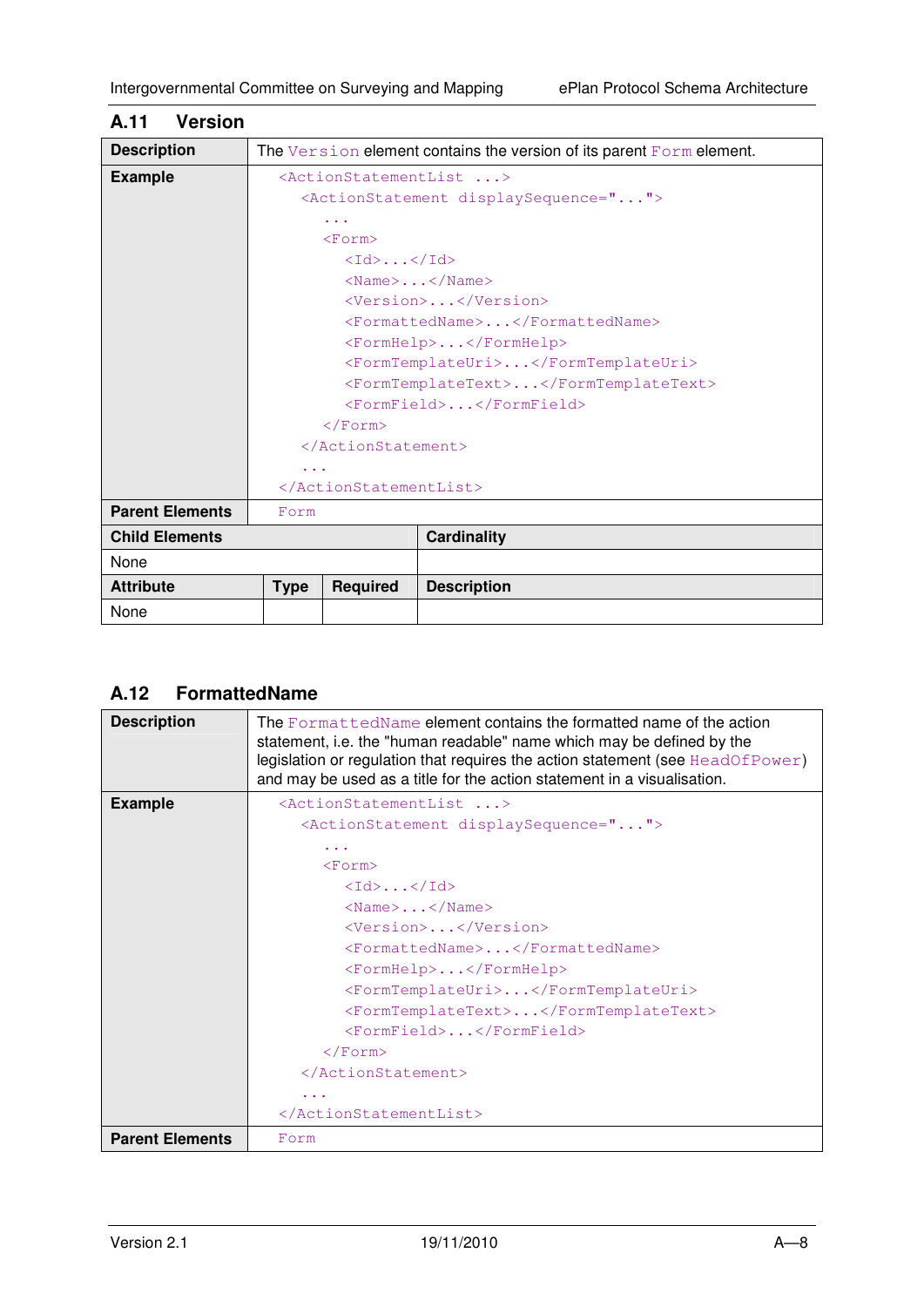| <b>Child Elements</b> |             |          | Cardinality        |
|-----------------------|-------------|----------|--------------------|
| None                  |             |          |                    |
| <b>Attribute</b>      | <b>Type</b> | Required | <b>Description</b> |
| None                  |             |          |                    |

# **A.13 FormHelp**

| <b>Description</b>     |             | completion of the form.                                                 | The $\text{FormHelp}$ element contains text that can be displayed to assist with                       |
|------------------------|-------------|-------------------------------------------------------------------------|--------------------------------------------------------------------------------------------------------|
| <b>Example</b>         |             |                                                                         | <actionstatementlist><br/><actionstatement displaysequence=""></actionstatement></actionstatementlist> |
|                        |             | .                                                                       |                                                                                                        |
|                        |             | $<$ Form $>$<br>$\langle \text{Id} \rangle$ $\langle \text{Id} \rangle$ |                                                                                                        |
|                        |             |                                                                         | $\langle$ Name $\rangle$ $\langle$ /Name $\rangle$                                                     |
|                        |             |                                                                         | <version></version>                                                                                    |
|                        |             |                                                                         | <formattedname></formattedname>                                                                        |
|                        |             |                                                                         | $<$ FormHelp> $<$ /FormHelp>                                                                           |
|                        |             |                                                                         | <formtemplateuri></formtemplateuri>                                                                    |
|                        |             |                                                                         | <formtemplatetext></formtemplatetext>                                                                  |
|                        |             |                                                                         | <formfield></formfield>                                                                                |
|                        |             | $\langle$ /Form>                                                        |                                                                                                        |
|                        |             |                                                                         |                                                                                                        |
|                        | $\cdots$    |                                                                         |                                                                                                        |
|                        |             |                                                                         |                                                                                                        |
| <b>Parent Elements</b> | Form        |                                                                         |                                                                                                        |
| <b>Child Elements</b>  |             |                                                                         | <b>Cardinality</b>                                                                                     |
| None                   |             |                                                                         |                                                                                                        |
| <b>Attribute</b>       | <b>Type</b> | <b>Required</b>                                                         | <b>Description</b>                                                                                     |
| None                   |             |                                                                         |                                                                                                        |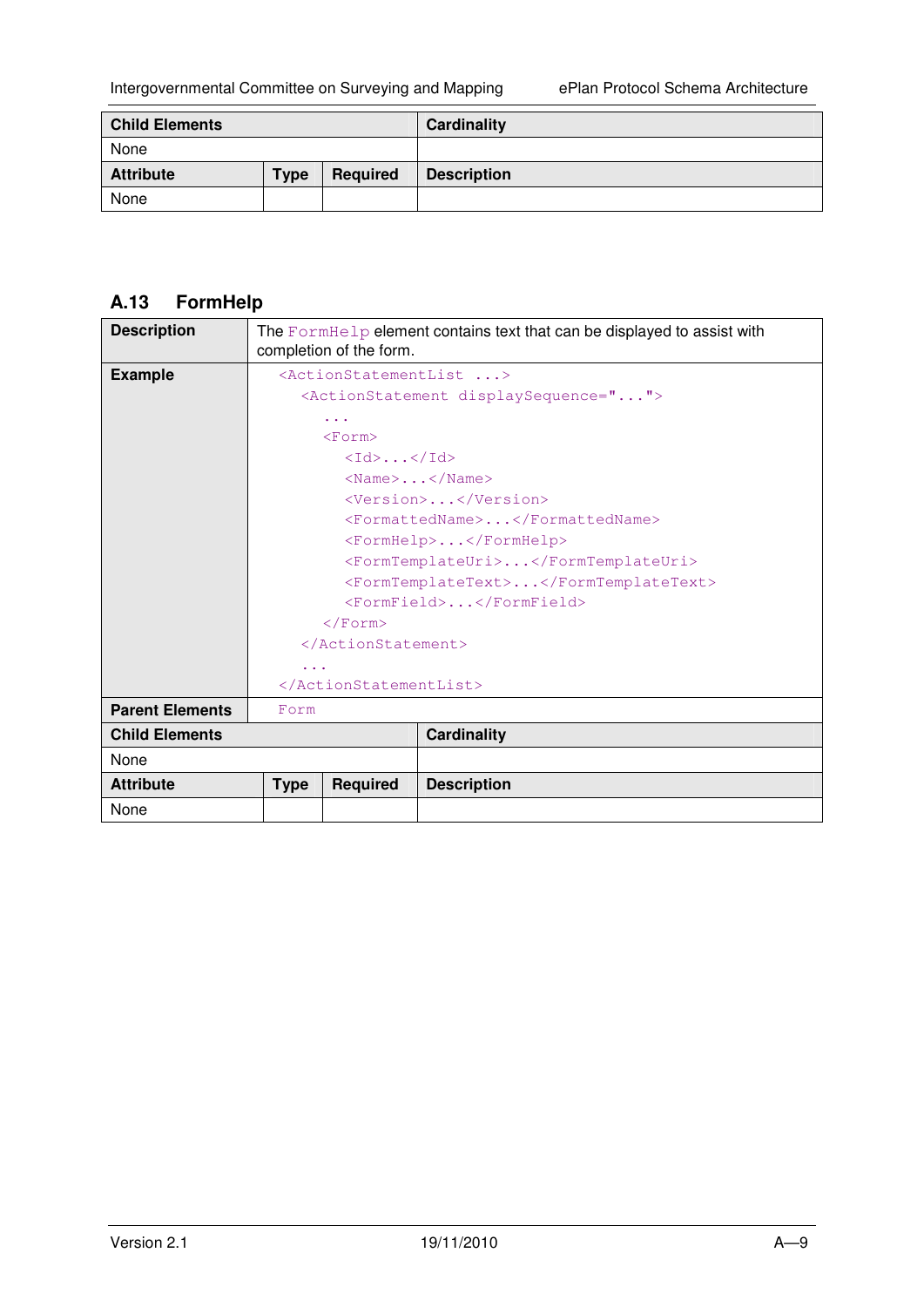| <b>Description</b>     |                      |                                                         | The FormTemplateUri element contains a URI to the form template. The<br>template may use text with substitution. |
|------------------------|----------------------|---------------------------------------------------------|------------------------------------------------------------------------------------------------------------------|
|                        | child element.       |                                                         | A form must have either a FormTemplateUri or FormTemplateText                                                    |
| <b>Example</b>         |                      |                                                         | <actionstatementlist></actionstatementlist>                                                                      |
|                        |                      |                                                         | <actionstatement displaysequence=""></actionstatement>                                                           |
|                        |                      | .                                                       |                                                                                                                  |
|                        |                      | $<$ Form $>$                                            |                                                                                                                  |
|                        |                      | $\langle \text{Id} \rangle$ $\langle \text{Id} \rangle$ |                                                                                                                  |
|                        |                      |                                                         | $\langle$ Name $\rangle$ $\langle$ /Name $\rangle$                                                               |
|                        |                      |                                                         | <version></version>                                                                                              |
|                        |                      |                                                         | <formattedname></formattedname>                                                                                  |
|                        |                      |                                                         | <formhelp></formhelp>                                                                                            |
|                        |                      |                                                         | <formtemplateuri></formtemplateuri>                                                                              |
|                        |                      |                                                         | <formtemplatetext></formtemplatetext>                                                                            |
|                        |                      |                                                         | <formfield></formfield>                                                                                          |
|                        |                      | $\langle$ /Form>                                        |                                                                                                                  |
|                        |                      |                                                         |                                                                                                                  |
|                        | $\sim$ $\sim$ $\sim$ |                                                         |                                                                                                                  |
|                        |                      |                                                         |                                                                                                                  |
| <b>Parent Elements</b> | Form                 |                                                         |                                                                                                                  |
| <b>Child Elements</b>  |                      |                                                         | <b>Cardinality</b>                                                                                               |
| None                   |                      |                                                         |                                                                                                                  |
| <b>Attribute</b>       | <b>Type</b>          | <b>Required</b>                                         | <b>Description</b>                                                                                               |
| None                   |                      |                                                         |                                                                                                                  |

## **A.14 FormTemplateUri**

## **A.15 FormTemplateText**

| <b>Description</b>     | The FormTemplateText element contains the text to be used. A form must<br>have either a FormTemplateUri or FormTemplateText child element. |
|------------------------|--------------------------------------------------------------------------------------------------------------------------------------------|
| <b>Example</b>         | <actionstatementlist></actionstatementlist>                                                                                                |
|                        | <actionstatement displaysequence=""></actionstatement>                                                                                     |
|                        | $\cdots$                                                                                                                                   |
|                        | $<$ Form $>$                                                                                                                               |
|                        | $\langle \text{Id} \rangle$ $\langle \text{Id} \rangle$                                                                                    |
|                        | $<$ Name> $<$ /Name>                                                                                                                       |
|                        | <version></version>                                                                                                                        |
|                        | <formattedname></formattedname>                                                                                                            |
|                        | $<$ FormHelp> $<$ /FormHelp>                                                                                                               |
|                        | <formtemplateuri></formtemplateuri>                                                                                                        |
|                        | <formtemplatetext></formtemplatetext>                                                                                                      |
|                        | $<$ FormField> $<$ /FormField>                                                                                                             |
|                        | $\langle$ Form>                                                                                                                            |
|                        |                                                                                                                                            |
|                        |                                                                                                                                            |
|                        |                                                                                                                                            |
| <b>Parent Elements</b> | Form                                                                                                                                       |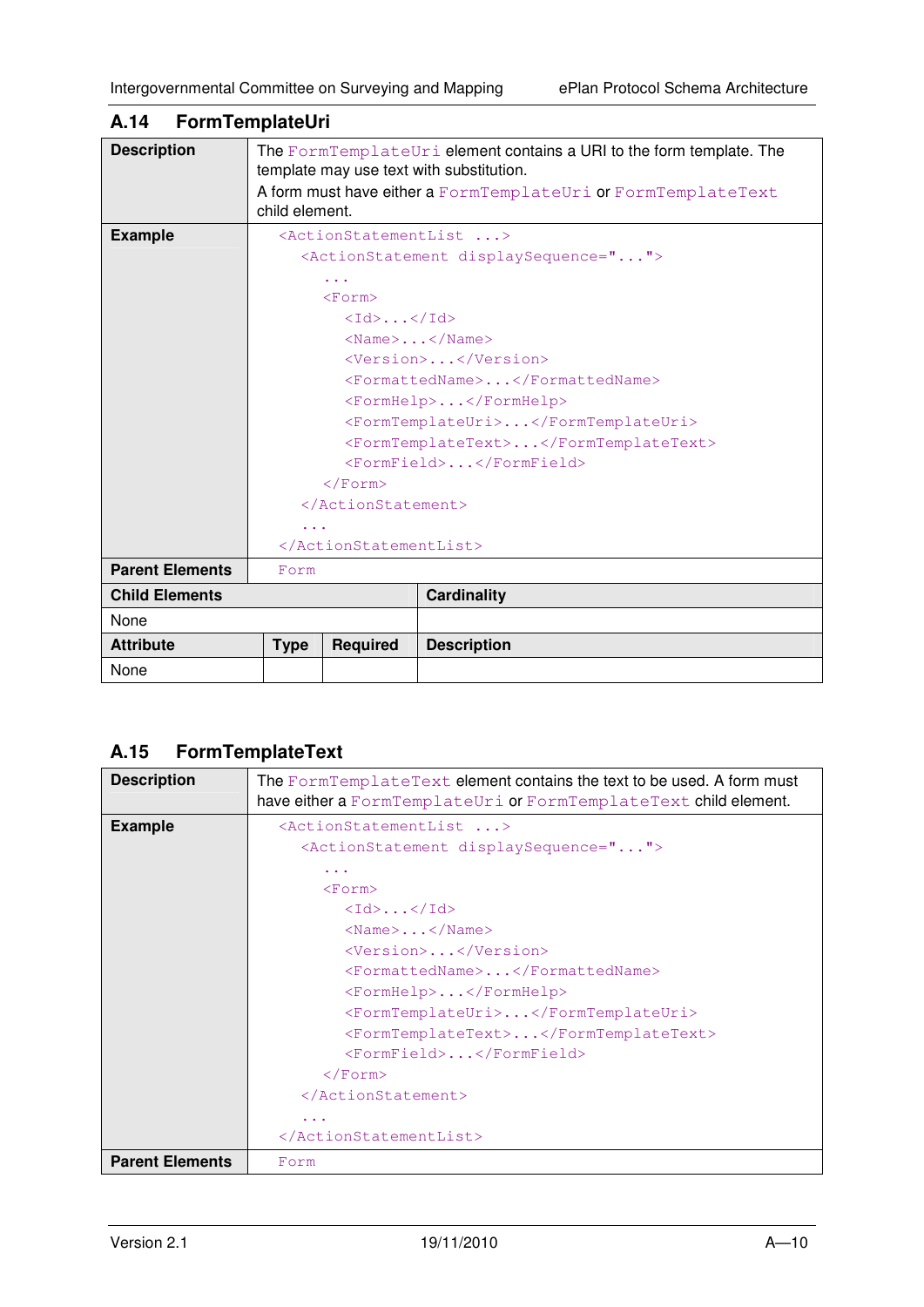| <b>Child Elements</b> |             |          | Cardinality        |
|-----------------------|-------------|----------|--------------------|
| None                  |             |          |                    |
| <b>Attribute</b>      | <b>Type</b> | Required | <b>Description</b> |
| None                  |             |          |                    |

# **A.16 FormField**

| <b>Description</b>     |                      |                        | The Form Field element contains a field component of a form, i.e. a text area |
|------------------------|----------------------|------------------------|-------------------------------------------------------------------------------|
|                        |                      | that a user completes. |                                                                               |
| <b>Example</b>         |                      |                        | <actionstatementlist></actionstatementlist>                                   |
|                        |                      |                        | <actionstatement displaysequence=""></actionstatement>                        |
|                        |                      | $\sim$ $\sim$          |                                                                               |
|                        |                      | $<$ Form $>$           |                                                                               |
|                        |                      | $\cdots$               |                                                                               |
|                        |                      | $<$ Form $F$ ield>     |                                                                               |
|                        |                      |                        | $\langle Id \rangle \dots \langle Id \rangle$                                 |
|                        |                      |                        | $<$ Name> $<$ /Name>                                                          |
|                        |                      |                        | <description></description>                                                   |
|                        |                      |                        | <fieldhelp></fieldhelp>                                                       |
|                        |                      |                        | <fieldrequired></fieldrequired>                                               |
|                        |                      |                        | <mincardinality></mincardinality>                                             |
|                        |                      |                        | <maxcardinality></maxcardinality>                                             |
|                        |                      |                        | <fieldtype></fieldtype>                                                       |
|                        |                      |                        | <fieldtypechoice></fieldtypechoice>                                           |
|                        |                      | $\langle$ /FormField>  |                                                                               |
|                        |                      |                        |                                                                               |
|                        |                      |                        |                                                                               |
|                        | $\sim$ $\sim$ $\sim$ |                        |                                                                               |
|                        |                      |                        |                                                                               |
| <b>Parent Elements</b> | Form                 |                        |                                                                               |
| <b>Child Elements</b>  |                      |                        | <b>Cardinality</b>                                                            |
| Id                     |                      |                        | $\mathbf 1$                                                                   |
| Name                   |                      |                        | 1                                                                             |
| Description            |                      |                        | 1                                                                             |
| FieldHelp              |                      |                        | $0 - 1$                                                                       |
| FieldRequired          |                      |                        | $0 - 1$                                                                       |
| MinCardinality         |                      |                        | 1                                                                             |
| MaxCardinality         |                      |                        | 1                                                                             |
| FieldType              |                      |                        | 1 (Choice with FieldTypeChoice)                                               |
| FieldTypeChoice        |                      |                        | 1 (Choice with FieldType)                                                     |
| <b>Attribute</b>       | <b>Type</b>          | <b>Required</b>        | <b>Description</b>                                                            |
| None                   |                      |                        |                                                                               |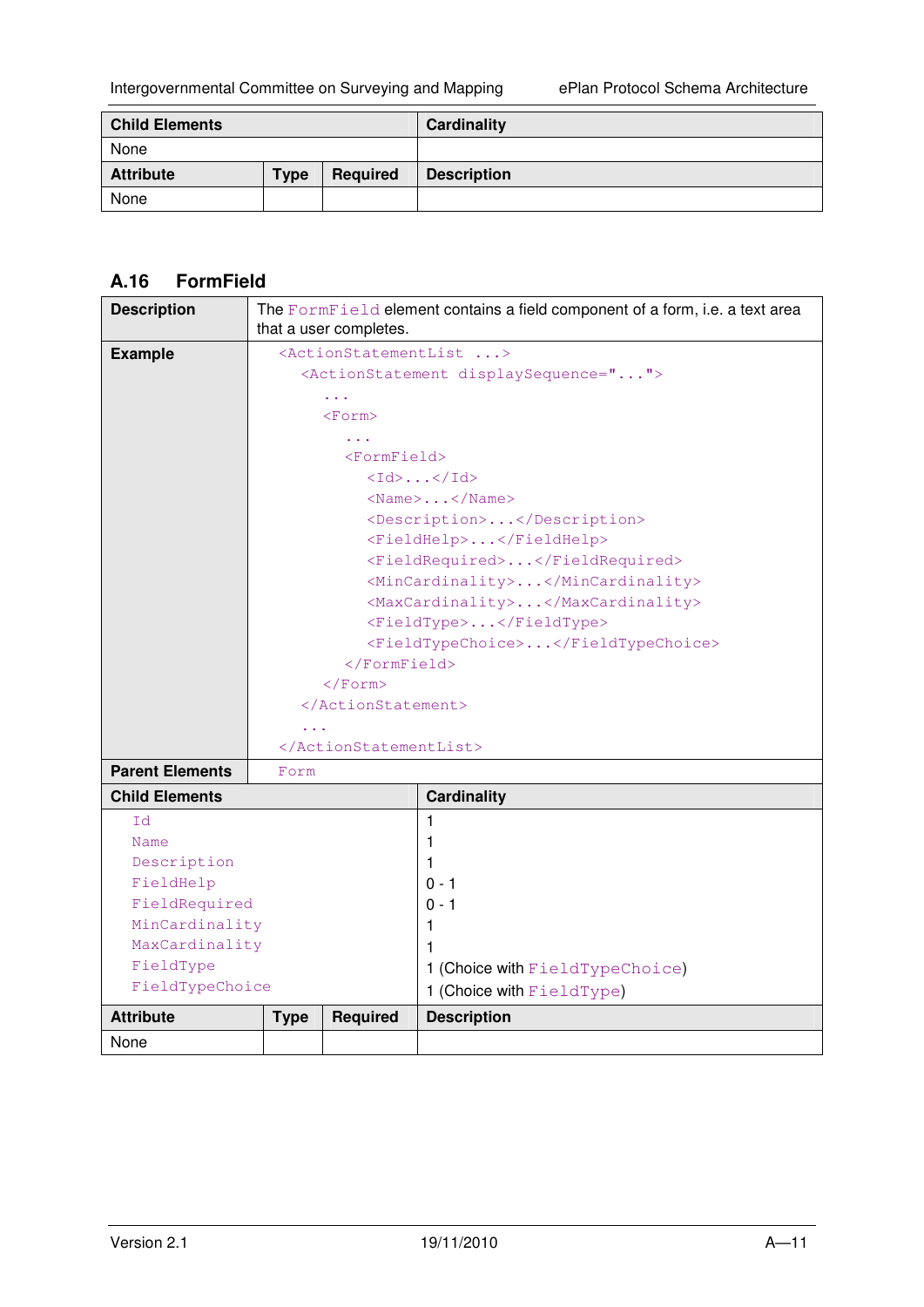| <b>POULLAND</b>        |             |                       |                                                                    |
|------------------------|-------------|-----------------------|--------------------------------------------------------------------|
| <b>Description</b>     | FormField.  |                       | The Description element contains a text description of the related |
| <b>Example</b>         |             |                       | <actionstatementlist></actionstatementlist>                        |
|                        |             |                       | <actionstatement displaysequence=""></actionstatement>             |
|                        |             | $\cdots$              |                                                                    |
|                        |             | <form></form>         |                                                                    |
|                        |             |                       |                                                                    |
|                        |             | $<$ FormField>        |                                                                    |
|                        |             |                       | $\langle \text{Id} \rangle \dots \langle \text{Id} \rangle$        |
|                        |             |                       | $\langle$ Name $\rangle$ $\langle$ /Name $\rangle$                 |
|                        |             |                       | <description></description>                                        |
|                        |             |                       | <fieldhelp></fieldhelp>                                            |
|                        |             |                       | <fieldrequired></fieldrequired>                                    |
|                        |             |                       | <mincardinality></mincardinality>                                  |
|                        |             |                       | <maxcardinality></maxcardinality>                                  |
|                        |             |                       | <fieldtype></fieldtype>                                            |
|                        |             |                       | <fieldtypechoice></fieldtypechoice>                                |
|                        |             | $\langle$ /FormField> |                                                                    |
|                        |             | $\langle$ /Form>      |                                                                    |
|                        |             |                       |                                                                    |
|                        |             |                       |                                                                    |
|                        |             |                       |                                                                    |
| <b>Parent Elements</b> | FormField   |                       |                                                                    |
| <b>Child Elements</b>  |             |                       | <b>Cardinality</b>                                                 |
| None                   |             |                       |                                                                    |
| <b>Attribute</b>       | <b>Type</b> | <b>Required</b>       | <b>Description</b>                                                 |
| None                   |             |                       |                                                                    |

#### **A.17 Description**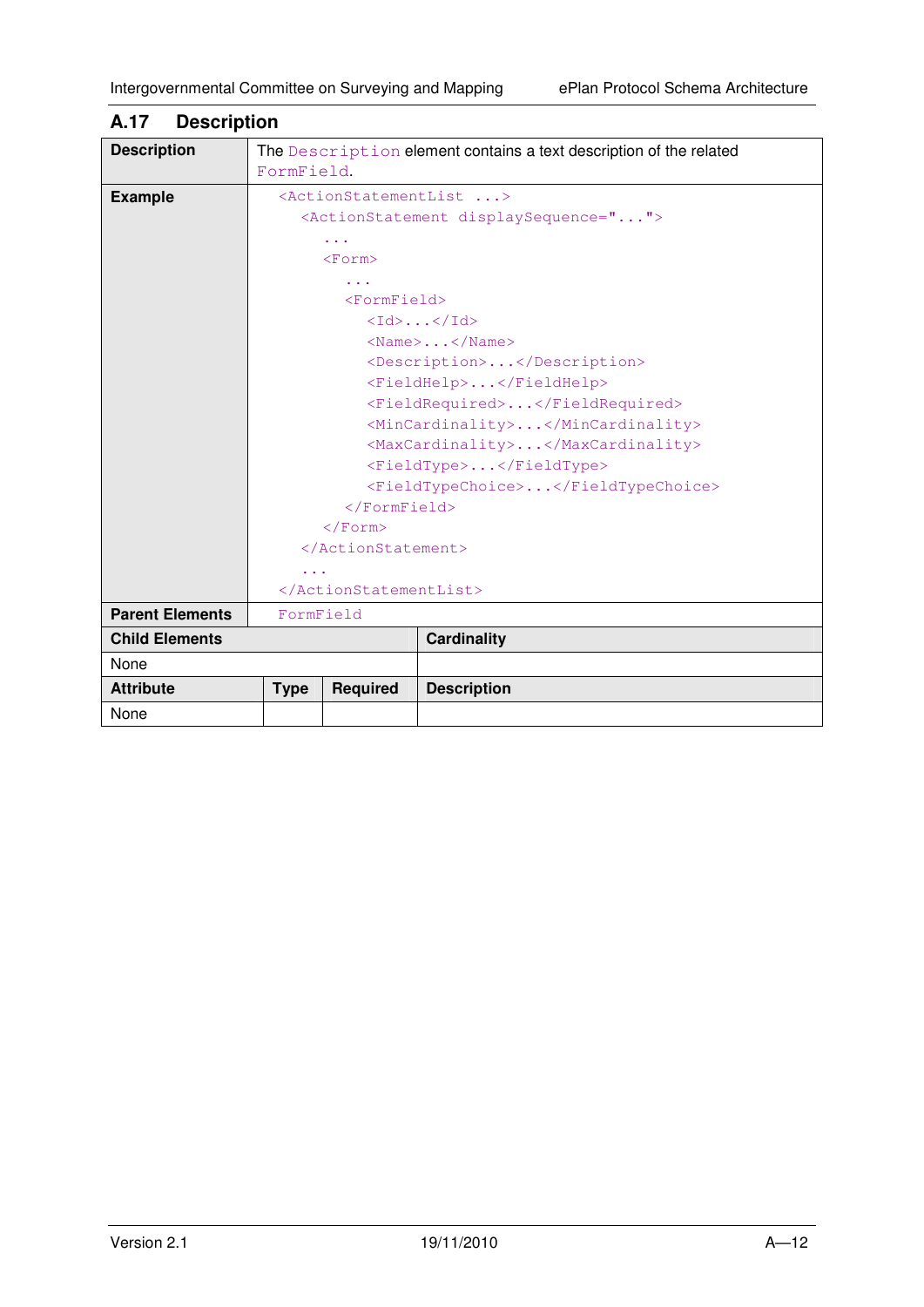| <b>Description</b><br>The Field Help element contains help text that may be displayed to assist<br>completing of the related FormField.<br><actionstatementlist><br/><b>Example</b><br/><actionstatement displaysequence=""><br/><math>\cdots</math><br/><math>&lt;</math>Form<math>&gt;</math></actionstatement></actionstatementlist> |
|-----------------------------------------------------------------------------------------------------------------------------------------------------------------------------------------------------------------------------------------------------------------------------------------------------------------------------------------|
|                                                                                                                                                                                                                                                                                                                                         |
|                                                                                                                                                                                                                                                                                                                                         |
|                                                                                                                                                                                                                                                                                                                                         |
|                                                                                                                                                                                                                                                                                                                                         |
|                                                                                                                                                                                                                                                                                                                                         |
|                                                                                                                                                                                                                                                                                                                                         |
|                                                                                                                                                                                                                                                                                                                                         |
| $<$ FormField>                                                                                                                                                                                                                                                                                                                          |
| $\langle \text{Id} \rangle$ $\langle \text{Id} \rangle$                                                                                                                                                                                                                                                                                 |
| $\langle$ Name $\rangle$ $\langle$ /Name $\rangle$                                                                                                                                                                                                                                                                                      |
| <description></description>                                                                                                                                                                                                                                                                                                             |
| <fieldhelp></fieldhelp>                                                                                                                                                                                                                                                                                                                 |
| <fieldrequired></fieldrequired>                                                                                                                                                                                                                                                                                                         |
| <mincardinality></mincardinality>                                                                                                                                                                                                                                                                                                       |
| <maxcardinality></maxcardinality>                                                                                                                                                                                                                                                                                                       |
| <fieldtype></fieldtype>                                                                                                                                                                                                                                                                                                                 |
| <fieldtypechoice></fieldtypechoice>                                                                                                                                                                                                                                                                                                     |
| $\langle$ /FormField>                                                                                                                                                                                                                                                                                                                   |
| $\langle$ /Form>                                                                                                                                                                                                                                                                                                                        |
|                                                                                                                                                                                                                                                                                                                                         |
|                                                                                                                                                                                                                                                                                                                                         |
|                                                                                                                                                                                                                                                                                                                                         |
| <b>Parent Elements</b><br>FormField                                                                                                                                                                                                                                                                                                     |
| <b>Child Elements</b><br><b>Cardinality</b>                                                                                                                                                                                                                                                                                             |
| None                                                                                                                                                                                                                                                                                                                                    |
| <b>Attribute</b><br><b>Required</b><br><b>Description</b><br><b>Type</b>                                                                                                                                                                                                                                                                |
| None                                                                                                                                                                                                                                                                                                                                    |

# **A.18 FieldHelp**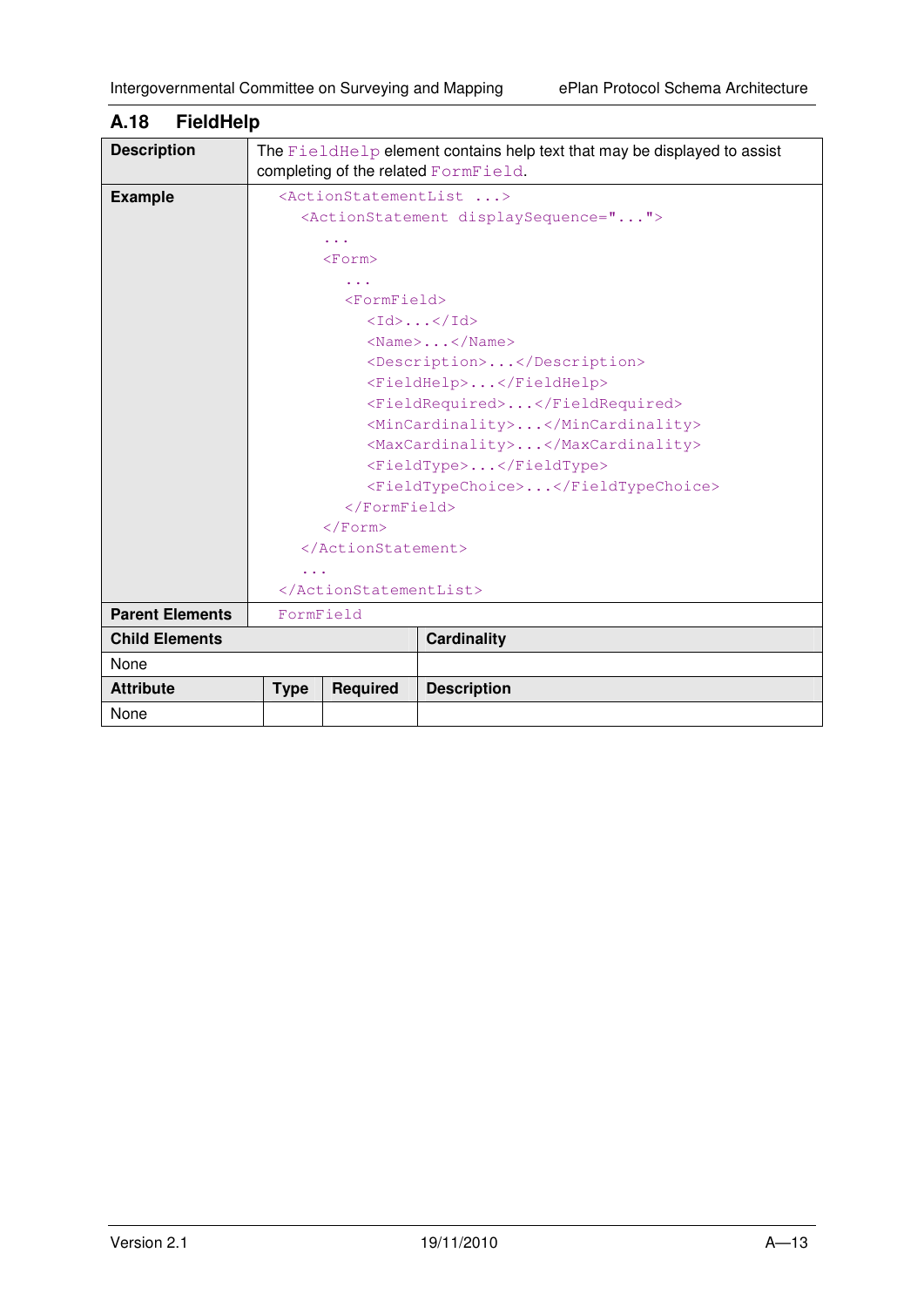| <b>Description</b>     |                                           |                 | The FieldRequired element contains a boolean value that indicates whether<br>the associated FormField is required. Its value is "true" or "false". |  |
|------------------------|-------------------------------------------|-----------------|----------------------------------------------------------------------------------------------------------------------------------------------------|--|
| <b>Example</b>         |                                           |                 | <actionstatementlist></actionstatementlist>                                                                                                        |  |
|                        |                                           |                 | <actionstatement displaysequence=""></actionstatement>                                                                                             |  |
|                        |                                           |                 |                                                                                                                                                    |  |
|                        | $<$ Form $>$                              |                 |                                                                                                                                                    |  |
|                        |                                           |                 |                                                                                                                                                    |  |
|                        |                                           | $<$ FormField>  |                                                                                                                                                    |  |
|                        |                                           |                 | <Id>< <id></id>                                                                                                                                    |  |
|                        |                                           |                 | $<$ Name> $<$ /Name>                                                                                                                               |  |
|                        |                                           |                 | <description></description>                                                                                                                        |  |
|                        |                                           |                 | <fieldhelp></fieldhelp>                                                                                                                            |  |
|                        |                                           |                 | <fieldrequired></fieldrequired>                                                                                                                    |  |
|                        | <mincardinality></mincardinality>         |                 |                                                                                                                                                    |  |
|                        | <maxcardinality></maxcardinality>         |                 |                                                                                                                                                    |  |
|                        | <fieldtype></fieldtype>                   |                 |                                                                                                                                                    |  |
|                        |                                           |                 | <fieldtypechoice></fieldtypechoice>                                                                                                                |  |
|                        | $\langle$ /FormField><br>$\langle$ /Form> |                 |                                                                                                                                                    |  |
|                        |                                           |                 |                                                                                                                                                    |  |
|                        |                                           |                 |                                                                                                                                                    |  |
|                        |                                           |                 |                                                                                                                                                    |  |
|                        |                                           |                 |                                                                                                                                                    |  |
| <b>Parent Elements</b> | FormField                                 |                 |                                                                                                                                                    |  |
| <b>Child Elements</b>  |                                           |                 | <b>Cardinality</b>                                                                                                                                 |  |
| None                   |                                           |                 |                                                                                                                                                    |  |
| <b>Attribute</b>       | <b>Type</b>                               | <b>Required</b> | <b>Description</b>                                                                                                                                 |  |
| None                   |                                           |                 |                                                                                                                                                    |  |

# **A.19 FieldRequired**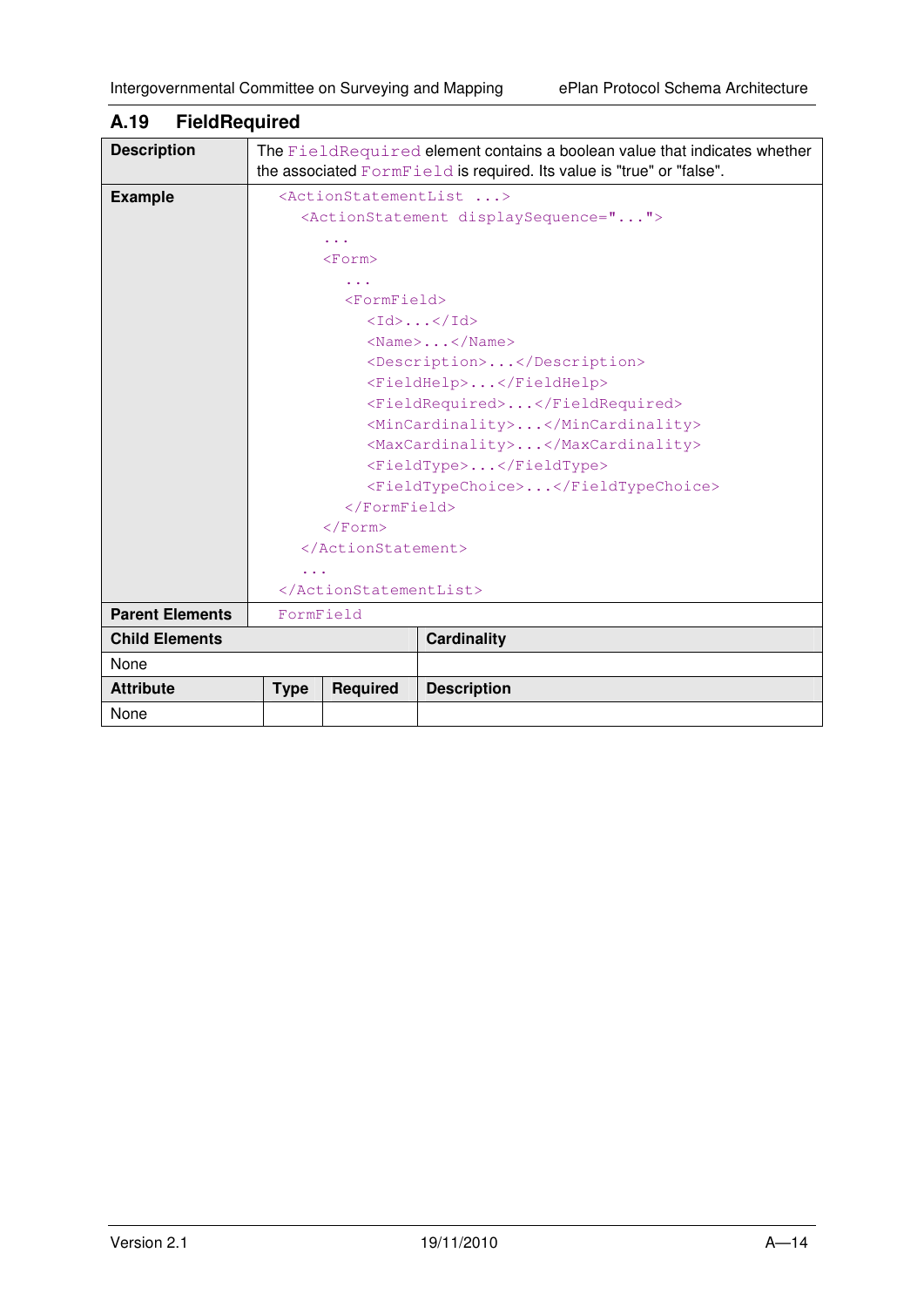| <b>Description</b>     |                                                                                  |                 | The MinCardinality element contains an integer value that specifies the<br>minimum number of this type of FormField that may be in a Form. |  |
|------------------------|----------------------------------------------------------------------------------|-----------------|--------------------------------------------------------------------------------------------------------------------------------------------|--|
| <b>Example</b>         |                                                                                  |                 | <actionstatementlist></actionstatementlist>                                                                                                |  |
|                        |                                                                                  |                 | <actionstatement displaysequence=""></actionstatement>                                                                                     |  |
|                        |                                                                                  | .               |                                                                                                                                            |  |
|                        |                                                                                  | $<$ Form $>$    |                                                                                                                                            |  |
|                        |                                                                                  |                 |                                                                                                                                            |  |
|                        |                                                                                  | $<$ FormField>  |                                                                                                                                            |  |
|                        |                                                                                  |                 | $\langle \text{Id} \rangle$ $\langle \text{Id} \rangle$                                                                                    |  |
|                        |                                                                                  |                 | $\langle$ Name $\rangle$ $\langle$ /Name $\rangle$                                                                                         |  |
|                        |                                                                                  |                 | <description></description>                                                                                                                |  |
|                        |                                                                                  |                 | <fieldhelp></fieldhelp>                                                                                                                    |  |
|                        | <fieldrequired></fieldrequired>                                                  |                 |                                                                                                                                            |  |
|                        | <mincardinality></mincardinality>                                                |                 |                                                                                                                                            |  |
|                        | <maxcardinality></maxcardinality>                                                |                 |                                                                                                                                            |  |
|                        | <fieldtype></fieldtype>                                                          |                 |                                                                                                                                            |  |
|                        | <fieldtypechoice></fieldtypechoice><br>$\langle$ /FormField><br>$\langle$ /Form> |                 |                                                                                                                                            |  |
|                        |                                                                                  |                 |                                                                                                                                            |  |
|                        |                                                                                  |                 |                                                                                                                                            |  |
|                        |                                                                                  |                 |                                                                                                                                            |  |
|                        |                                                                                  |                 |                                                                                                                                            |  |
|                        |                                                                                  |                 |                                                                                                                                            |  |
| <b>Parent Elements</b> | FormField                                                                        |                 |                                                                                                                                            |  |
| <b>Child Elements</b>  |                                                                                  |                 | <b>Cardinality</b>                                                                                                                         |  |
| None                   |                                                                                  |                 |                                                                                                                                            |  |
| <b>Attribute</b>       | <b>Type</b>                                                                      | <b>Required</b> | <b>Description</b>                                                                                                                         |  |
| None                   |                                                                                  |                 |                                                                                                                                            |  |

### **A.20 MinCardinality**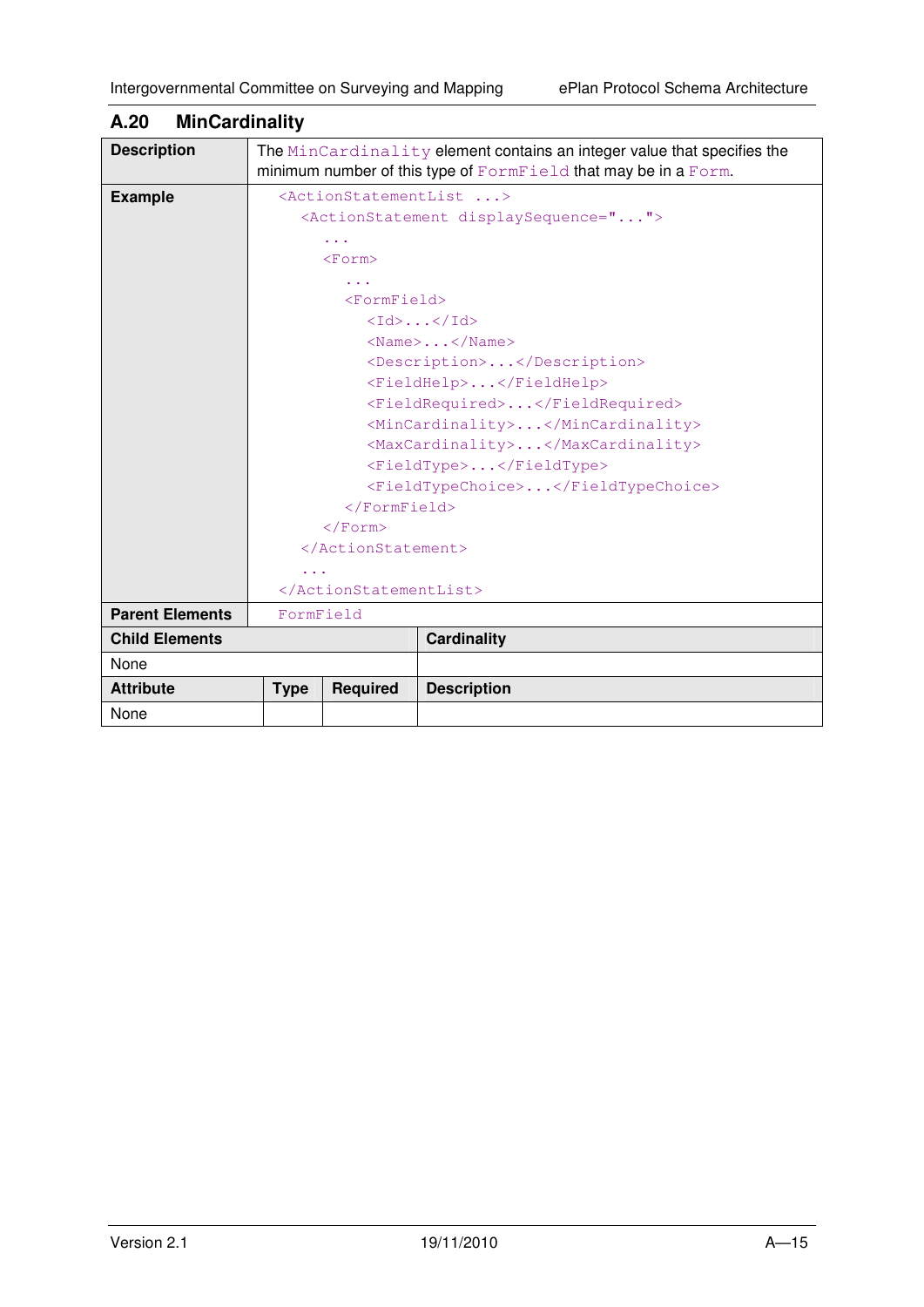| <b>Description</b>     |                                                                                  |                 | The MaxCardinality element contains an integer value that specifies the<br>maximum number of this type of FormField that may be in a Form. |  |
|------------------------|----------------------------------------------------------------------------------|-----------------|--------------------------------------------------------------------------------------------------------------------------------------------|--|
| <b>Example</b>         |                                                                                  |                 | <actionstatementlist></actionstatementlist>                                                                                                |  |
|                        |                                                                                  |                 | <actionstatement displaysequence=""></actionstatement>                                                                                     |  |
|                        |                                                                                  | .               |                                                                                                                                            |  |
|                        |                                                                                  | <form></form>   |                                                                                                                                            |  |
|                        |                                                                                  |                 |                                                                                                                                            |  |
|                        |                                                                                  | $<$ FormField>  |                                                                                                                                            |  |
|                        |                                                                                  |                 | $\langle \text{Id} \rangle$ $\langle \text{Id} \rangle$                                                                                    |  |
|                        |                                                                                  |                 | $\langle$ Name $\rangle$ $\langle$ /Name $\rangle$                                                                                         |  |
|                        |                                                                                  |                 | <description></description>                                                                                                                |  |
|                        |                                                                                  |                 | <fieldhelp></fieldhelp>                                                                                                                    |  |
|                        | <fieldrequired></fieldrequired>                                                  |                 |                                                                                                                                            |  |
|                        | <mincardinality></mincardinality>                                                |                 |                                                                                                                                            |  |
|                        | <maxcardinality></maxcardinality>                                                |                 |                                                                                                                                            |  |
|                        | <fieldtype></fieldtype>                                                          |                 |                                                                                                                                            |  |
|                        | <fieldtypechoice></fieldtypechoice><br>$\langle$ /FormField><br>$\langle$ /Form> |                 |                                                                                                                                            |  |
|                        |                                                                                  |                 |                                                                                                                                            |  |
|                        |                                                                                  |                 |                                                                                                                                            |  |
|                        |                                                                                  |                 |                                                                                                                                            |  |
|                        |                                                                                  |                 |                                                                                                                                            |  |
|                        |                                                                                  |                 |                                                                                                                                            |  |
| <b>Parent Elements</b> | FormField                                                                        |                 |                                                                                                                                            |  |
| <b>Child Elements</b>  |                                                                                  |                 | <b>Cardinality</b>                                                                                                                         |  |
| None                   |                                                                                  |                 |                                                                                                                                            |  |
| <b>Attribute</b>       | <b>Type</b>                                                                      | <b>Required</b> | <b>Description</b>                                                                                                                         |  |
| None                   |                                                                                  |                 |                                                                                                                                            |  |

## **A.21 MaxCardinality**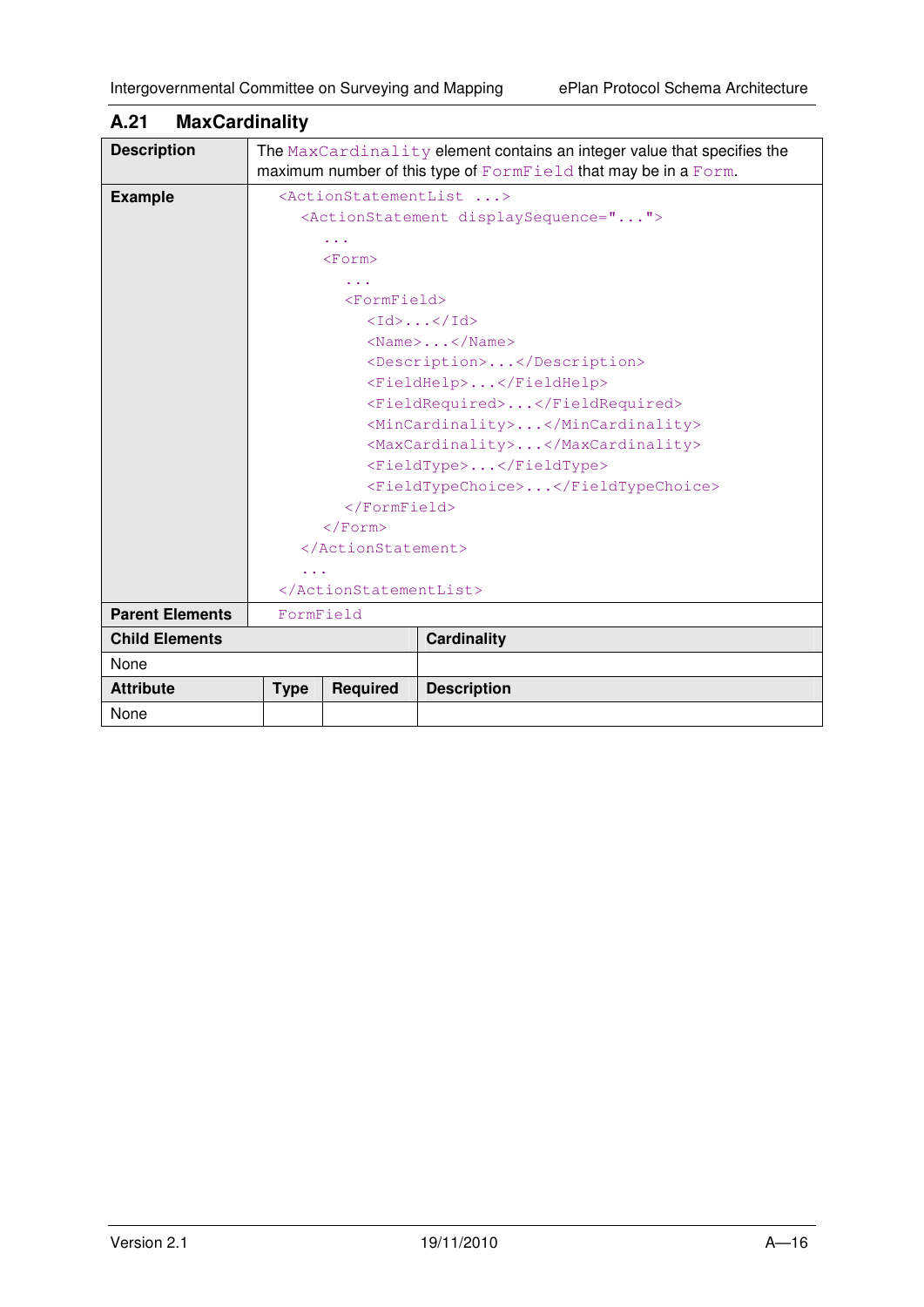| <b>Description</b>     | string or time.                                              |                         | The FieldType element defines the type of the content for the field, the<br>content may be one of: boolean, date, dateTime, decimal, double, duration, float, |  |
|------------------------|--------------------------------------------------------------|-------------------------|---------------------------------------------------------------------------------------------------------------------------------------------------------------|--|
|                        | element.                                                     |                         | A FormField must have either a FieldTypeChoice or FieldType child                                                                                             |  |
| <b>Example</b>         |                                                              |                         | <actionstatementlist></actionstatementlist>                                                                                                                   |  |
|                        | <actionstatement displaysequence=""></actionstatement>       |                         |                                                                                                                                                               |  |
|                        |                                                              |                         |                                                                                                                                                               |  |
|                        |                                                              | $<$ Form $>$            |                                                                                                                                                               |  |
|                        |                                                              |                         |                                                                                                                                                               |  |
|                        |                                                              | <formfield></formfield> |                                                                                                                                                               |  |
|                        |                                                              |                         | $\langle \text{Id} \rangle$ $\langle \text{Id} \rangle$                                                                                                       |  |
|                        |                                                              |                         | $<$ Name>                                                                                                                                                     |  |
|                        |                                                              |                         | <description></description>                                                                                                                                   |  |
|                        | <fieldhelp></fieldhelp><br><fieldrequired></fieldrequired>   |                         |                                                                                                                                                               |  |
|                        |                                                              |                         |                                                                                                                                                               |  |
|                        | <mincardinality></mincardinality>                            |                         |                                                                                                                                                               |  |
|                        |                                                              |                         | <maxcardinality></maxcardinality>                                                                                                                             |  |
|                        |                                                              |                         | <fieldtype></fieldtype>                                                                                                                                       |  |
|                        | <fieldtypechoice></fieldtypechoice><br>$\langle$ /FormField> |                         |                                                                                                                                                               |  |
|                        |                                                              |                         |                                                                                                                                                               |  |
|                        |                                                              | $\langle$ /Form>        |                                                                                                                                                               |  |
|                        |                                                              |                         |                                                                                                                                                               |  |
|                        |                                                              |                         |                                                                                                                                                               |  |
|                        |                                                              |                         |                                                                                                                                                               |  |
| <b>Parent Elements</b> | FormField                                                    |                         |                                                                                                                                                               |  |
|                        | FieldTypeChoice                                              |                         |                                                                                                                                                               |  |
| <b>Child Elements</b>  |                                                              |                         | Cardinality                                                                                                                                                   |  |
| None                   |                                                              |                         |                                                                                                                                                               |  |
| <b>Attribute</b>       | <b>Type</b>                                                  | <b>Required</b>         | <b>Description</b>                                                                                                                                            |  |
| None                   |                                                              |                         |                                                                                                                                                               |  |

# **A.22 FieldType**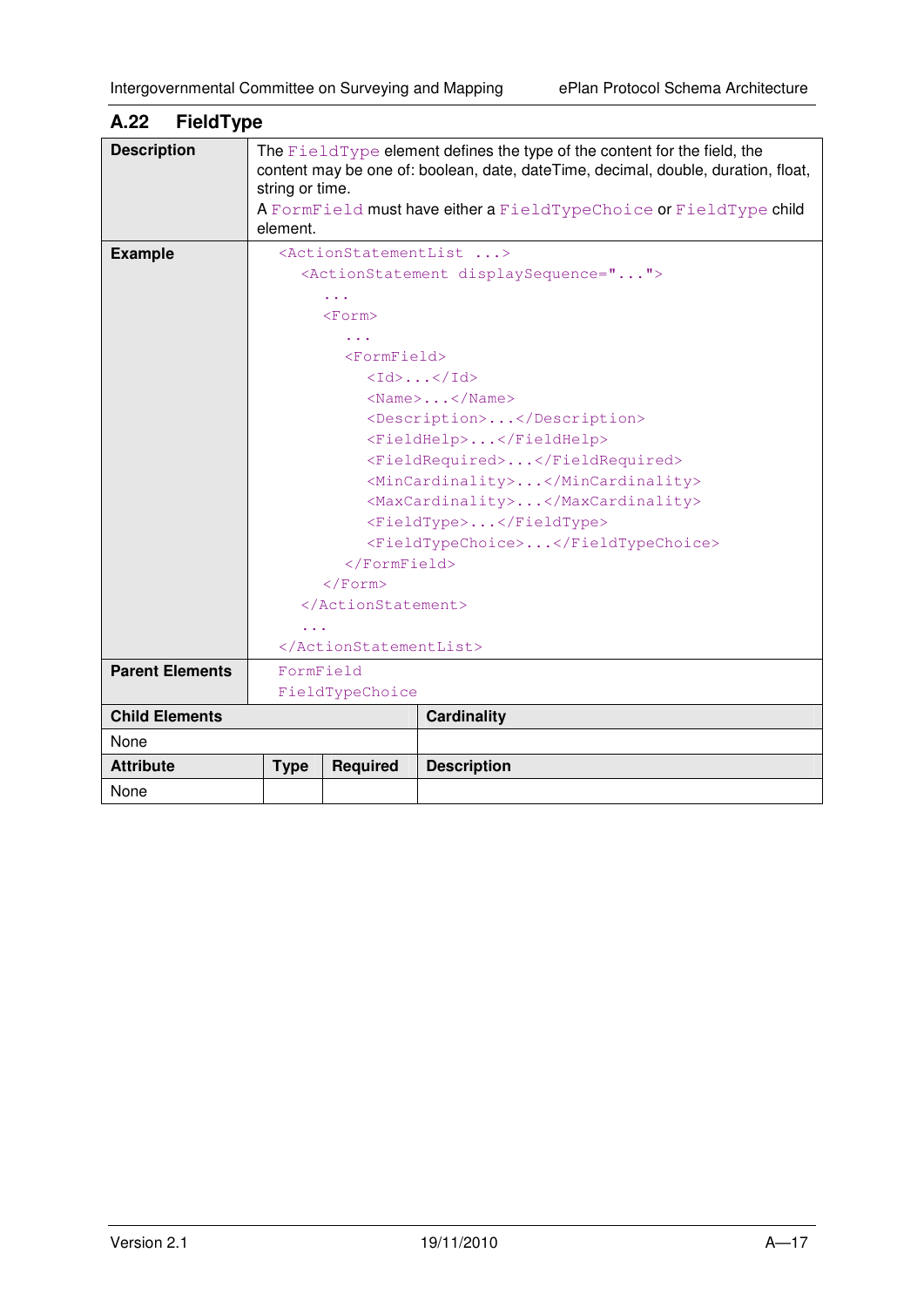| <b>Description</b>     |                                                         |                       | The FieldTypeChoice element allows a field to have more than one type,     |
|------------------------|---------------------------------------------------------|-----------------------|----------------------------------------------------------------------------|
|                        |                                                         |                       | i.e. it may be two or more of the types specified by $F \text{ieldType}$ . |
|                        |                                                         |                       | A FormField must have either a FieldTypeChoice or FieldType child          |
|                        | element.                                                |                       |                                                                            |
| <b>Example</b>         |                                                         |                       | <actionstatementlist></actionstatementlist>                                |
|                        |                                                         |                       | <actionstatement displaysequence=""></actionstatement>                     |
|                        | $\langle \text{Id} \rangle$ $\langle \text{Id} \rangle$ |                       |                                                                            |
|                        |                                                         | $<$ Name>             |                                                                            |
|                        |                                                         |                       | <headofpower></headofpower>                                                |
|                        |                                                         |                       | <explanation></explanation>                                                |
|                        |                                                         |                       | <presentationtype></presentationtype>                                      |
|                        |                                                         | <form></form>         |                                                                            |
|                        |                                                         |                       |                                                                            |
|                        | $<$ FormField>                                          |                       |                                                                            |
|                        | <fieldtype></fieldtype>                                 |                       |                                                                            |
|                        | <fieldtypechoice></fieldtypechoice>                     |                       |                                                                            |
|                        | <fieldtype></fieldtype>                                 |                       |                                                                            |
|                        | .                                                       |                       |                                                                            |
|                        |                                                         |                       |                                                                            |
|                        |                                                         | $\langle$ /FormField> |                                                                            |
|                        |                                                         | $\langle$ /Form>      |                                                                            |
|                        |                                                         |                       |                                                                            |
|                        |                                                         |                       |                                                                            |
|                        |                                                         |                       |                                                                            |
| <b>Parent Elements</b> | FormField                                               |                       |                                                                            |
| <b>Child Elements</b>  |                                                         |                       | <b>Cardinality</b>                                                         |
| FieldType              |                                                         |                       | $1 - *$                                                                    |
| <b>Attribute</b>       | <b>Type</b>                                             | <b>Required</b>       | <b>Description</b>                                                         |
| None                   |                                                         |                       |                                                                            |

# **A.23 FieldTypeChoice**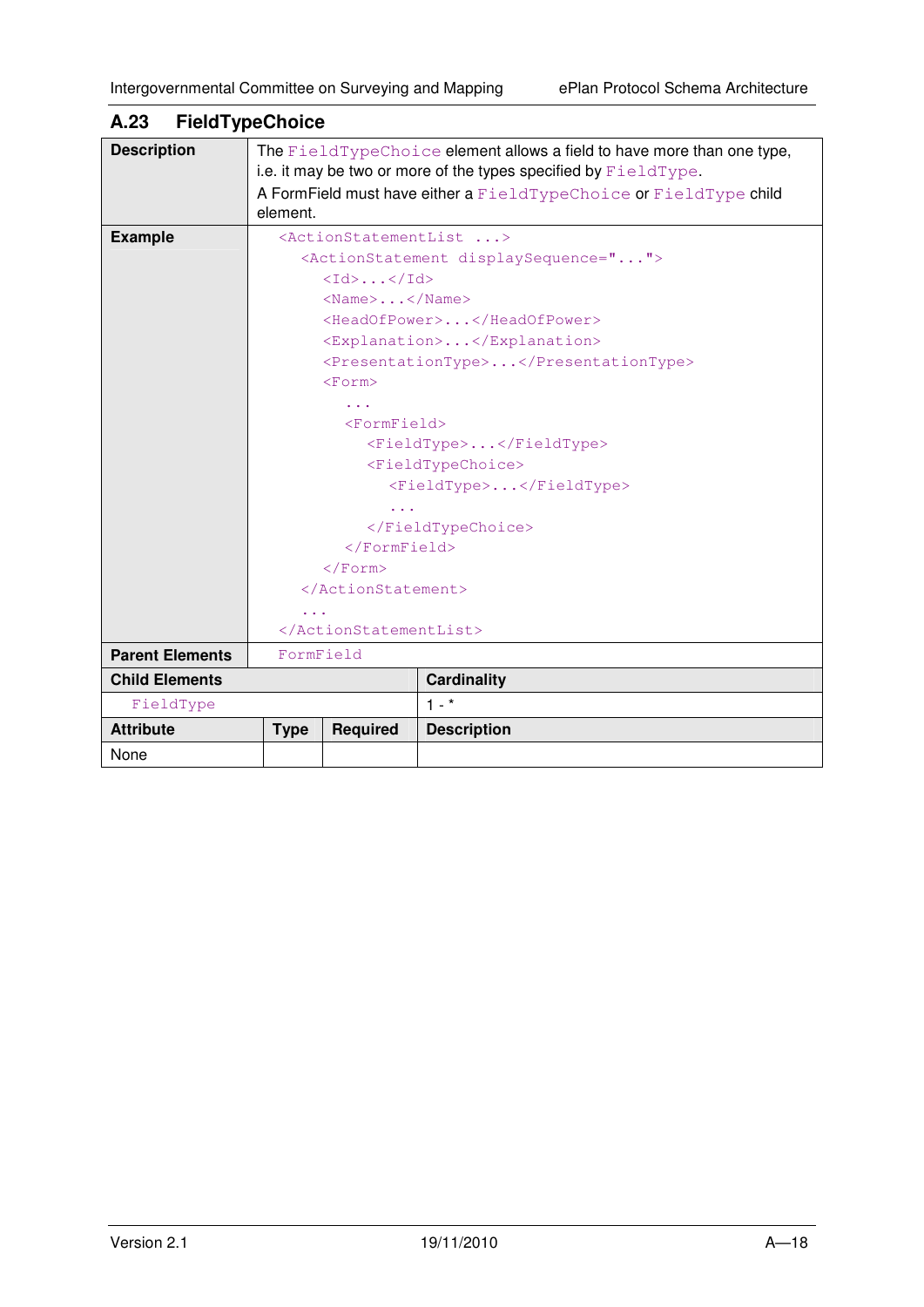# **Appendix B Surveyor Certificates Schema**

#### **B.1 Implementation Guidelines**

The Survey Certificates schema instance is defined at the jurisdiction level using the survey certificates schema (xml-gov-au-icsm-eplan-cif-survey-certificates-1.0.xsd). This file provides a list of acceptable certificates for use in the jurisdiction. Each jurisdiction will validate their certificates against the list they supply in this file. The values can be a static text value or a string with text substitution.

An example file name for this file conforming to Appendix G is:

xml-gov-au-wa-icsm-eplan-cif-survey-certificates-1.0-20101225.xsd

The format of the certificates file is the same as for annotations (see Appendix A *Interpreting* Text With Substitution).

The following is an annotated skeleton template:

```
<SurveyCertificateList time="" date="" version="" xmlns="urn:xml-gov-
au:icsm:eplan:cif:survey-certificates:1.0" xmlns:xsi="http://www.w3.org/2001/XMLSchema-
instance" xsi:schemaLocation="urn:xml-gov-au:icsm:eplan:cif:survey-certificates:1.0 
U:\ePlan\Specifications\BUSINE~1\National\EPLANP~3\xml-gov-au-icsm-eplan-cif-survey-
certificates-1.0.xsd"> 
    <SurveyCertificate displaySequence="1"> <!-- display order -->
      \langleId>\langle/Id> \langle!-- surrogate ID -->
       <Name></Name> <!-- certificate category -->
       <HeadOfPower></HeadOfPower> <!-- Act or legislation this applies to -->
       <PresentationType></PresentationType> <!-- one of: StaticText, TextWithSubstitution, 
FreeFormText --> 
      \timesForm\times<Id></Id> <!-- surrogate ID -->
           <Name></Name> <!-- specific certificate name -->
           <Version></Version> <!-- certificate version -->
           <FormattedName></FormattedName> <!-- full name with version -->
           <FormTemplateText><![CDATA[]]></FormTemplateText> <!-- certificate content in 
CDATA --> 
           <FormField> <!-- if text substitution is used, each tag is defined with a 
formfield --> 
             \langle \text{Id}\rangle\langle \text{Id}\rangle \langle \text{I}\rangle \langle \text{I}-\text{I}\rangle tag value \langle -\rangle\langleName>\langle/Name>\langle!-- same as ID -->
              <Description></Description> <!-- desc of the value --> 
              <MinCardinality></MinCardinality> <!-- the range of values required --> 
              <MaxCardinality></MaxCardinality> 
             \langle FieldType \rangle \langle FieldType \rangle \langle !-- the type e.g. string, int, double etc. -->
           </FormField> 
       </Form> 
    </SurveyCertificate> 
</SurveyCertificateList>
```
#### **Interpreting Text With Substitution**

See section A.1 Interpreting Text With Substitution.

#### **B.2 Structure**

The Survey Certificates schema uses the same structure as the Annotations schema in Appendix A.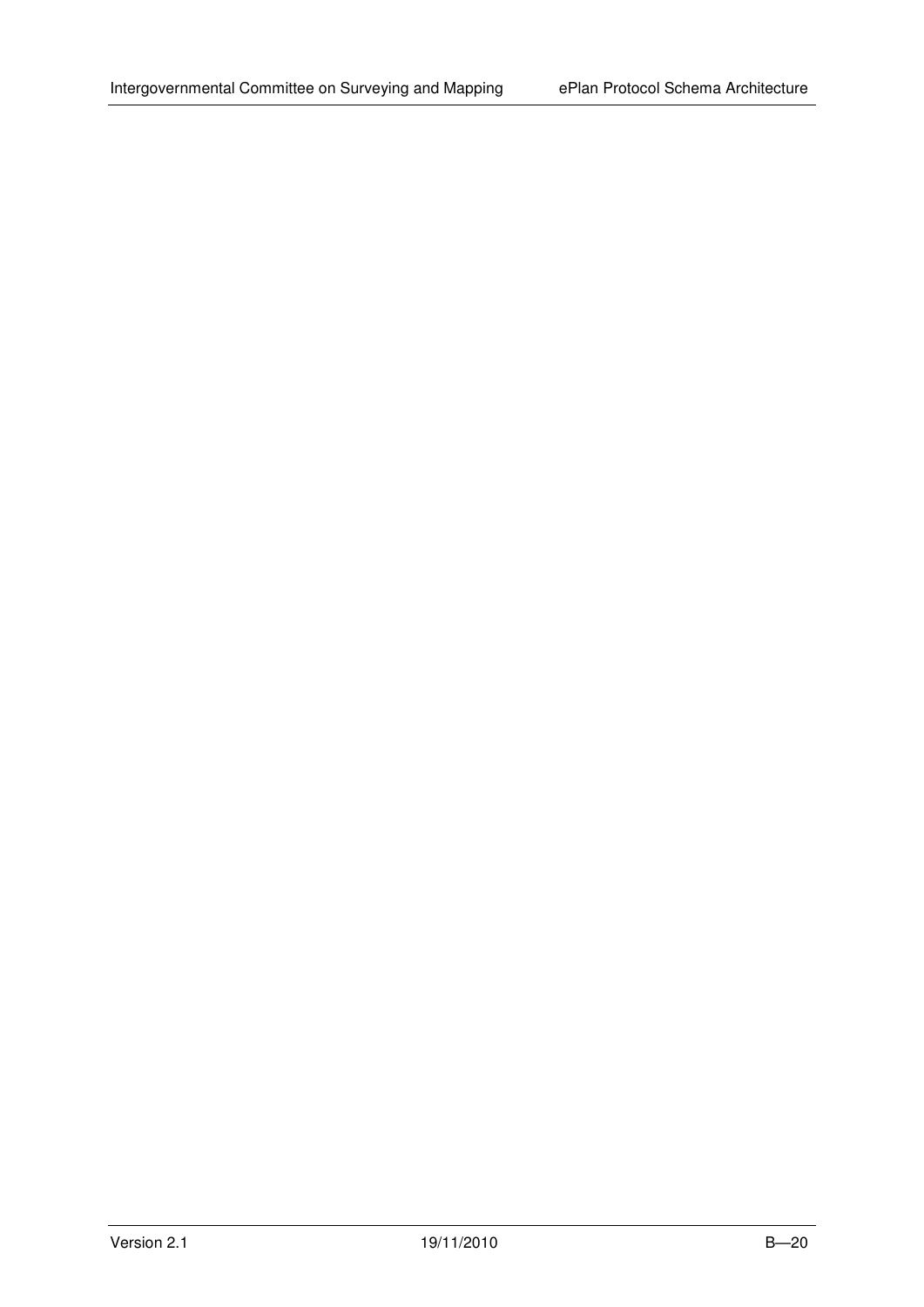# **Appendix C Administrative Area Schema**

The administrative area schema defines the structure and relationships for the administrative areas data file. It applies restrictions to some value so that they can only be used with other values, e.g. restricting the use of certain localities depending on the local government area.

#### **C.1 Implementation Guidelines**

The Administrative Areas schema instance specifies the valid values for the types of administrative areas used in the jurisdiction. For example, the type of LGA contains the values of "Melbourne City Council" and "Moonee Valley City Council" in Victoria.

An example file name for this file conforming to Appendix G is:

```
xml-gov-au-nt-icsm-eplan-cif-administrative-area-1.0-20101225.xml
```
The following is a skeleton of an Administrative Area XML instance:

```
<AdministrativeAreasAndRelationships 
   xmlns="urn:xml-gov-au:icsm:eplan:cif:administrative-area:1.0" 
   xmlns:xsi="" xsi:schemaLocation="" version="" date="" time=""> 
   <AdministrativeAreaGroup type=""> 
     <AdministrativeArea createDate="" retiredDate=""> 
             <Id><!--Jurisdictional ID--></Id> 
            <Name><!--Formal Name--></Name>
             <RestrictedTo type="">
                  <AdministrativeArea> 
                      <Id><!--ID of the super admin area--></Id> 
                  </AdministrativeArea> 
             </RestrictedTo> 
         </AdministrativeArea> 
     <AdministrativeArea createDate="" retiredDate="">
        ... 
     </AdministrativeArea> 
     <!--List of AdministrativeArea elements--> 
   </AdministrativeAreaGroup> 
   <AdministrativeAreaGroup type=""> 
      ... 
   </AdministrativeAreaGroup> 
  <!--List of AdministrativeAreaGroup elements--> 
</AdministrativeAreasAndRelationships>
```
### **Administrative Area Type**

The AdministrativeAreaGroup type attribute values are predefined by the Enumerations Schema, such as LGA and Parish. The Administrative Area Schema imports the Enumerations schema to allow access to these values. Below is the import statement from the Administrative Area Schema. It must be set by each jurisdiction to import the correct Enumerations Schema.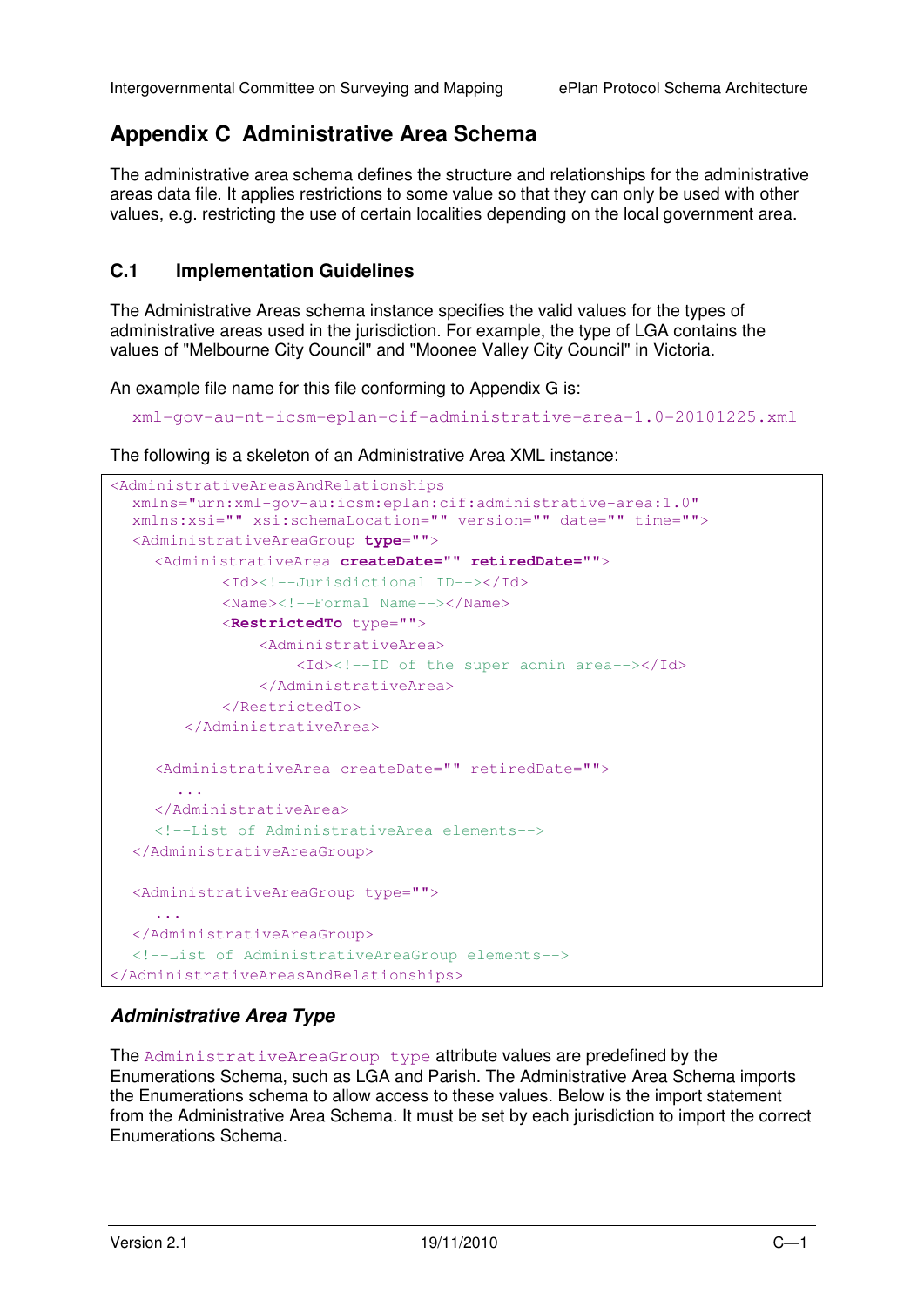```
<xs:import namespace="urn:xml-gov-au:qld:icsm:eplan:cif:enumerated-
types:1.0" schemaLocation="../enumerated-types/xml-gov-au-qld-icsm-eplan-
cif-enumerated-types-1.0.xsd"/>
```
#### **Administrative Area Restriction**

The RestrictedTo element allows the record to be restricted to other administrative area records. It specifies that the record is only valid in the CIF if the RestrictedTo administrative areas are also specified. Uses include where an administrative area spatially falls within another. For example, where a Parish falls inside a County or a Locality falls inside an LGA.

#### **Versioning**

The Administrative Areas file is versioned internally to facilitate backward compatibility. Every Administrative area record contains a createDate and retiredDate attribute which specifies whether records are active or retired. All records must have a createDate value. A record is deemed active if it has no retiredDate value. Retired records must have a retiredDate value.

The Administrative Areas file is a continuously updated list. Additions and amendments are made as updates to the file enabling backward compatibility. This negates the need for maintaining multiple versions of the file. When new versions are released, third-party consumers can simply override the existing file as contents of the old file are always carried forward in the newer version.

Jurisdictions may choose at their discretion whether to maintain official version numbers for the Administrative Areas file. Alternatively, a date stamp can be used for versioning.

### **C.2 Structure**

The administrative area schema has the following structure. Each element name is a link to the relevant section of the document.

```
AdministrativeAreasAndRelationships 
  AdministrativeAreaGroup 
    AdministrativeArea 
       Name 
       TARestrictedTo
```
#### **C.3 AdministrativeAreasAndRelationships**

| <b>Description</b>      | The AdministrativeAreasAndRelationships element is the root type<br>for an administrative areas data file.                                                          |                    |  |
|-------------------------|---------------------------------------------------------------------------------------------------------------------------------------------------------------------|--------------------|--|
| <b>Example</b>          | <administrativeareasandrelationships <br="" version="1.0">date="2010-210-31" time="18:23:32"&gt;<br/><math>\cdots</math><br/></administrativeareasandrelationships> |                    |  |
| <b>Parent Element</b>   | None                                                                                                                                                                |                    |  |
| <b>Child Elements</b>   |                                                                                                                                                                     | <b>Cardinality</b> |  |
| AdministrativeAreaGroup |                                                                                                                                                                     | $1 - *$            |  |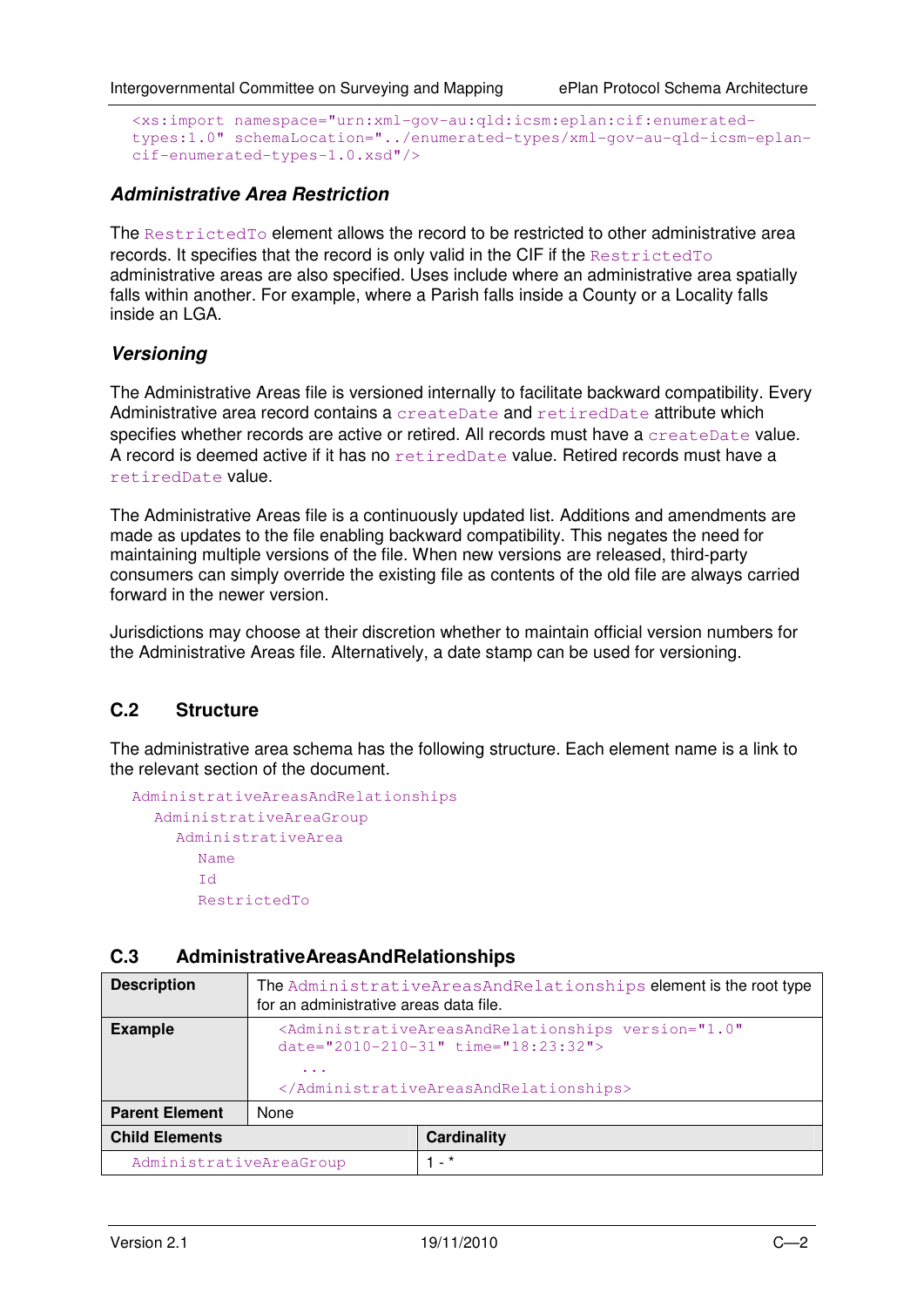Intergovernmental Committee on Surveying and Mapping ePlan Protocol Schema Architecture

| <b>Attribute</b> | Type   | <b>Required</b> | <b>Description</b>                                                                                          |
|------------------|--------|-----------------|-------------------------------------------------------------------------------------------------------------|
| version          | string | R               | The version of this file.                                                                                   |
|                  |        |                 | e.g. $1.0$                                                                                                  |
| date             | date   | R.              | Date that this version of the administrative areas file<br>was created. ISO 8601 format.<br>e.g. 2010-10-31 |
| time             | time   | R               | Time that this version of the administrative areas file<br>was created. ISO 8601 format.<br>e.g. 18:23:32   |

# **C.4 AdministrativeAreaGroup**

| <b>Description</b>    | The AdministrativeAreaGroup element is grouping element for<br>AdministrativeArea elements of the same type.                                                                                                                                                                                       |                 |                                                               |
|-----------------------|----------------------------------------------------------------------------------------------------------------------------------------------------------------------------------------------------------------------------------------------------------------------------------------------------|-----------------|---------------------------------------------------------------|
| <b>Example</b>        | <administrativeareasandrelationships><br/><administrativeareagroup type=""><br/><math>\cdots</math><br/><administrativeareagroup type=""><br/><math>\sim</math> <math>\sim</math> <math>\sim</math><br/></administrativeareagroup></administrativeareagroup></administrativeareasandrelationships> |                 |                                                               |
| <b>Parent Element</b> | AdministrativeAreasAndRelationships                                                                                                                                                                                                                                                                |                 |                                                               |
| <b>Child Elements</b> |                                                                                                                                                                                                                                                                                                    |                 | <b>Cardinality</b>                                            |
|                       | AdministrativeArea                                                                                                                                                                                                                                                                                 |                 | $1 - *$                                                       |
| <b>Attribute</b>      | <b>Type</b>                                                                                                                                                                                                                                                                                        | <b>Required</b> | <b>Description</b>                                            |
| type                  | string                                                                                                                                                                                                                                                                                             | O               | The type of administrative area in this group.<br>e.g. County |

## **C.5 AdministrativeArea**

| <b>Description</b>    | such as a locality.                                                         | The AdministrativeArea element has the name for an administrative area,                             |  |
|-----------------------|-----------------------------------------------------------------------------|-----------------------------------------------------------------------------------------------------|--|
| <b>Example</b>        | <administrativeareasandrelationships></administrativeareasandrelationships> |                                                                                                     |  |
|                       | <administrativeareagroup></administrativeareagroup>                         |                                                                                                     |  |
|                       |                                                                             | <administrativearea <br="" createdate="2005-01-01">retireDate="2010-06-30"&gt;</administrativearea> |  |
|                       |                                                                             |                                                                                                     |  |
|                       |                                                                             |                                                                                                     |  |
|                       | .<br><br>.<br>                                                              |                                                                                                     |  |
|                       |                                                                             |                                                                                                     |  |
|                       |                                                                             |                                                                                                     |  |
|                       |                                                                             |                                                                                                     |  |
| <b>Parent Element</b> | AdministrativeAreaGroup                                                     |                                                                                                     |  |
|                       | RestrictedTo                                                                |                                                                                                     |  |
| <b>Child Elements</b> |                                                                             | <b>Cardinality</b>                                                                                  |  |
| <b>Id</b>             |                                                                             |                                                                                                     |  |
| Name                  |                                                                             | $0 - 1$                                                                                             |  |
| RestrictedTo          |                                                                             |                                                                                                     |  |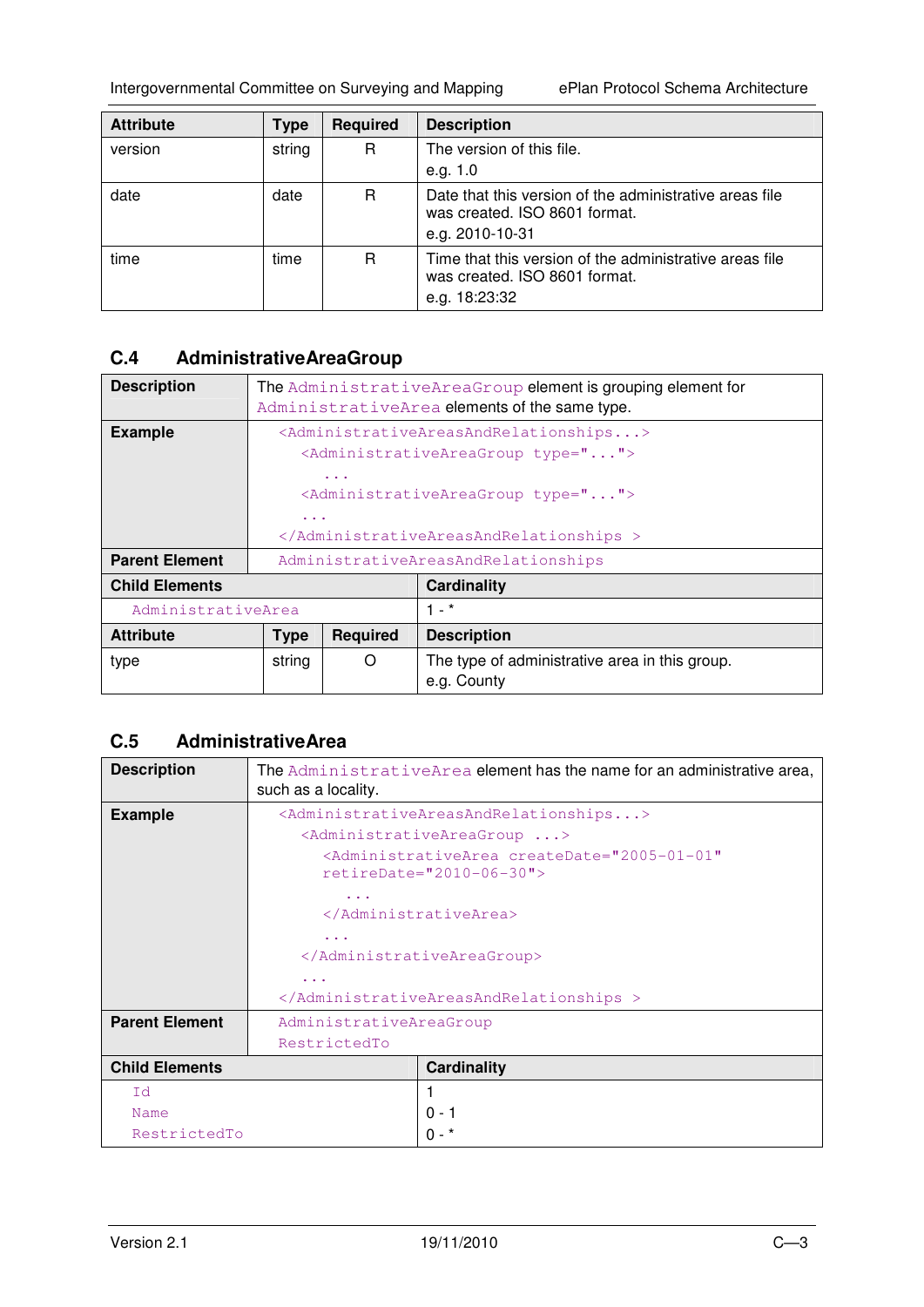Intergovernmental Committee on Surveying and Mapping ePlan Protocol Schema Architecture

| <b>Attribute</b> | <b>Type</b> | <b>Required</b> | <b>Description</b>                                                 |
|------------------|-------------|-----------------|--------------------------------------------------------------------|
| createDate       | date        | O               | Date that the administrative area name comes into<br>force.        |
| retireDate       | date        | O               | Date after which the administrative area name no longer<br>exists. |

## **C.6 Name**

| <b>Description</b>    |                                                                             |                                                         | The Name element has the name for the administrative area. |  |
|-----------------------|-----------------------------------------------------------------------------|---------------------------------------------------------|------------------------------------------------------------|--|
| <b>Example</b>        | <administrativeareasandrelationships></administrativeareasandrelationships> |                                                         |                                                            |  |
|                       | <administrativeareagroup></administrativeareagroup>                         |                                                         |                                                            |  |
|                       | <administrativearea></administrativearea>                                   |                                                         |                                                            |  |
|                       |                                                                             |                                                         | <name>BARCOO SHIRE</name>                                  |  |
|                       |                                                                             | $\langle \text{Id} \rangle$ $\langle \text{Id} \rangle$ |                                                            |  |
|                       |                                                                             |                                                         | <restrictedto></restrictedto>                              |  |
|                       |                                                                             |                                                         |                                                            |  |
|                       | $\alpha$ , $\alpha$ , $\alpha$                                              |                                                         |                                                            |  |
|                       |                                                                             |                                                         |                                                            |  |
|                       | $\sim$ $\sim$ $\sim$                                                        |                                                         |                                                            |  |
|                       |                                                                             |                                                         |                                                            |  |
| <b>Parent Element</b> | AdministrativeArea                                                          |                                                         |                                                            |  |
| <b>Child Elements</b> |                                                                             |                                                         | <b>Cardinality</b>                                         |  |
| None                  |                                                                             |                                                         |                                                            |  |
| <b>Attribute</b>      | <b>Type</b>                                                                 | <b>Required</b>                                         | <b>Description</b>                                         |  |
| None                  |                                                                             |                                                         |                                                            |  |

## **C.7 Id**

| <b>Description</b>    | The $Id$ element has an identifier for the administrative area. It may be used by a<br>jurisdiction for internal processing and may not be suitable for display or end<br>user functionaltiy. |                 |                                                     |  |
|-----------------------|-----------------------------------------------------------------------------------------------------------------------------------------------------------------------------------------------|-----------------|-----------------------------------------------------|--|
| <b>Example</b>        | <administrativeareasandrelationships></administrativeareasandrelationships>                                                                                                                   |                 |                                                     |  |
|                       |                                                                                                                                                                                               |                 | <administrativeareagroup></administrativeareagroup> |  |
|                       |                                                                                                                                                                                               |                 | <administrativearea></administrativearea>           |  |
|                       |                                                                                                                                                                                               |                 | $\langle$ Name $\rangle$ $\langle$ /Name $\rangle$  |  |
|                       |                                                                                                                                                                                               | $<$ Id>450      |                                                     |  |
|                       | <restrictedto></restrictedto>                                                                                                                                                                 |                 |                                                     |  |
|                       |                                                                                                                                                                                               |                 |                                                     |  |
|                       | $\cdots$                                                                                                                                                                                      |                 |                                                     |  |
|                       |                                                                                                                                                                                               |                 |                                                     |  |
|                       | $\cdots$                                                                                                                                                                                      |                 |                                                     |  |
|                       |                                                                                                                                                                                               |                 |                                                     |  |
| <b>Parent Element</b> | AdministrativeArea                                                                                                                                                                            |                 |                                                     |  |
| <b>Child Elements</b> |                                                                                                                                                                                               |                 | Cardinality                                         |  |
| None                  |                                                                                                                                                                                               |                 |                                                     |  |
| <b>Attribute</b>      | <b>Type</b>                                                                                                                                                                                   | <b>Required</b> | <b>Description</b>                                  |  |
| None                  |                                                                                                                                                                                               |                 |                                                     |  |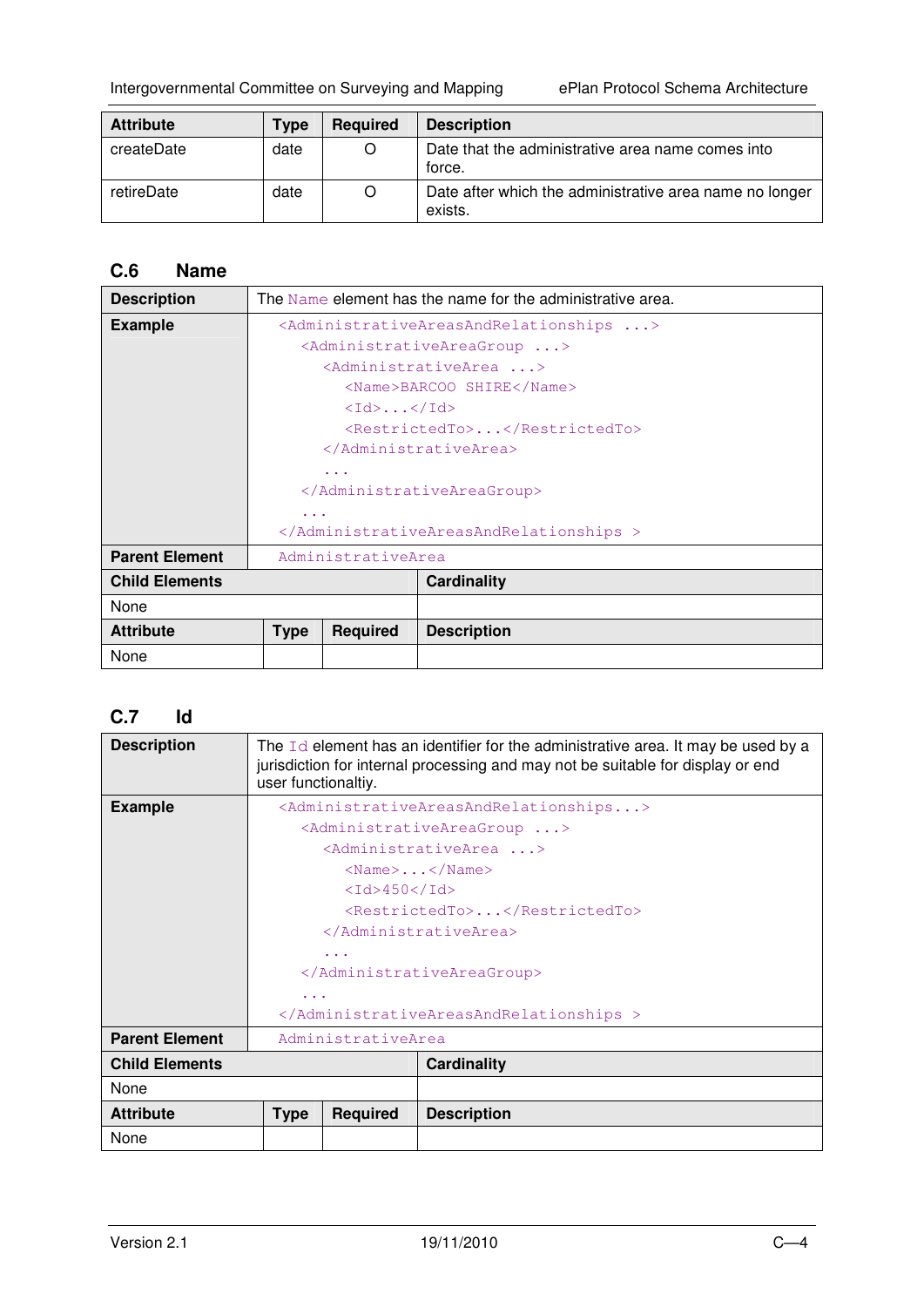| C.8<br><b>RestrictedTo</b> |                                                                                                                                                                                                                                                                                                                                                                                                                                                                           |                  |                                                                             |
|----------------------------|---------------------------------------------------------------------------------------------------------------------------------------------------------------------------------------------------------------------------------------------------------------------------------------------------------------------------------------------------------------------------------------------------------------------------------------------------------------------------|------------------|-----------------------------------------------------------------------------|
| <b>Description</b>         | The Restricted To defines a restriction on the associated administrative<br>area. It can be used to restrict the use of an administrative area so that it must<br>be used with another administrative area, e.g. restricting the use of a locality to a<br>certain value for Local Government Area.<br>Note that an administrative area can't be restricted to another administrative area<br>of the same type (e.g. a locality can't be restricted to another locality). |                  |                                                                             |
| <b>Example</b>             |                                                                                                                                                                                                                                                                                                                                                                                                                                                                           |                  | <administrativeareasandrelationships></administrativeareasandrelationships> |
|                            |                                                                                                                                                                                                                                                                                                                                                                                                                                                                           |                  | <administrativeareagroup></administrativeareagroup>                         |
|                            |                                                                                                                                                                                                                                                                                                                                                                                                                                                                           |                  | <administrativearea></administrativearea>                                   |
|                            |                                                                                                                                                                                                                                                                                                                                                                                                                                                                           |                  | $<$ Name>                                                                   |
|                            |                                                                                                                                                                                                                                                                                                                                                                                                                                                                           | $<$ Id> $<$ /Id> |                                                                             |
|                            | <restrictedto type=""></restrictedto>                                                                                                                                                                                                                                                                                                                                                                                                                                     |                  |                                                                             |
|                            | <administrativearea></administrativearea>                                                                                                                                                                                                                                                                                                                                                                                                                                 |                  |                                                                             |
|                            |                                                                                                                                                                                                                                                                                                                                                                                                                                                                           |                  |                                                                             |
|                            |                                                                                                                                                                                                                                                                                                                                                                                                                                                                           |                  |                                                                             |
|                            | $\sim$ $\sim$ $\sim$                                                                                                                                                                                                                                                                                                                                                                                                                                                      |                  |                                                                             |
|                            |                                                                                                                                                                                                                                                                                                                                                                                                                                                                           |                  |                                                                             |
|                            |                                                                                                                                                                                                                                                                                                                                                                                                                                                                           |                  |                                                                             |
|                            |                                                                                                                                                                                                                                                                                                                                                                                                                                                                           |                  |                                                                             |
| <b>Parent Element</b>      | AdministrativeArea                                                                                                                                                                                                                                                                                                                                                                                                                                                        |                  |                                                                             |
| <b>Child Elements</b>      |                                                                                                                                                                                                                                                                                                                                                                                                                                                                           |                  | Cardinality                                                                 |
| AdministrativeArea         |                                                                                                                                                                                                                                                                                                                                                                                                                                                                           |                  | $0 - *$                                                                     |
| <b>Attribute</b>           | <b>Type</b>                                                                                                                                                                                                                                                                                                                                                                                                                                                               | Required         | <b>Description</b>                                                          |
| type                       | string                                                                                                                                                                                                                                                                                                                                                                                                                                                                    | Ω                | An administrativeAreaGroupType                                              |
|                            |                                                                                                                                                                                                                                                                                                                                                                                                                                                                           |                  | e.g. county                                                                 |

#### **C.9 Example Administrative Area data file generated using the schema**

```
<urn:AdministrativeAreasAndRelationships 
 date="2009-09-07" 
 time="12:00:00" 
 version="1" 
 xmlns:urn="urn:xml-gov-au:icsm:eplan:cif:administrative-area:1.0" 
 xmlns:xsi="http://www.w3.org/2001/XMLSchema-instance" 
 xsi:schemaLocation="urn:xml-gov-au:icsm:eplan:cif:administrative-
area:1.0 .\xml-gov-au-icsm-eplan-cif-administrative-area-1.0.xsd"> 
  <!-- Define a group called "Local Government Area" --> 
  <urn:AdministrativeAreaGroup type="Local Government Area"> 
    <!-- Define the values for "Local Government Area" --> 
    <urn:AdministrativeArea> 
       <Id>760</Id>
       <Name>Blackall Tambo Regional Council</Name> 
    </urn:AdministrativeArea> 
     ... 
  </urn:AdministrativeAreaGroup> 
  <!-- Define another group called "Locality" --> 
  <urn:AdministrativeAreaGroup type="Locality"> 
    <!-- Define the values for "Locality" -->
```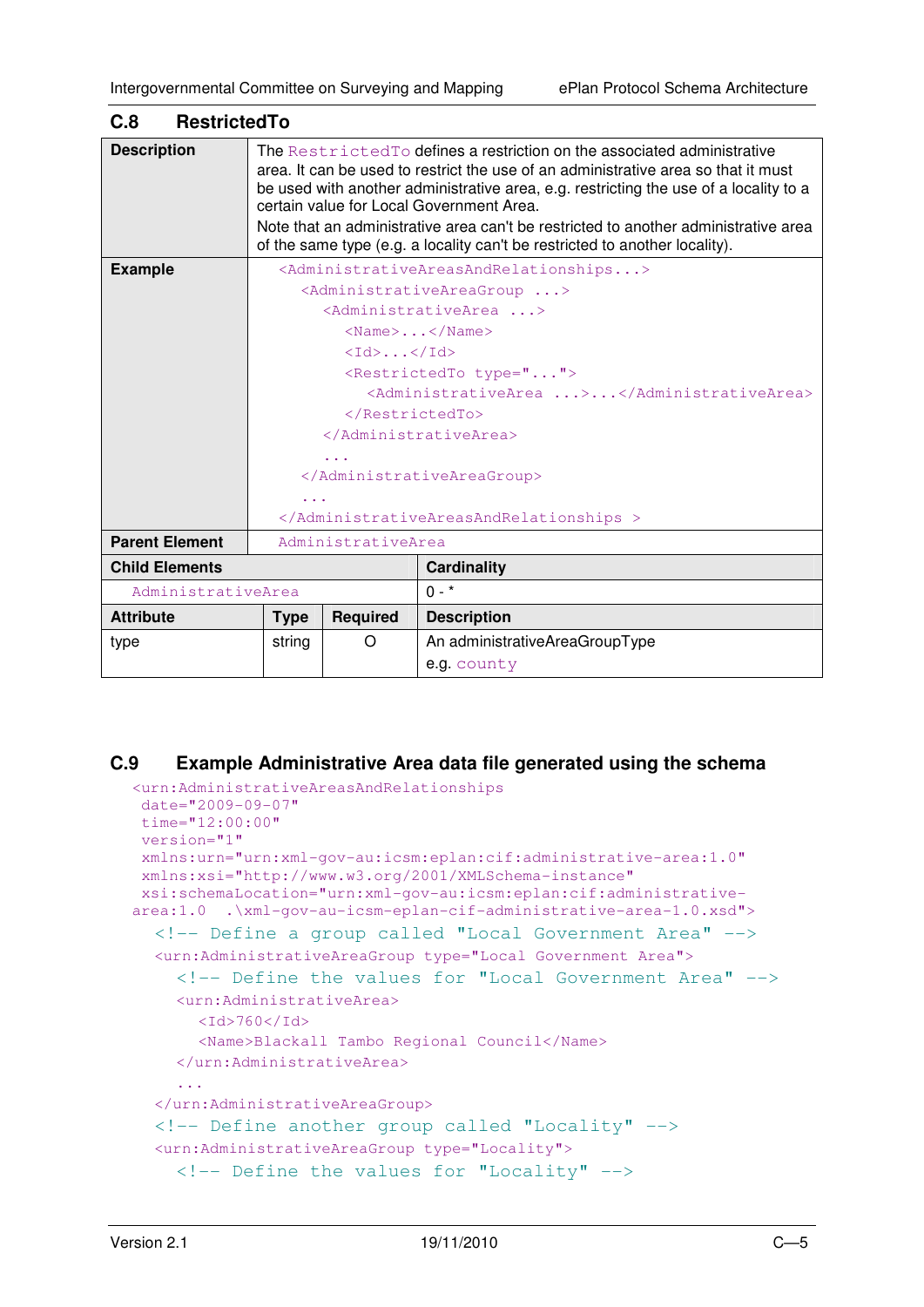```
<urn:AdministrativeArea> 
    <Id>5147</Id>
    <Name>Bayrick</Name> 
      <!-- Restrict the use of this value of Locality to a 
      particular value for "Local Government Area" --> 
      <RestrictedTo type="Local Government Area"> 
         <urn:AdministrativeArea> 
           <Id>760</Id>
         </urn:AdministrativeArea> 
      </RestrictedTo> 
    </urn:AdministrativeArea> 
    ... 
  </urn:AdministrativeAreaGroup> 
  ... 
</urn:AdministrativeAreasAndRelationships>
```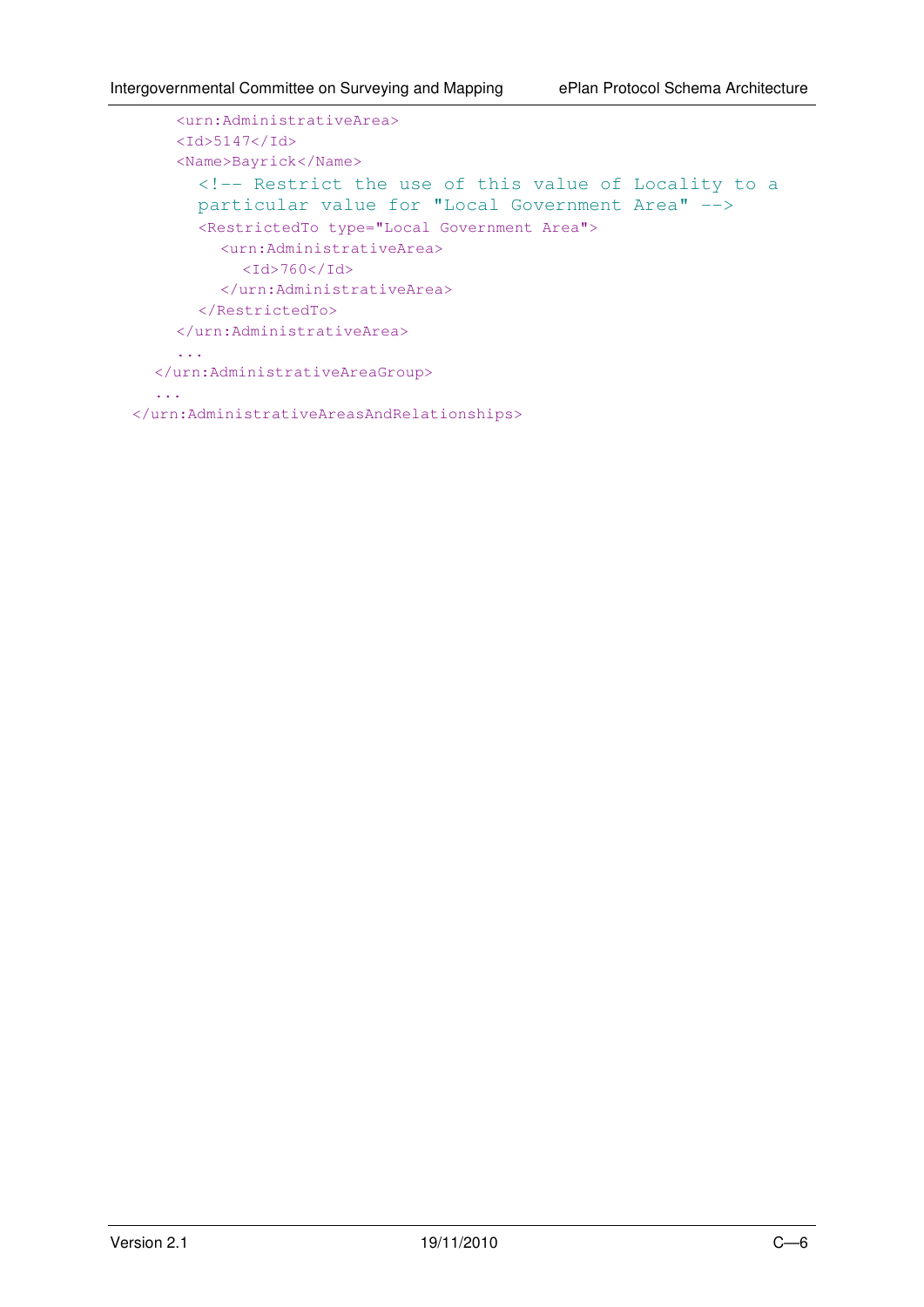# **Appendix D Enumerated Types Schema**

The Enumerated Types Schema provides defined sets of values for ePlan attribute types. It is used by various ePlan schemas for specifying a restricted set of values to be used for particular attribute types.

For example, the LandXML schema specifies an AdministrativeArea element with an adminAreaType attribute. The ePlan Protocol restricts the value to adminAreaTypeType. The enumerated types schema provides a list of values for  $\alpha$ dminAreaTypeType, in Queensland the list is: Local Government Area, Locality, County, Parish and Mining District. Therefore the value for adminAreaType in a Queensland CIF must be one of these values.

Other ePlan schemas also use the enumerated types schema, such as the Survey Certificates Schema.

#### **D.1 Implementation Guidelines**

The following is a sample comparison of the template to a jurisdictional implementation.

```
<xs:simpleType name="addressTypeType"> 
   <xs:annotation> 
      <xs:documentation></xs:documentation> 
   </xs:annotation> 
   <xs:restriction base="xs:string"/> 
</xs:simpleType>
```
**Template** 

```
<xs:simpleType name="addressTypeType"> 
     <xs:annotation> 
        <xs:documentation> </xs:documentation> 
      </xs:annotation> 
      <xs:restriction base="xs:string"> 
        <xs:enumeration value="Primary"/> 
        <xs:enumeration value="Historical"/> 
        <xs:enumeration value="Alias"/> 
      </xs:restriction> 
   </xs:simpleType>
```
#### **Jurisdictional Implementation**

Jurisdictions should include all types contained in the template. If a type is not used, then it should be left as its default value. Jurisdictions are free to add their own documentation to each type.

#### **Namespace**

The namespace of this schema should take the form of:

urn:xml-gov-au:**<juris>**:icsm:eplan:cif:enumerated-types:**<version>** 

**<juris>** is replaced with the jurisdiction identifier e.g. qld or vic. **<version>** is replaced with the version number of this schema.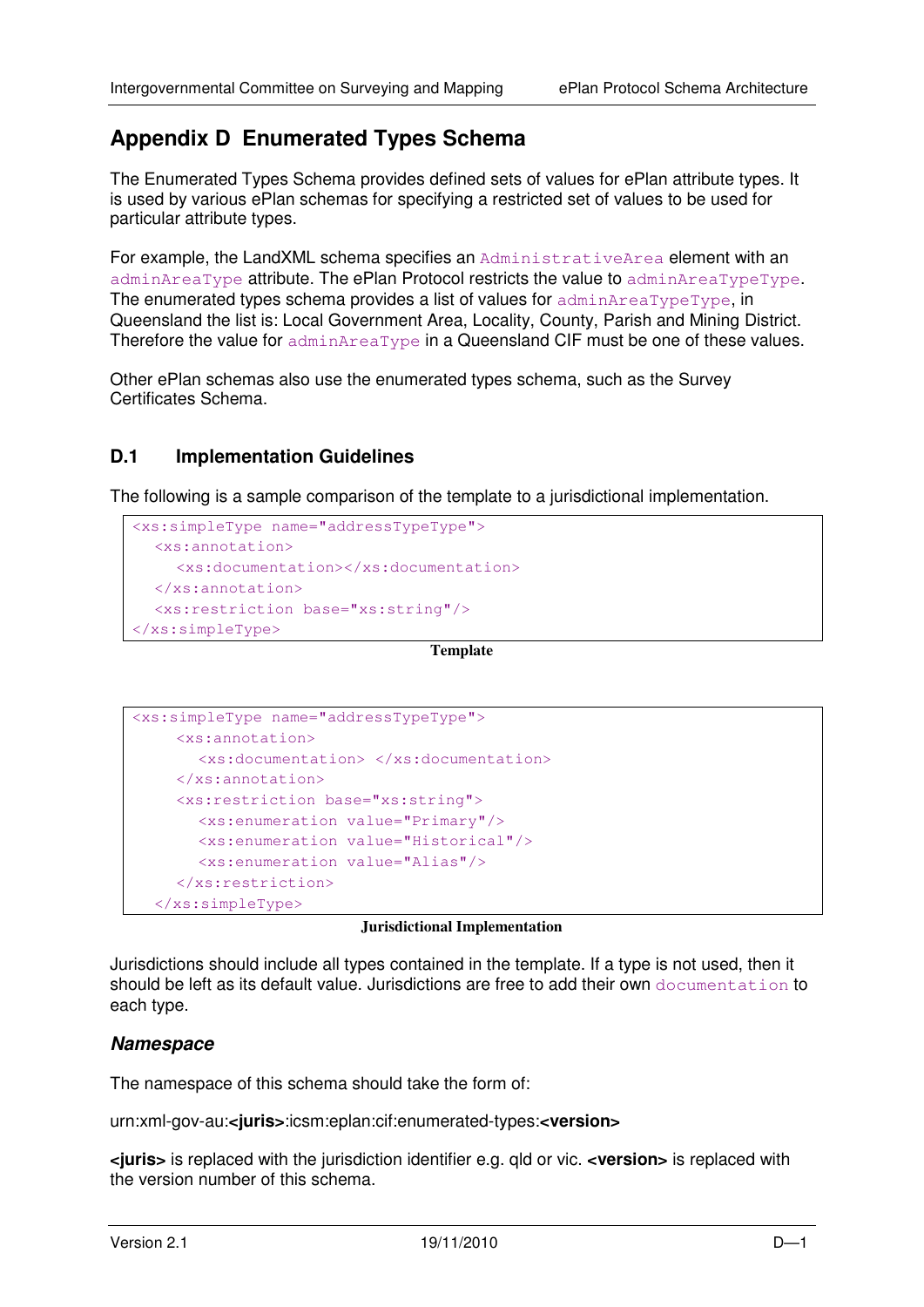The file name convention must conform to the AGIMO standards for schema file names. See Appendix G for further details.

### **D.2 Structure**

The enumerated types schema is implemented as an XML schema (XSD), it does not enforce any structure, it only provides values and constraints for attribute values. It differs from other ePlan schemas in that the data is in the schema, there is no separate data file created from the schema.

The following structure is a basic W3C XSD. Each element name is a link to the relevant section of the document.

```
schema 
  simpleType 
     annotation 
       documentation 
     restriction 
       enumeration
```
#### **D.3 schema**

| <b>Description</b>    | The schema element defines the schemas used for this schema. It is the root<br>element. |                           |                                                                |
|-----------------------|-----------------------------------------------------------------------------------------|---------------------------|----------------------------------------------------------------|
| <b>Example</b>        |                                                                                         | $\langle$ schema >        |                                                                |
|                       |                                                                                         | <simpletype></simpletype> |                                                                |
|                       |                                                                                         |                           |                                                                |
|                       | $\cdots$                                                                                |                           |                                                                |
|                       | $\langle$ /schema>                                                                      |                           |                                                                |
| <b>Parent Element</b> | None                                                                                    |                           |                                                                |
| <b>Child Elements</b> |                                                                                         |                           | <b>Cardinality</b>                                             |
| simpleType            |                                                                                         |                           | $1 - *$                                                        |
| <b>Attribute</b>      | <b>Type</b>                                                                             | <b>Required</b>           | <b>Description</b>                                             |
| xmlns                 | string                                                                                  | R.                        | Defines the base xml namespace for this schema.                |
| targetNamespace       | string                                                                                  | R.                        | Defines the output names space for instances of the<br>schema. |
| elementFormDefault    | string                                                                                  | R.                        | Set to "qualified"                                             |
| attributeFormDefault  | string                                                                                  | R                         | Set to "unqualified"                                           |
| version               | string                                                                                  | R                         | Version of this schema, e.g. "2.0"                             |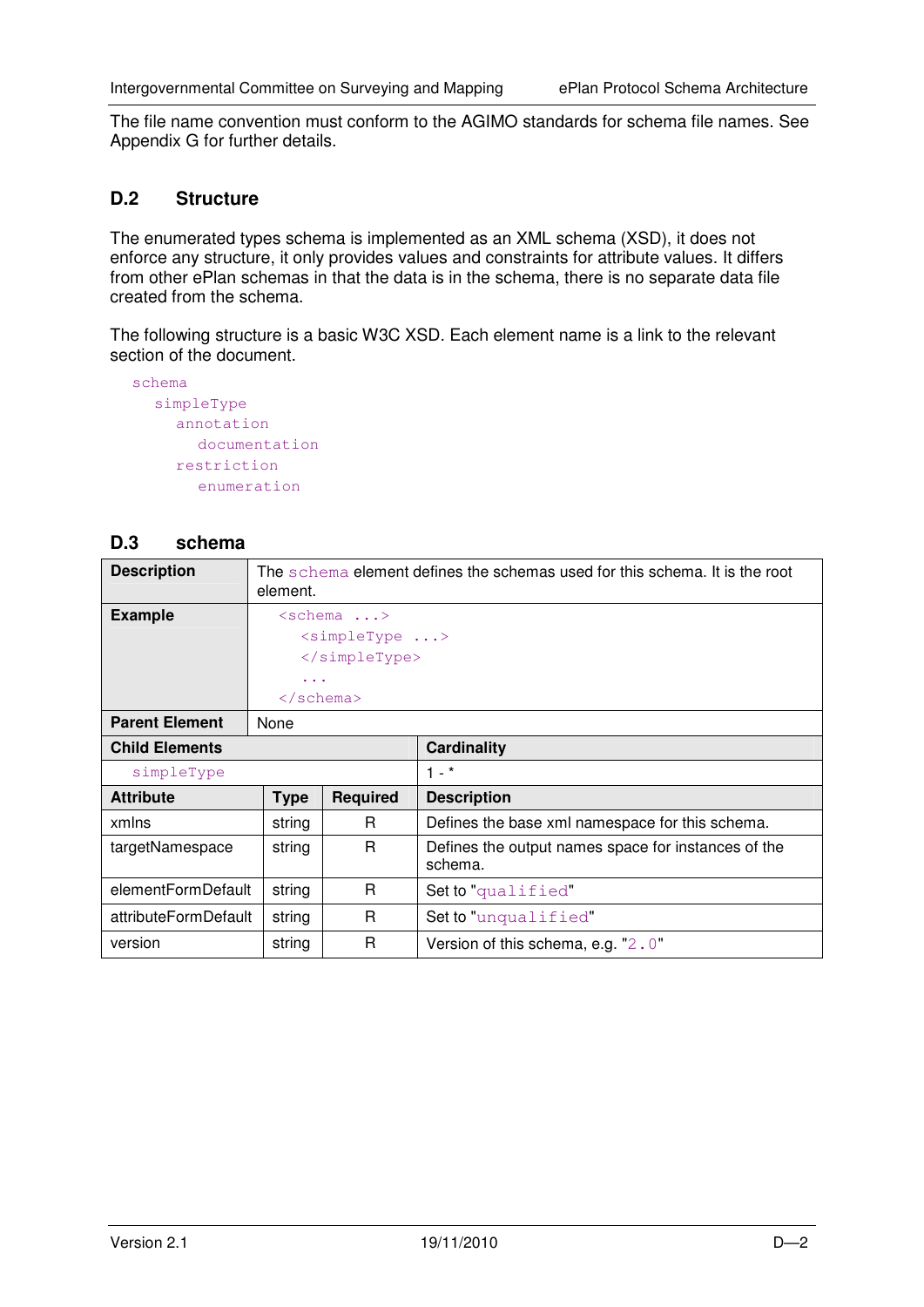| simpleType<br>D.4     |                                                                                                                                                 |                 |                                                                                     |
|-----------------------|-------------------------------------------------------------------------------------------------------------------------------------------------|-----------------|-------------------------------------------------------------------------------------|
| <b>Description</b>    |                                                                                                                                                 |                 | The simpleType element defines a simple type of enumeration.                        |
| <b>Example</b>        | $\langle$ schema ><br>$\langle$ simpleType ><br><annotation><br/></annotation><br>$restriction$ ><br><br>$\langle$ /simpleType><br>$\cdots$<br> |                 |                                                                                     |
| <b>Parent Element</b> | schema                                                                                                                                          |                 |                                                                                     |
| <b>Child Elements</b> |                                                                                                                                                 |                 | <b>Cardinality</b>                                                                  |
| annotation            |                                                                                                                                                 |                 | $0 - *$                                                                             |
| restriction           |                                                                                                                                                 |                 |                                                                                     |
| <b>Attribute</b>      | <b>Type</b>                                                                                                                                     | <b>Required</b> | <b>Description</b>                                                                  |
| name                  | string                                                                                                                                          | R               | The name of the enumeration type.                                                   |
|                       |                                                                                                                                                 |                 | e.g. "addressTypeType" is the name of the<br>enumeration type used for addressType. |

## **D.5 annotation**

| <b>Description</b>    | The annotation element is a grouping element for documentation<br>elements that provide notes about an enumeration. |                           |                                 |  |
|-----------------------|---------------------------------------------------------------------------------------------------------------------|---------------------------|---------------------------------|--|
| <b>Example</b>        | $\langle$ schema >                                                                                                  |                           |                                 |  |
|                       | $\langle$ simpleType >                                                                                              |                           |                                 |  |
|                       |                                                                                                                     | <annotation></annotation> |                                 |  |
|                       |                                                                                                                     |                           | <documentation></documentation> |  |
|                       |                                                                                                                     | $\langle$ annotation>     |                                 |  |
|                       |                                                                                                                     | $restriction$ >           |                                 |  |
|                       | $\cdots$                                                                                                            |                           |                                 |  |
|                       |                                                                                                                     |                           |                                 |  |
|                       |                                                                                                                     |                           |                                 |  |
|                       | $\cdots$                                                                                                            |                           |                                 |  |
|                       | $\langle$ /schema>                                                                                                  |                           |                                 |  |
| <b>Parent Element</b> | simpleType                                                                                                          |                           |                                 |  |
| <b>Child Elements</b> |                                                                                                                     |                           | <b>Cardinality</b>              |  |
| documentation         |                                                                                                                     |                           | $1 - *$                         |  |
| <b>Attribute</b>      | <b>Type</b>                                                                                                         | <b>Required</b>           | <b>Description</b>              |  |
| None                  |                                                                                                                     |                           |                                 |  |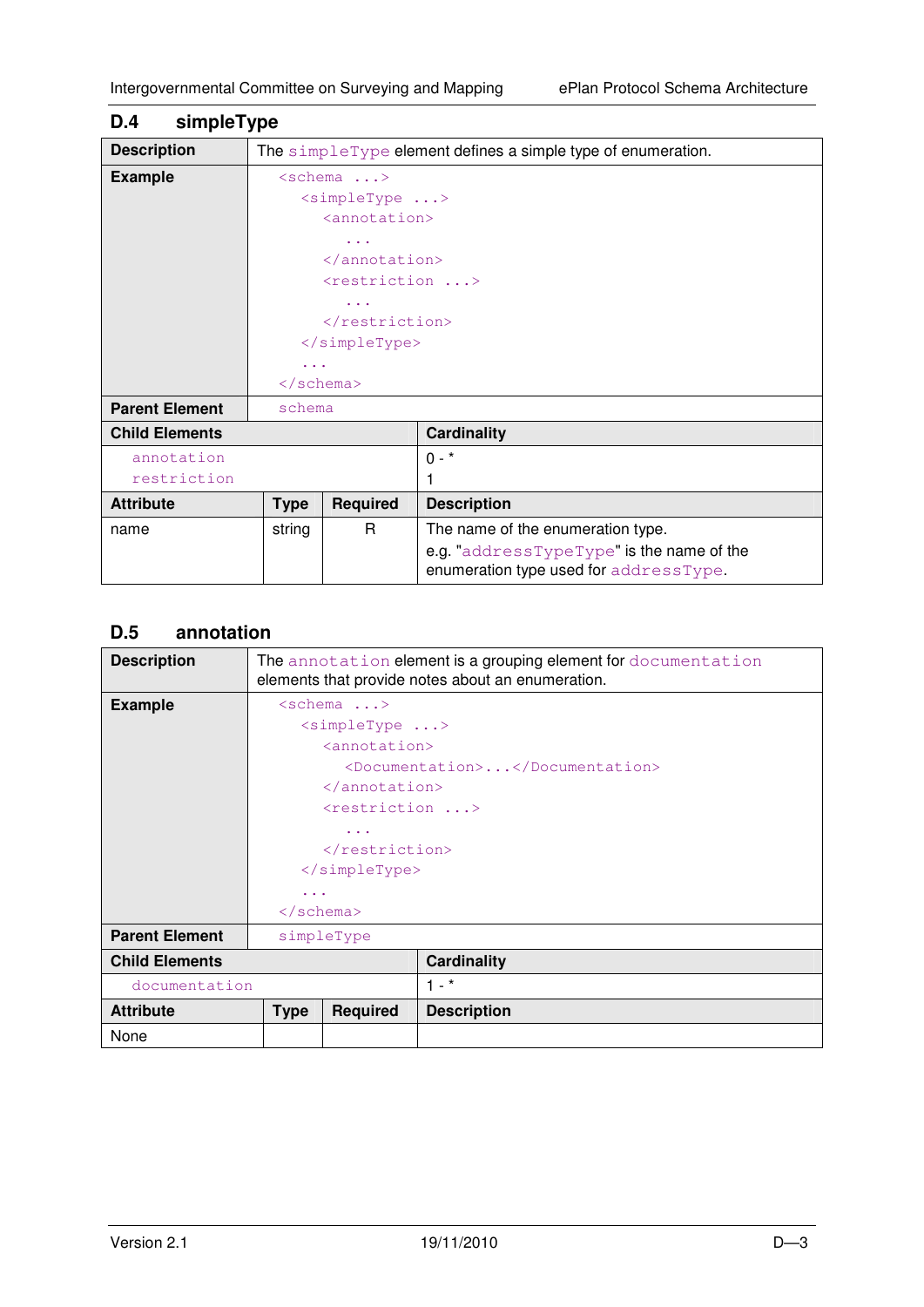|                        |                 | The Documentation element provides notes about the annotation. |
|------------------------|-----------------|----------------------------------------------------------------|
| $\langle$ schema >     |                 |                                                                |
| $\langle$ simpleType > |                 |                                                                |
|                        |                 |                                                                |
|                        |                 | <documentation></documentation>                                |
|                        |                 |                                                                |
|                        |                 |                                                                |
| $\cdots$               |                 |                                                                |
|                        |                 |                                                                |
|                        |                 |                                                                |
| .                      |                 |                                                                |
| $\langle$ /schema>     |                 |                                                                |
| annotation             |                 |                                                                |
|                        |                 | <b>Cardinality</b>                                             |
|                        |                 |                                                                |
| <b>Type</b>            | <b>Required</b> | <b>Description</b>                                             |
|                        |                 |                                                                |
|                        |                 | <annotation><br/></annotation><br><restriction></restriction>  |

## **D.6 documentation**

## **D.7 restriction**

| <b>Description</b>    | The restriction element defines the base type of content (e.g. string, date)<br>for the enumeration and the values that may be used. |                 |                                                                          |
|-----------------------|--------------------------------------------------------------------------------------------------------------------------------------|-----------------|--------------------------------------------------------------------------|
| <b>Example</b>        | $\langle$ schema >                                                                                                                   |                 |                                                                          |
|                       | <simpletype></simpletype>                                                                                                            |                 |                                                                          |
|                       |                                                                                                                                      | $\cdots$        |                                                                          |
|                       |                                                                                                                                      |                 | <restriction base="string"></restriction>                                |
|                       |                                                                                                                                      |                 | $\epsilon$ <enumeration></enumeration>                                   |
|                       |                                                                                                                                      | $\cdots$        |                                                                          |
|                       |                                                                                                                                      |                 |                                                                          |
|                       | $\langle$ /simpleType>                                                                                                               |                 |                                                                          |
|                       | .                                                                                                                                    |                 |                                                                          |
|                       | $\langle$ /schema>                                                                                                                   |                 |                                                                          |
| <b>Parent Element</b> | simpleType                                                                                                                           |                 |                                                                          |
| <b>Child Elements</b> |                                                                                                                                      |                 | <b>Cardinality</b>                                                       |
| enumeration           |                                                                                                                                      |                 | $1 - *$                                                                  |
| <b>Attribute</b>      | <b>Type</b>                                                                                                                          | <b>Required</b> | <b>Description</b>                                                       |
| base                  | string                                                                                                                               | R               | Defines the base type of the enumeration values, e.g.<br>string, date, . |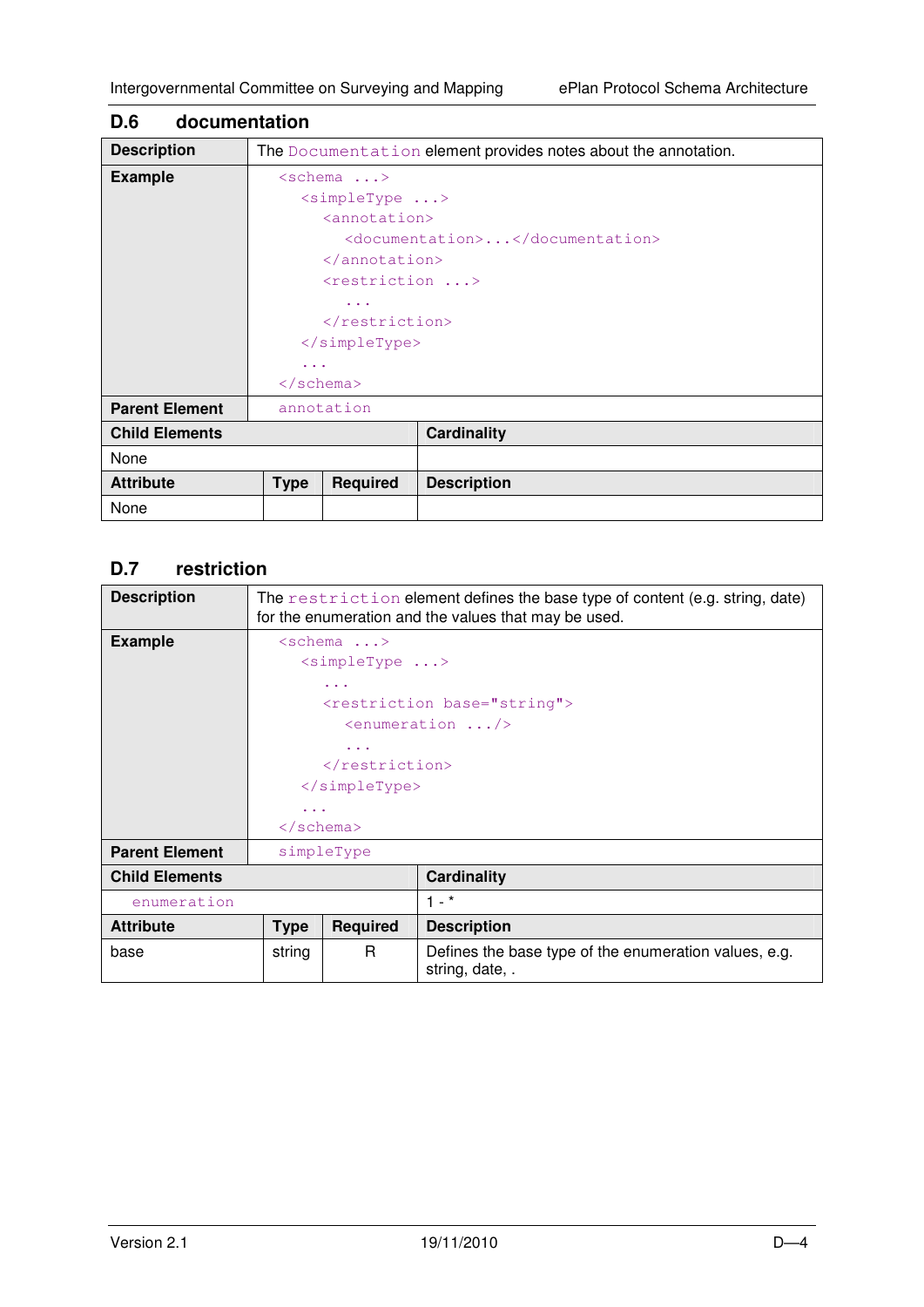| <b>Description</b>    |                                                                                                                                                       |                        | The enumeration element contains a value for the related enumeration type. |  |
|-----------------------|-------------------------------------------------------------------------------------------------------------------------------------------------------|------------------------|----------------------------------------------------------------------------|--|
| <b>Example</b>        |                                                                                                                                                       | $\langle$ schema >     |                                                                            |  |
|                       |                                                                                                                                                       |                        | <simpletype name="adminAreaTypeType"></simpletype>                         |  |
|                       | <annotation></annotation>                                                                                                                             |                        |                                                                            |  |
|                       | <documentation> This is a jurdictionally specific<br/>list of types and may include parish, town, local<br/>government, locality etc.</documentation> |                        |                                                                            |  |
|                       |                                                                                                                                                       | $\langle$ /annotation> |                                                                            |  |
|                       |                                                                                                                                                       |                        | <restriction base="string"></restriction>                                  |  |
|                       |                                                                                                                                                       |                        | <enumeration value="Local Government Area"></enumeration>                  |  |
|                       | <enumeration value="Locality"></enumeration>                                                                                                          |                        |                                                                            |  |
|                       | <enumeration value="Parish"></enumeration>                                                                                                            |                        |                                                                            |  |
|                       | <enumeration value="County"></enumeration>                                                                                                            |                        |                                                                            |  |
|                       |                                                                                                                                                       |                        |                                                                            |  |
|                       |                                                                                                                                                       |                        |                                                                            |  |
|                       | $\langle$ /simpleType>                                                                                                                                |                        |                                                                            |  |
|                       | $\cdots$                                                                                                                                              |                        |                                                                            |  |
|                       | $\langle$ /schema>                                                                                                                                    |                        |                                                                            |  |
| <b>Parent Element</b> |                                                                                                                                                       | restriction            |                                                                            |  |
| <b>Child Elements</b> |                                                                                                                                                       |                        | <b>Cardinality</b>                                                         |  |
| None                  |                                                                                                                                                       |                        |                                                                            |  |
| <b>Attribute</b>      | <b>Type</b>                                                                                                                                           | Required               | <b>Description</b>                                                         |  |
| value                 | string                                                                                                                                                | R                      | A value for the related enumeration type.                                  |  |

# **D.8 enumeration**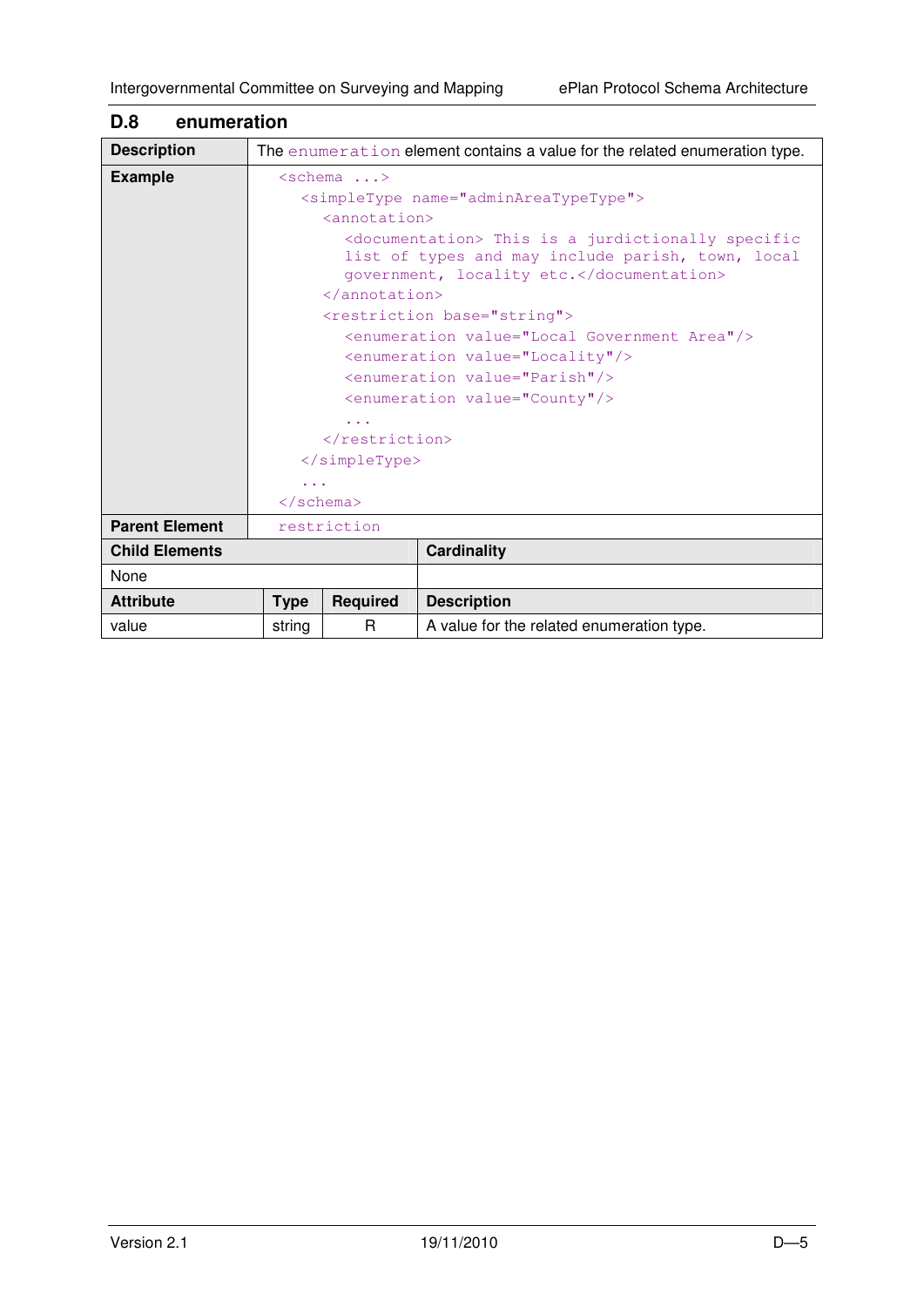# **Appendix E Reference Data Context Schema**

The reference data context schema defines the reference data context file, see § 3.1.

#### **E.1 Structure**

The reference data context schema has the following structure. Each element name is a link to its description.

```
ReferenceDataContextList 
  LastUpdated 
  ReferenceDataContext 
    ContextId 
    ContextStatus 
     SupersedingContextId 
    Name 
     Description 
    ApplicableFrom 
    ApplicableTo 
     Content 
       ContentId 
       Source 
       SourceVersion 
       Description 
       FileType
```
#### **E.2 ReferenceDataContextList**

| <b>Description</b>    | The ReferenceDataContextList element is the root element. It contains<br>a series of reference data context elements that define a set of reference data<br>files. |                                               |                                                       |
|-----------------------|--------------------------------------------------------------------------------------------------------------------------------------------------------------------|-----------------------------------------------|-------------------------------------------------------|
| <b>Example</b>        |                                                                                                                                                                    |                                               | <referencedatacontextlist></referencedatacontextlist> |
|                       |                                                                                                                                                                    | $\langle$ LastUpdated />                      |                                                       |
|                       |                                                                                                                                                                    | <referencedatacontext></referencedatacontext> |                                                       |
|                       |                                                                                                                                                                    | $\cdots$                                      |                                                       |
|                       |                                                                                                                                                                    |                                               |                                                       |
|                       | $\cdots$                                                                                                                                                           |                                               |                                                       |
|                       |                                                                                                                                                                    |                                               |                                                       |
| <b>Parent Element</b> | None                                                                                                                                                               |                                               |                                                       |
| <b>Child Elements</b> |                                                                                                                                                                    |                                               | Cardinality                                           |
| LastUpdated           |                                                                                                                                                                    |                                               |                                                       |
|                       | ReferenceDataContext                                                                                                                                               |                                               | $-$ *                                                 |
| <b>Attribute</b>      | <b>Type</b>                                                                                                                                                        | <b>Required</b>                               | <b>Description</b>                                    |
| None                  |                                                                                                                                                                    |                                               |                                                       |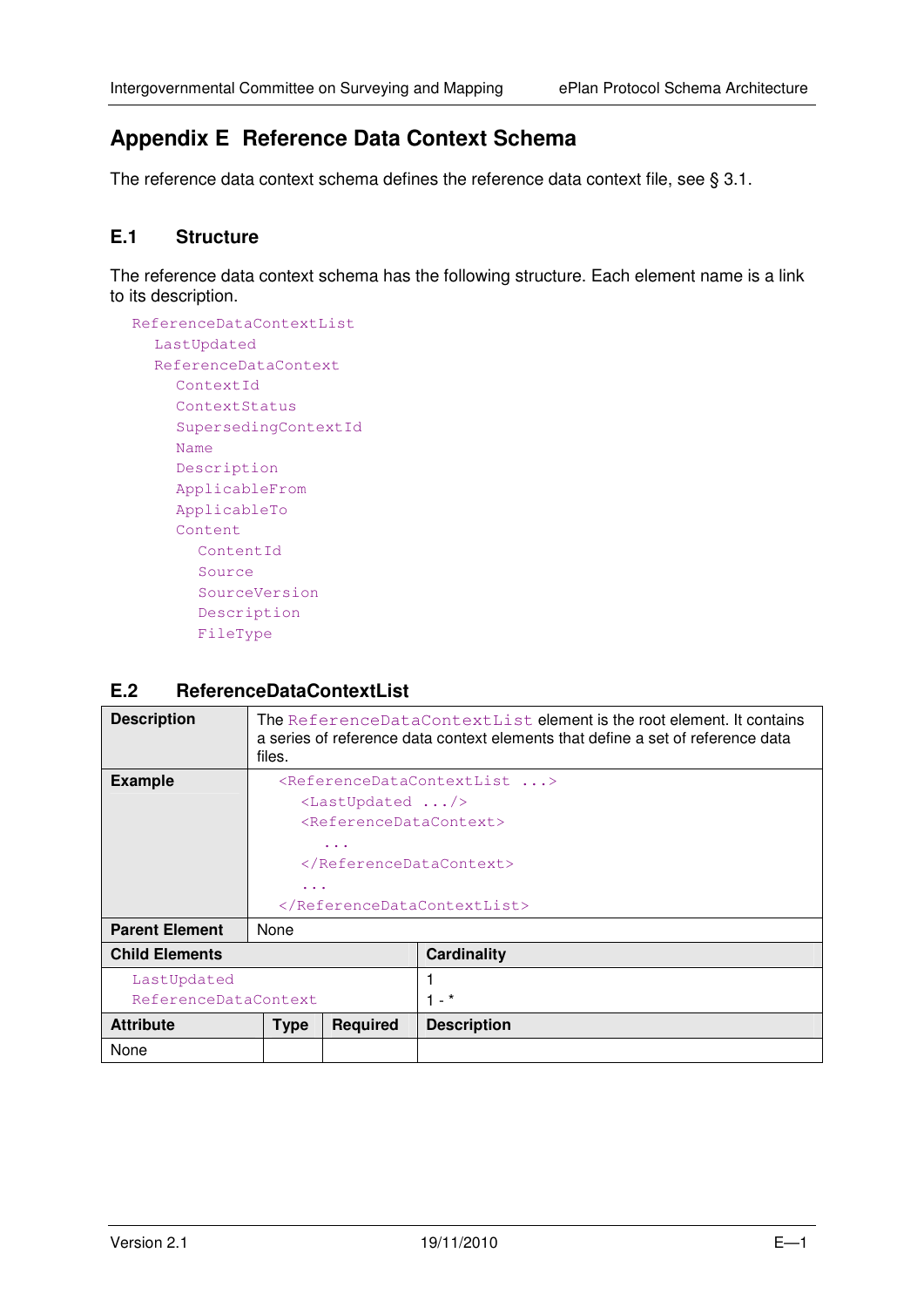| LastUpdated<br>E.3    |                 |                                               |                                                                               |
|-----------------------|-----------------|-----------------------------------------------|-------------------------------------------------------------------------------|
| <b>Description</b>    | ISO8601 format. |                                               | The LastUpdated element content is the date that the file was last updated in |
| <b>Example</b>        |                 |                                               | <referencedatacontextlist></referencedatacontextlist>                         |
|                       |                 |                                               | <lastupdated>2010-10-30</lastupdated>                                         |
|                       |                 | <referencedatacontext></referencedatacontext> |                                                                               |
|                       |                 | $\cdots$                                      |                                                                               |
|                       |                 |                                               |                                                                               |
|                       | $\cdots$        |                                               |                                                                               |
|                       |                 |                                               |                                                                               |
| <b>Parent Element</b> |                 | ReferenceDataContextList                      |                                                                               |
| <b>Child Elements</b> |                 |                                               | Cardinality                                                                   |
| None                  |                 |                                               |                                                                               |
| <b>Attribute</b>      | <b>Type</b>     | <b>Required</b>                               | <b>Description</b>                                                            |
| None                  |                 |                                               |                                                                               |

## **E.4 ReferenceDataContext**

| <b>Description</b>    |                                 |                                                    | The ReferenceDataContext element contains information on a reference<br>file to be used with the related list of reference files. |  |
|-----------------------|---------------------------------|----------------------------------------------------|-----------------------------------------------------------------------------------------------------------------------------------|--|
| <b>Example</b>        |                                 |                                                    | <referencedatacontextlist></referencedatacontextlist>                                                                             |  |
|                       |                                 |                                                    | <lastupdated>2010-10-30</lastupdated>                                                                                             |  |
|                       |                                 | <referencedatacontext></referencedatacontext>      |                                                                                                                                   |  |
|                       |                                 |                                                    | <contextid></contextid>                                                                                                           |  |
|                       | <contextstatus></contextstatus> |                                                    |                                                                                                                                   |  |
|                       |                                 |                                                    | <supersedingcontextid></supersedingcontextid>                                                                                     |  |
|                       |                                 | $\langle$ Name $\rangle$ $\langle$ /Name $\rangle$ |                                                                                                                                   |  |
|                       |                                 |                                                    | <description></description>                                                                                                       |  |
|                       |                                 |                                                    | <applicablefrom></applicablefrom>                                                                                                 |  |
|                       |                                 |                                                    | <applicableto></applicableto>                                                                                                     |  |
|                       |                                 | $<$ Content>                                       |                                                                                                                                   |  |
|                       |                                 | $\sim 100$                                         |                                                                                                                                   |  |
|                       |                                 |                                                    |                                                                                                                                   |  |
|                       |                                 |                                                    |                                                                                                                                   |  |
|                       |                                 |                                                    |                                                                                                                                   |  |
|                       |                                 |                                                    |                                                                                                                                   |  |
|                       |                                 |                                                    |                                                                                                                                   |  |
| <b>Parent Element</b> |                                 | ReferenceDataContextList                           |                                                                                                                                   |  |
| <b>Child Elements</b> |                                 |                                                    | <b>Cardinality</b>                                                                                                                |  |
| ContextId             |                                 |                                                    | 1                                                                                                                                 |  |
| ContextStatus         |                                 |                                                    | 1                                                                                                                                 |  |
| SupersedingContextId  |                                 |                                                    | $0 - 1$                                                                                                                           |  |
| Name                  |                                 |                                                    | $0 - 1$                                                                                                                           |  |
| Description           |                                 |                                                    | $0 - 1$                                                                                                                           |  |
| ApplicableFrom        |                                 |                                                    | $0 - 1$                                                                                                                           |  |
| ApplicableTo          |                                 |                                                    | $0 - 1$                                                                                                                           |  |
| Content               |                                 |                                                    | $1 - *$                                                                                                                           |  |
| <b>Attribute</b>      | <b>Type</b>                     | <b>Required</b>                                    | <b>Description</b>                                                                                                                |  |
| None                  |                                 |                                                    |                                                                                                                                   |  |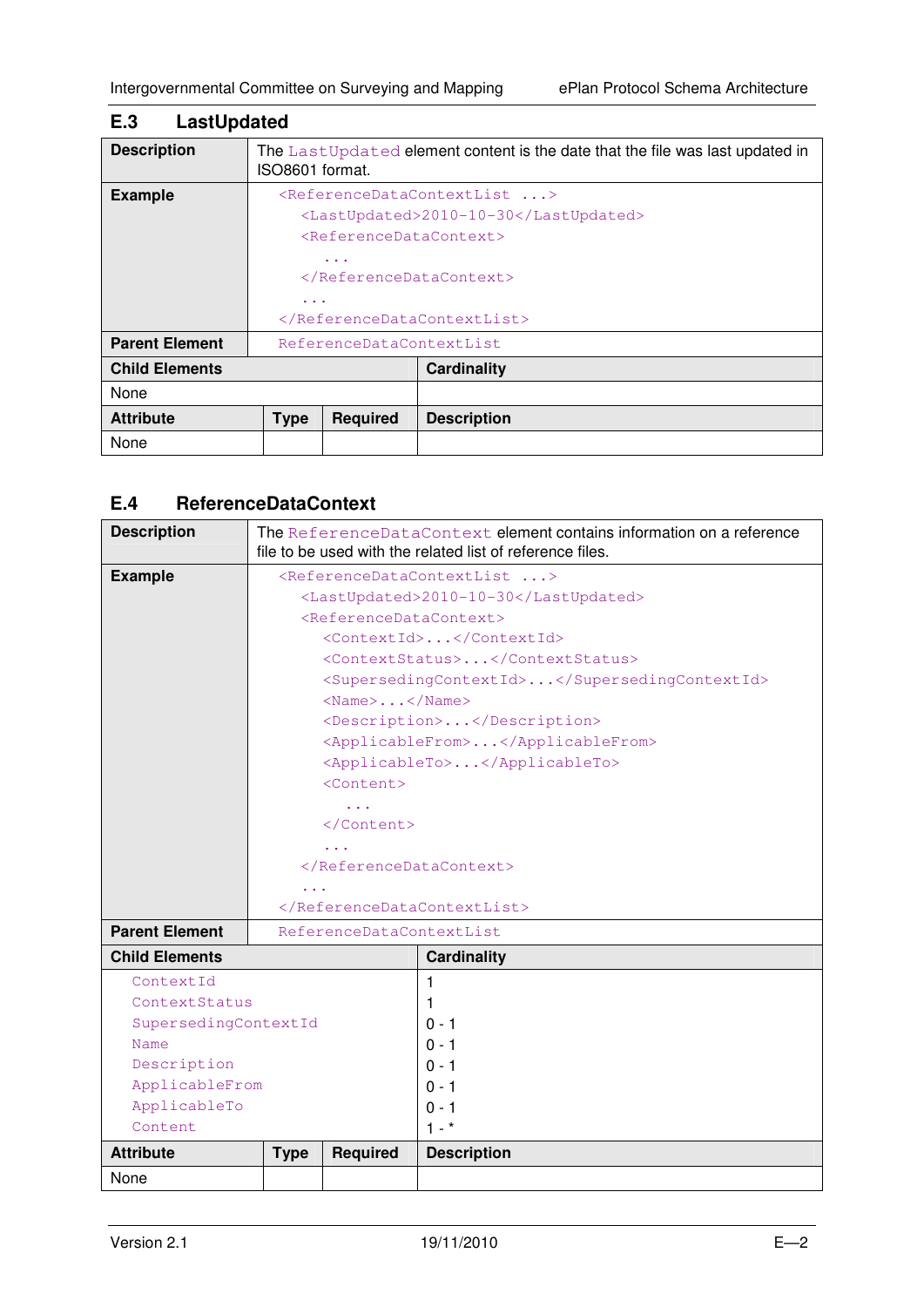| <b>ContextId</b><br>E.5 |                                                       |                                                    |                                                                     |  |
|-------------------------|-------------------------------------------------------|----------------------------------------------------|---------------------------------------------------------------------|--|
| <b>Description</b>      |                                                       |                                                    | The ContextId element contains a unique identifier for the context. |  |
| <b>Example</b>          | <referencedatacontextlist></referencedatacontextlist> |                                                    |                                                                     |  |
|                         |                                                       |                                                    | <lastupdated>2010-10-30</lastupdated>                               |  |
|                         |                                                       | <referencedatacontext></referencedatacontext>      |                                                                     |  |
|                         |                                                       |                                                    | <contextid>NRWQLD-RD-6</contextid>                                  |  |
|                         |                                                       |                                                    | <contextstatus></contextstatus>                                     |  |
|                         |                                                       |                                                    | <supersedingcontextid></supersedingcontextid>                       |  |
|                         |                                                       | $\langle$ Name $\rangle$ $\langle$ /Name $\rangle$ |                                                                     |  |
|                         |                                                       |                                                    | <description></description>                                         |  |
|                         | <applicablefrom></applicablefrom>                     |                                                    |                                                                     |  |
|                         | <applicableto></applicableto>                         |                                                    |                                                                     |  |
|                         | $<$ Content>                                          |                                                    |                                                                     |  |
|                         |                                                       |                                                    |                                                                     |  |
|                         |                                                       |                                                    |                                                                     |  |
|                         | .                                                     |                                                    |                                                                     |  |
|                         |                                                       |                                                    |                                                                     |  |
|                         |                                                       |                                                    |                                                                     |  |
|                         |                                                       |                                                    |                                                                     |  |
| <b>Parent Element</b>   |                                                       | ReferenceDataContext                               |                                                                     |  |
| <b>Child Elements</b>   |                                                       |                                                    | <b>Cardinality</b>                                                  |  |
| None                    |                                                       |                                                    |                                                                     |  |
| <b>Attribute</b>        | <b>Type</b>                                           | <b>Required</b>                                    | <b>Description</b>                                                  |  |
| None                    |                                                       |                                                    |                                                                     |  |

# **E.6 ContextStatus**

| <b>Description</b>    | The ContextStatus element contains the status for the context, which may<br>be Active or Superseded. |  |  |  |  |
|-----------------------|------------------------------------------------------------------------------------------------------|--|--|--|--|
| <b>Example</b>        | <referencedatacontextlist></referencedatacontextlist>                                                |  |  |  |  |
|                       | <lastupdated>2010-10-30</lastupdated>                                                                |  |  |  |  |
|                       | <referencedatacontext></referencedatacontext>                                                        |  |  |  |  |
|                       | <contextid></contextid>                                                                              |  |  |  |  |
|                       | <contextstatus>Active</contextstatus>                                                                |  |  |  |  |
|                       | <supersedingcontextid></supersedingcontextid>                                                        |  |  |  |  |
|                       | $\langle$ Name $\rangle$ $\langle$ /Name $\rangle$                                                   |  |  |  |  |
|                       | <description></description>                                                                          |  |  |  |  |
|                       | <applicablefrom></applicablefrom><br><applicableto></applicableto>                                   |  |  |  |  |
|                       |                                                                                                      |  |  |  |  |
|                       | $<$ Content>                                                                                         |  |  |  |  |
|                       | $\sim$ $\sim$ $\sim$                                                                                 |  |  |  |  |
|                       | $\langle$ /Content>                                                                                  |  |  |  |  |
|                       |                                                                                                      |  |  |  |  |
|                       |                                                                                                      |  |  |  |  |
|                       |                                                                                                      |  |  |  |  |
|                       |                                                                                                      |  |  |  |  |
| <b>Parent Element</b> | ReferenceDataContext                                                                                 |  |  |  |  |
| <b>Child Elements</b> | <b>Cardinality</b>                                                                                   |  |  |  |  |
| None                  |                                                                                                      |  |  |  |  |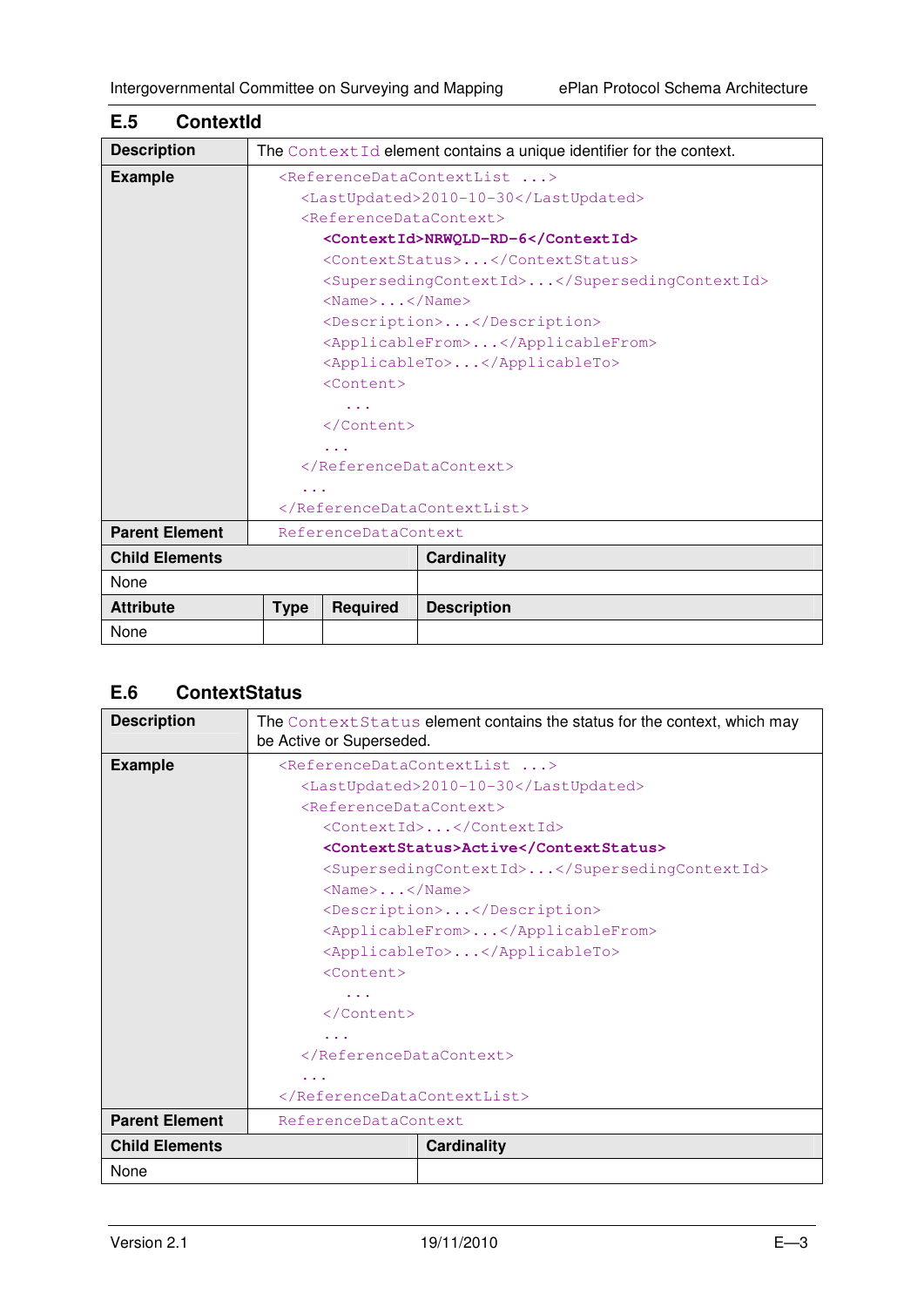| <b>Attribute</b> | <b>Type</b> | Required | <b>Description</b> |
|------------------|-------------|----------|--------------------|
| None             |             |          |                    |

# **E.7 SupersedingContextId**

| <b>Description</b>    | The SupersedingContextId element contains the identifier for the context<br>that supersedes this context. |                                                    |                                                     |  |  |
|-----------------------|-----------------------------------------------------------------------------------------------------------|----------------------------------------------------|-----------------------------------------------------|--|--|
|                       |                                                                                                           |                                                    |                                                     |  |  |
| <b>Example</b>        | <referencedatacontextlist></referencedatacontextlist>                                                     |                                                    |                                                     |  |  |
|                       |                                                                                                           |                                                    | <lastupdated>2010-10-30</lastupdated>               |  |  |
|                       |                                                                                                           | <referencedatacontext></referencedatacontext>      |                                                     |  |  |
|                       |                                                                                                           | <contextid>NRWQLD-RD-6</contextid>                 |                                                     |  |  |
|                       |                                                                                                           |                                                    | <contextstatus>Superseded</contextstatus>           |  |  |
|                       |                                                                                                           |                                                    | <supersedingcontextid>Q-RD-7</supersedingcontextid> |  |  |
|                       |                                                                                                           | $\langle$ Name $\rangle$ $\langle$ /Name $\rangle$ |                                                     |  |  |
|                       |                                                                                                           |                                                    | <description></description>                         |  |  |
|                       |                                                                                                           |                                                    | <applicablefrom></applicablefrom>                   |  |  |
|                       |                                                                                                           | <applicableto></applicableto>                      |                                                     |  |  |
|                       |                                                                                                           | $<$ Content>                                       |                                                     |  |  |
|                       |                                                                                                           | $\sim$ $\sim$ $\sim$                               |                                                     |  |  |
|                       |                                                                                                           |                                                    |                                                     |  |  |
|                       |                                                                                                           |                                                    |                                                     |  |  |
|                       |                                                                                                           |                                                    |                                                     |  |  |
|                       | $\sim$ $\sim$ $\sim$                                                                                      |                                                    |                                                     |  |  |
|                       |                                                                                                           |                                                    |                                                     |  |  |
| <b>Parent Element</b> |                                                                                                           | ReferenceDataContext                               |                                                     |  |  |
| <b>Child Elements</b> |                                                                                                           |                                                    | <b>Cardinality</b>                                  |  |  |
| None                  |                                                                                                           |                                                    |                                                     |  |  |
| <b>Attribute</b>      | <b>Type</b>                                                                                               | <b>Required</b>                                    | <b>Description</b>                                  |  |  |
| None                  |                                                                                                           |                                                    |                                                     |  |  |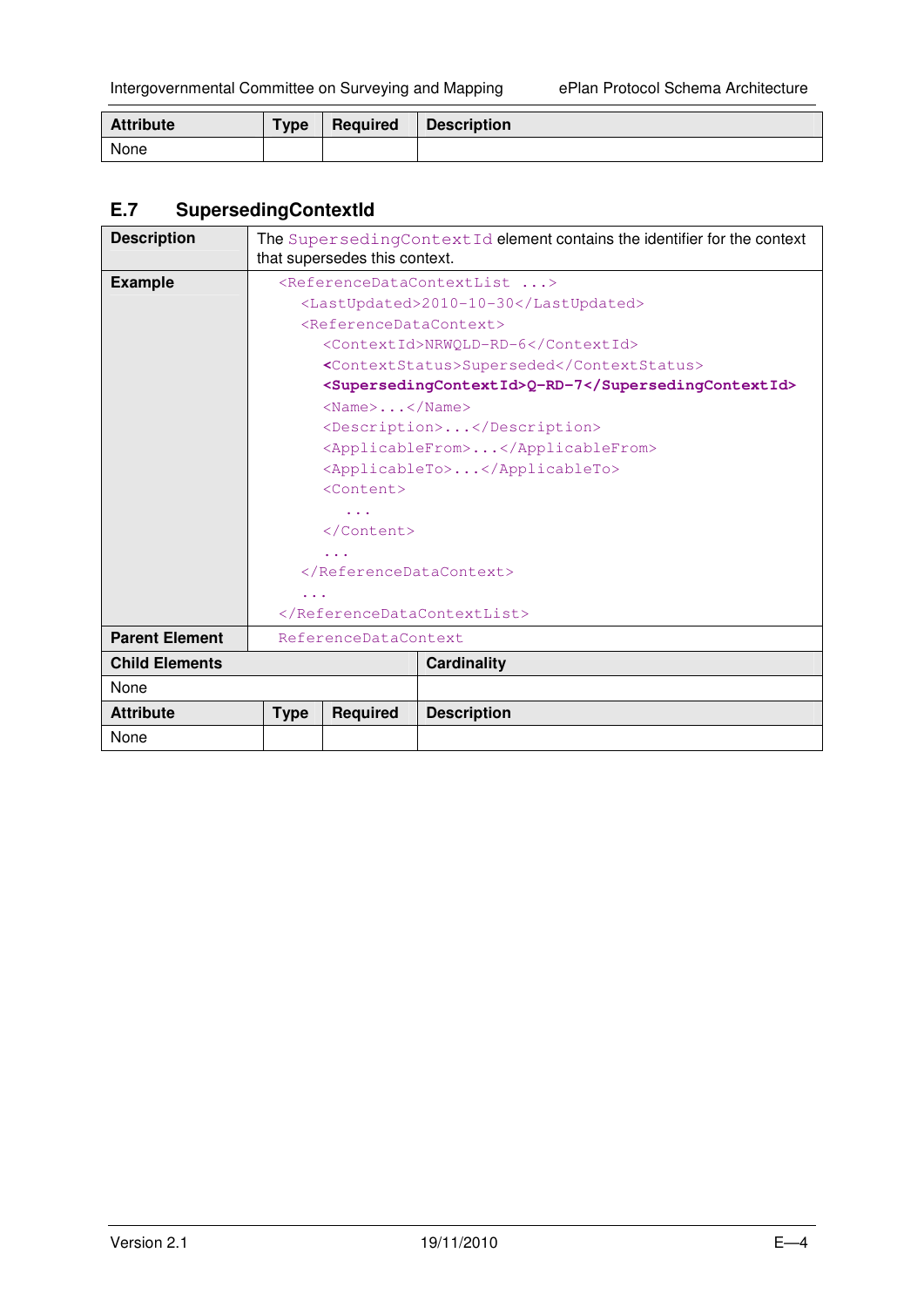| <b>Name</b><br>E.8    |                                               |                                                    |                                                       |  |  |
|-----------------------|-----------------------------------------------|----------------------------------------------------|-------------------------------------------------------|--|--|
| <b>Description</b>    |                                               |                                                    | The Name element contains the name of the context.    |  |  |
| <b>Example</b>        |                                               |                                                    | <referencedatacontextlist></referencedatacontextlist> |  |  |
|                       |                                               |                                                    | <lastupdated>2010-10-30</lastupdated>                 |  |  |
|                       | <referencedatacontext></referencedatacontext> |                                                    |                                                       |  |  |
|                       |                                               |                                                    | <contextid></contextid>                               |  |  |
|                       |                                               |                                                    | <contextstatus></contextstatus>                       |  |  |
|                       |                                               |                                                    | <supersedingcontextid></supersedingcontextid>         |  |  |
|                       |                                               | $\langle$ Name $\rangle$ $\langle$ /Name $\rangle$ |                                                       |  |  |
|                       |                                               |                                                    | <description></description>                           |  |  |
|                       |                                               |                                                    | <applicablefrom></applicablefrom>                     |  |  |
|                       |                                               |                                                    | <applicableto></applicableto>                         |  |  |
|                       | <content></content>                           |                                                    |                                                       |  |  |
|                       |                                               |                                                    |                                                       |  |  |
|                       | $\langle$ /Content>                           |                                                    |                                                       |  |  |
|                       | $\cdots$                                      |                                                    |                                                       |  |  |
|                       |                                               |                                                    |                                                       |  |  |
|                       | $\cdots$                                      |                                                    |                                                       |  |  |
|                       |                                               |                                                    |                                                       |  |  |
| <b>Parent Element</b> | ReferenceDataContext                          |                                                    |                                                       |  |  |
| <b>Child Elements</b> |                                               |                                                    | <b>Cardinality</b>                                    |  |  |
| None                  |                                               |                                                    |                                                       |  |  |
| <b>Attribute</b>      | <b>Type</b>                                   | <b>Required</b>                                    | <b>Description</b>                                    |  |  |
| None                  |                                               |                                                    |                                                       |  |  |

# **E.9 Description**

| <b>Description</b>    | The Description element contains a description of the context, e.g.<br>"Introduces new survey certificates as required by Surveying and Mapping Act,<br>2005". |
|-----------------------|----------------------------------------------------------------------------------------------------------------------------------------------------------------|
| <b>Example</b>        | <referencedatacontextlist></referencedatacontextlist>                                                                                                          |
|                       | <lastupdated>2010-10-30</lastupdated>                                                                                                                          |
|                       | <referencedatacontext></referencedatacontext>                                                                                                                  |
|                       | <contextid></contextid>                                                                                                                                        |
|                       | <contextstatus></contextstatus>                                                                                                                                |
|                       | <supersedingcontextid></supersedingcontextid>                                                                                                                  |
|                       | $\langle$ Name $\rangle$ $\langle$ /Name $\rangle$                                                                                                             |
|                       | <description></description>                                                                                                                                    |
|                       | <applicablefrom></applicablefrom>                                                                                                                              |
|                       | <applicableto></applicableto>                                                                                                                                  |
|                       | $<$ Content>                                                                                                                                                   |
|                       |                                                                                                                                                                |
|                       |                                                                                                                                                                |
|                       |                                                                                                                                                                |
|                       |                                                                                                                                                                |
|                       |                                                                                                                                                                |
|                       |                                                                                                                                                                |
| <b>Parent Element</b> | ReferenceDataContext                                                                                                                                           |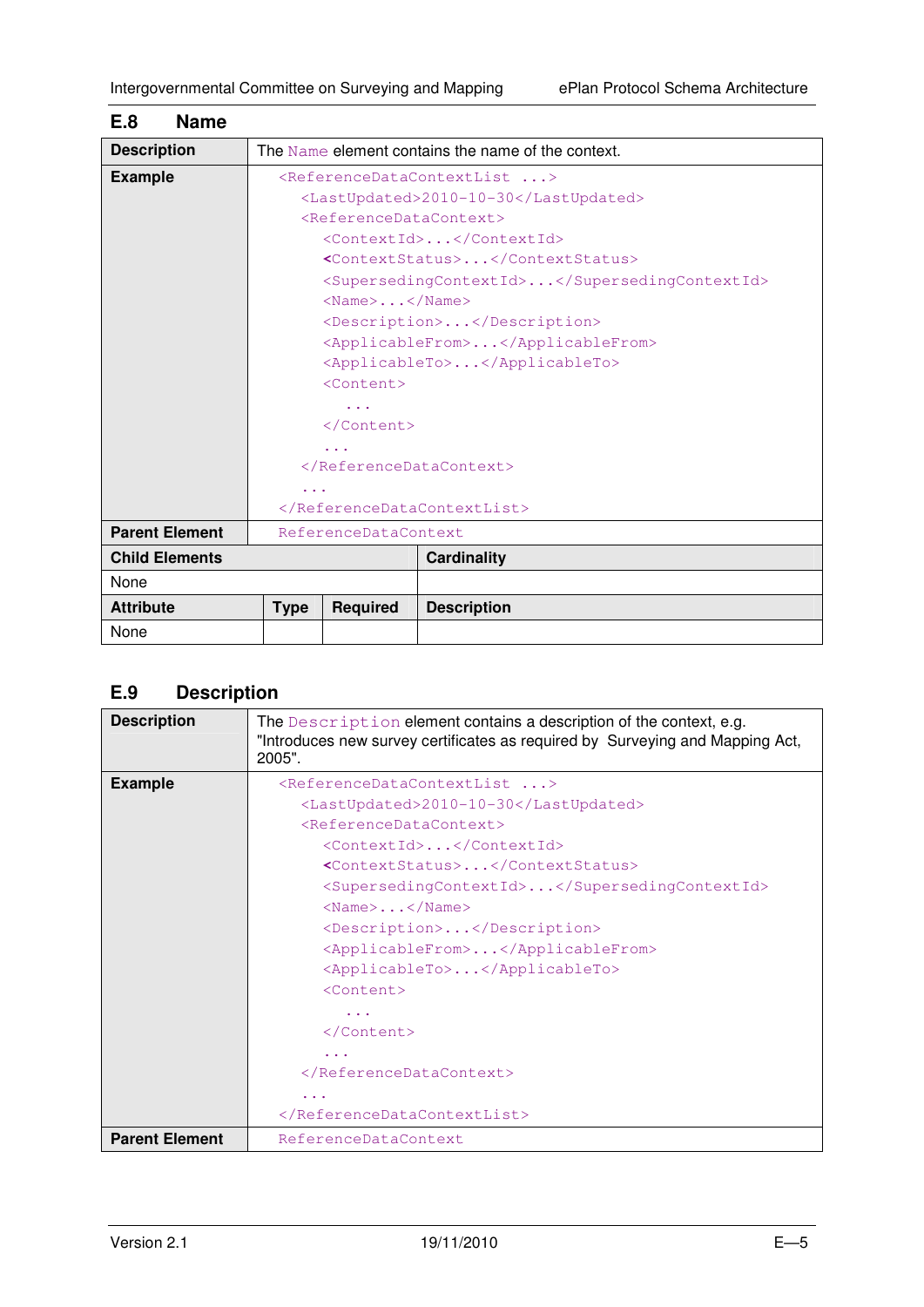| <b>Child Elements</b> |             |          | Cardinality        |
|-----------------------|-------------|----------|--------------------|
| None                  |             |          |                    |
| <b>Attribute</b>      | <b>Type</b> | Required | <b>Description</b> |
| None                  |             |          |                    |

## **E.10 ApplicableFrom**

| <b>Description</b>    | The ApplicableFrom element contains a date in ISO8601 format that<br>specifies the date from which the context is applicable, see $\S 3.2.4$ .<br>Note that ApplicableFrom and ApplicableTo dates can overlap.                                                                                                                                                                                                                                                                                                                                                               |                 |                    |
|-----------------------|------------------------------------------------------------------------------------------------------------------------------------------------------------------------------------------------------------------------------------------------------------------------------------------------------------------------------------------------------------------------------------------------------------------------------------------------------------------------------------------------------------------------------------------------------------------------------|-----------------|--------------------|
| <b>Example</b>        | <referencedatacontextlist><br/><lastupdated>2010-10-30</lastupdated><br/><referencedatacontext><br/><contextid></contextid><br/><contextstatus></contextstatus><br/><supersedingcontextid></supersedingcontextid><br/><math>\langle</math>Name<math>\rangle</math><math>\langle</math>/Name<math>\rangle</math><br/><description></description><br/><applicablefrom></applicablefrom><br/><applicableto></applicableto><br/><math>&lt;</math>Content&gt;<br/><math>\langle</math>/Content&gt;<br/><math>\cdots</math><br/></referencedatacontext></referencedatacontextlist> |                 |                    |
| <b>Parent Element</b> | ReferenceDataContext                                                                                                                                                                                                                                                                                                                                                                                                                                                                                                                                                         |                 |                    |
| <b>Child Elements</b> |                                                                                                                                                                                                                                                                                                                                                                                                                                                                                                                                                                              |                 | <b>Cardinality</b> |
| None                  |                                                                                                                                                                                                                                                                                                                                                                                                                                                                                                                                                                              |                 |                    |
| <b>Attribute</b>      | <b>Type</b>                                                                                                                                                                                                                                                                                                                                                                                                                                                                                                                                                                  | <b>Required</b> | <b>Description</b> |
| None                  |                                                                                                                                                                                                                                                                                                                                                                                                                                                                                                                                                                              |                 |                    |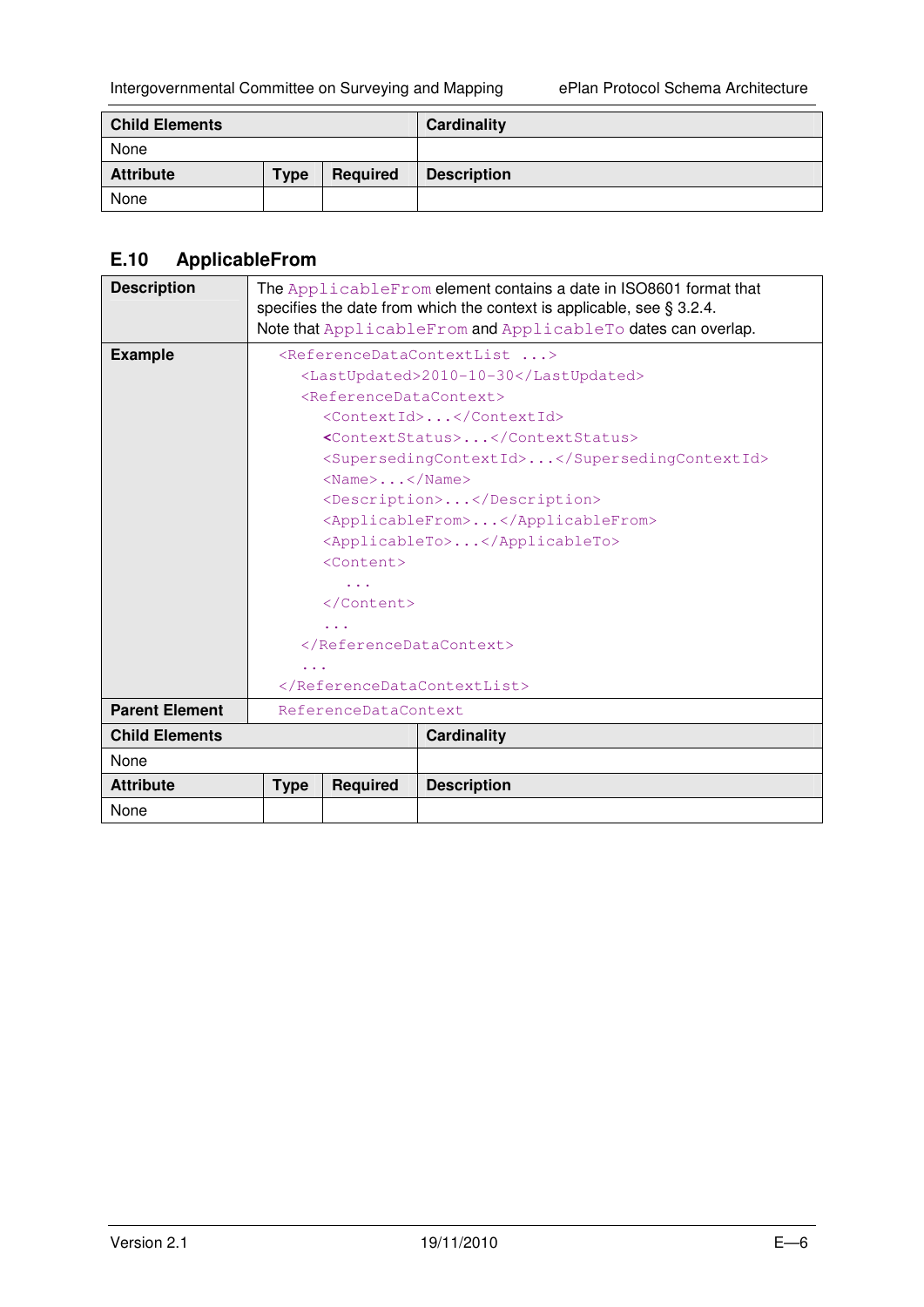| ApplicableTo<br>E.11  |                                                                                                                                                                                                                                                                                                                                                                                                                                                                                                                                               |                 |                                                                                                                                                                                                                    |  |
|-----------------------|-----------------------------------------------------------------------------------------------------------------------------------------------------------------------------------------------------------------------------------------------------------------------------------------------------------------------------------------------------------------------------------------------------------------------------------------------------------------------------------------------------------------------------------------------|-----------------|--------------------------------------------------------------------------------------------------------------------------------------------------------------------------------------------------------------------|--|
| <b>Description</b>    |                                                                                                                                                                                                                                                                                                                                                                                                                                                                                                                                               |                 | The Applicable To element contains a date in ISO8601 format that specifies<br>the date after which the context is not applicable, see $\S 3.2.4$ .<br>Note that ApplicableFrom and ApplicableTo dates can overlap. |  |
| <b>Example</b>        | <referencedatacontextlist><br/><lastupdated>2010-10-30</lastupdated><br/><referencedatacontext><br/><contextid></contextid><br/><contextstatus></contextstatus><br/><supersedingcontextid></supersedingcontextid><br/><math>&lt;</math>Name<math>&gt;</math><math>&lt;</math>/Name<math>&gt;</math><br/><description></description><br/><applicablefrom></applicablefrom><br/><applicableto></applicableto><br/><math>&lt;</math>Content&gt;<br/><math>\langle</math>/Content&gt;<br/></referencedatacontext><br/></referencedatacontextlist> |                 |                                                                                                                                                                                                                    |  |
| <b>Parent Element</b> | ReferenceDataContext                                                                                                                                                                                                                                                                                                                                                                                                                                                                                                                          |                 |                                                                                                                                                                                                                    |  |
| <b>Child Elements</b> |                                                                                                                                                                                                                                                                                                                                                                                                                                                                                                                                               |                 | <b>Cardinality</b>                                                                                                                                                                                                 |  |
| None                  |                                                                                                                                                                                                                                                                                                                                                                                                                                                                                                                                               |                 |                                                                                                                                                                                                                    |  |
| <b>Attribute</b>      | <b>Type</b>                                                                                                                                                                                                                                                                                                                                                                                                                                                                                                                                   | <b>Required</b> | <b>Description</b>                                                                                                                                                                                                 |  |
| None                  |                                                                                                                                                                                                                                                                                                                                                                                                                                                                                                                                               |                 |                                                                                                                                                                                                                    |  |

# **E.12 Content**

| <b>Description</b>    | The Content element contains information on a reference data file to be used<br>for the context. |  |  |  |  |  |  |
|-----------------------|--------------------------------------------------------------------------------------------------|--|--|--|--|--|--|
| <b>Example</b>        | <referencedatacontextlist></referencedatacontextlist>                                            |  |  |  |  |  |  |
|                       | <lastupdated>2010-10-30</lastupdated>                                                            |  |  |  |  |  |  |
|                       | <referencedatacontext></referencedatacontext>                                                    |  |  |  |  |  |  |
|                       | $\cdots$                                                                                         |  |  |  |  |  |  |
|                       | <content></content>                                                                              |  |  |  |  |  |  |
|                       | <contentid></contentid>                                                                          |  |  |  |  |  |  |
|                       | <source/>                                                                                        |  |  |  |  |  |  |
|                       | <sourceversion></sourceversion>                                                                  |  |  |  |  |  |  |
|                       | <description></description>                                                                      |  |  |  |  |  |  |
|                       | <filetype></filetype>                                                                            |  |  |  |  |  |  |
|                       | $\langle$ /Content>                                                                              |  |  |  |  |  |  |
|                       | $\cdots$                                                                                         |  |  |  |  |  |  |
|                       |                                                                                                  |  |  |  |  |  |  |
|                       | $\cdots$                                                                                         |  |  |  |  |  |  |
|                       |                                                                                                  |  |  |  |  |  |  |
| <b>Parent Element</b> | ReferenceDataContext                                                                             |  |  |  |  |  |  |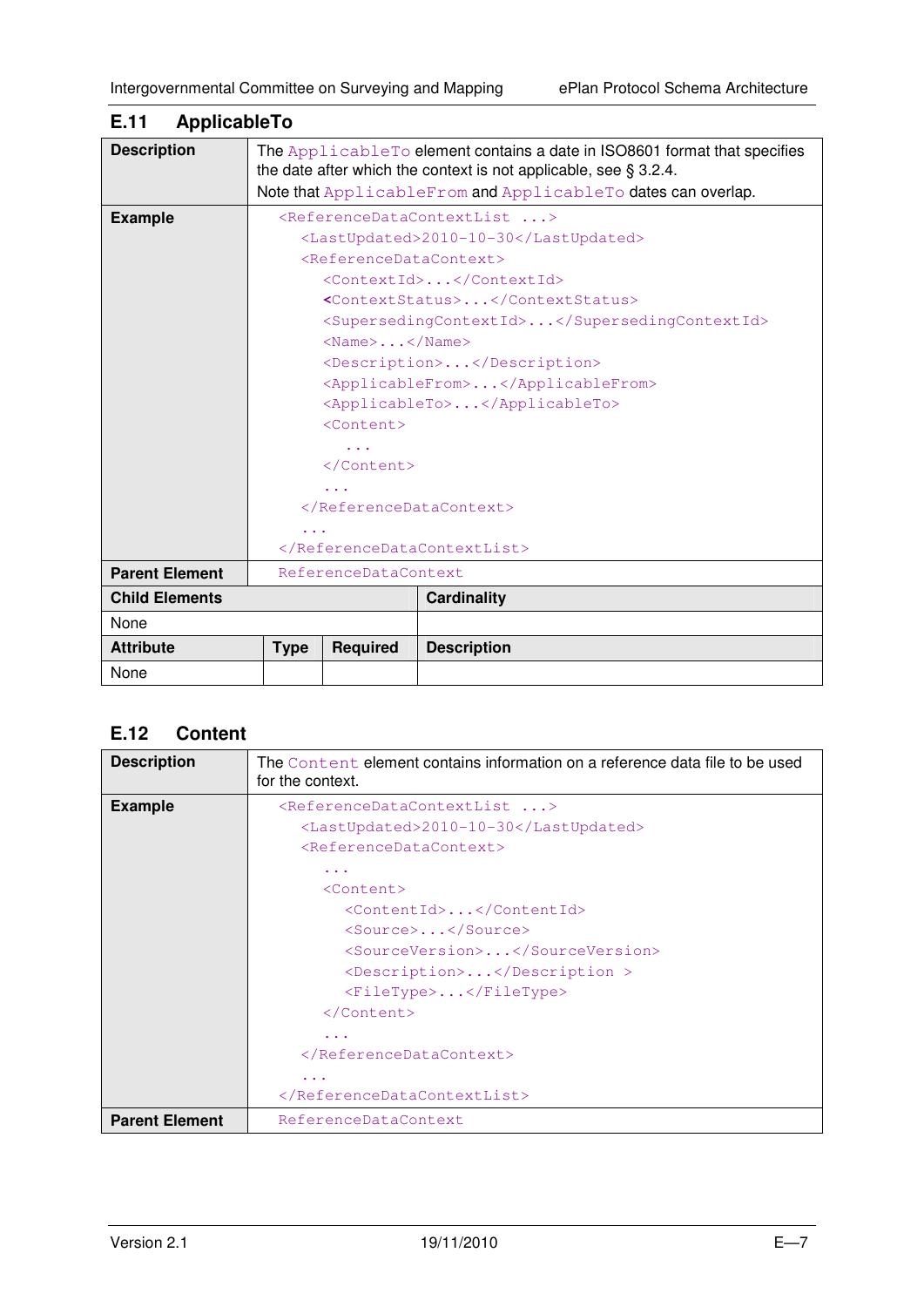| <b>Child Elements</b> |             |                 | <b>Cardinality</b> |
|-----------------------|-------------|-----------------|--------------------|
| ContentId             |             |                 |                    |
| Source                |             |                 |                    |
| SourceVersion         |             |                 |                    |
| Description           |             |                 | $0 - 1$            |
| FileType              |             |                 | $0 - 1$            |
| <b>Attribute</b>      | <b>Type</b> | <b>Required</b> | <b>Description</b> |
| None                  |             |                 |                    |

# **E.13 ContentId**

| <b>Description</b>    | The ContentId element contains a unique identifier for the content. |                                               |                                                       |  |
|-----------------------|---------------------------------------------------------------------|-----------------------------------------------|-------------------------------------------------------|--|
| <b>Example</b>        |                                                                     |                                               | <referencedatacontextlist></referencedatacontextlist> |  |
|                       |                                                                     |                                               | <lastupdated>2010-10-30</lastupdated>                 |  |
|                       |                                                                     | <referencedatacontext></referencedatacontext> |                                                       |  |
|                       | $\sim$ $\sim$ $\sim$                                                |                                               |                                                       |  |
|                       | $<$ Content>                                                        |                                               |                                                       |  |
|                       |                                                                     |                                               | <contentid></contentid>                               |  |
|                       |                                                                     |                                               | <source/>                                             |  |
|                       |                                                                     |                                               | <sourceversion></sourceversion>                       |  |
|                       |                                                                     |                                               | <description></description>                           |  |
|                       | <filetype></filetype>                                               |                                               |                                                       |  |
|                       |                                                                     |                                               |                                                       |  |
|                       | $\cdots$                                                            |                                               |                                                       |  |
|                       |                                                                     |                                               |                                                       |  |
|                       |                                                                     |                                               |                                                       |  |
|                       |                                                                     |                                               |                                                       |  |
| <b>Parent Element</b> | Content                                                             |                                               |                                                       |  |
| <b>Child Elements</b> |                                                                     |                                               | <b>Cardinality</b>                                    |  |
| None                  |                                                                     |                                               |                                                       |  |
| <b>Attribute</b>      | <b>Type</b>                                                         | <b>Required</b>                               | <b>Description</b>                                    |  |
| None                  |                                                                     |                                               |                                                       |  |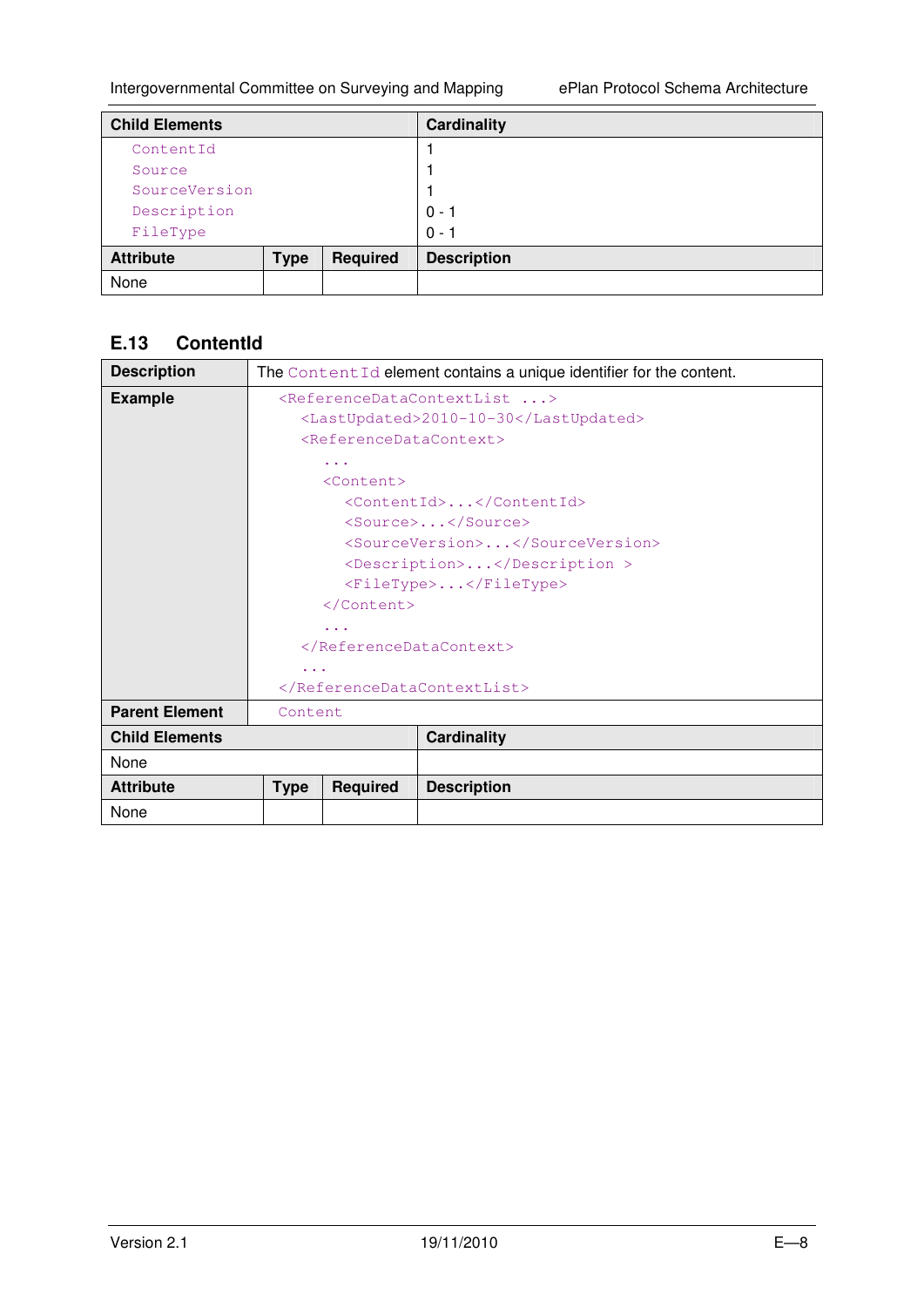| <b>Description</b>    | The ContentId element contains a unique identifier for the content. |                 |                                                       |  |  |
|-----------------------|---------------------------------------------------------------------|-----------------|-------------------------------------------------------|--|--|
| <b>Example</b>        |                                                                     |                 | <referencedatacontextlist></referencedatacontextlist> |  |  |
|                       |                                                                     |                 | <lastupdated>2010-10-30</lastupdated>                 |  |  |
|                       | <referencedatacontext></referencedatacontext>                       |                 |                                                       |  |  |
|                       | $\sim$ $\sim$ $\sim$                                                |                 |                                                       |  |  |
|                       |                                                                     | $<$ Content>    |                                                       |  |  |
|                       |                                                                     |                 | <contentid></contentid>                               |  |  |
|                       |                                                                     |                 | <source/>                                             |  |  |
|                       |                                                                     |                 | <sourceversion></sourceversion>                       |  |  |
|                       | <description></description>                                         |                 |                                                       |  |  |
|                       | <filetype></filetype>                                               |                 |                                                       |  |  |
|                       |                                                                     |                 |                                                       |  |  |
|                       | $\cdots$                                                            |                 |                                                       |  |  |
|                       |                                                                     |                 |                                                       |  |  |
|                       | $\cdots$                                                            |                 |                                                       |  |  |
|                       |                                                                     |                 |                                                       |  |  |
| <b>Parent Element</b> | Content                                                             |                 |                                                       |  |  |
| <b>Child Elements</b> |                                                                     |                 | <b>Cardinality</b>                                    |  |  |
| None                  |                                                                     |                 |                                                       |  |  |
| <b>Attribute</b>      | <b>Type</b>                                                         | <b>Required</b> | <b>Description</b>                                    |  |  |
| None                  |                                                                     |                 |                                                       |  |  |

## **E.14 Source**

# **E.15 SourceVersion**

| <b>Description</b>    | The SourceVersion element contains the version of the reference document<br>in this Content element. |                                               |                                                       |  |  |
|-----------------------|------------------------------------------------------------------------------------------------------|-----------------------------------------------|-------------------------------------------------------|--|--|
| <b>Example</b>        |                                                                                                      |                                               | <referencedatacontextlist></referencedatacontextlist> |  |  |
|                       |                                                                                                      |                                               | <lastupdated>2010-10-30</lastupdated>                 |  |  |
|                       |                                                                                                      | <referencedatacontext></referencedatacontext> |                                                       |  |  |
|                       |                                                                                                      | $\alpha = \alpha = \alpha$                    |                                                       |  |  |
|                       |                                                                                                      | <content></content>                           |                                                       |  |  |
|                       |                                                                                                      |                                               | <contentid></contentid>                               |  |  |
|                       |                                                                                                      |                                               | <source/>                                             |  |  |
|                       |                                                                                                      | <sourceversion></sourceversion>               |                                                       |  |  |
|                       | <description></description>                                                                          |                                               |                                                       |  |  |
|                       | <filetype></filetype>                                                                                |                                               |                                                       |  |  |
|                       |                                                                                                      |                                               |                                                       |  |  |
|                       |                                                                                                      |                                               |                                                       |  |  |
|                       |                                                                                                      |                                               |                                                       |  |  |
|                       | $\cdots$                                                                                             |                                               |                                                       |  |  |
|                       |                                                                                                      |                                               |                                                       |  |  |
| <b>Parent Element</b> | Content                                                                                              |                                               |                                                       |  |  |
| <b>Child Elements</b> |                                                                                                      |                                               | <b>Cardinality</b>                                    |  |  |
| None                  |                                                                                                      |                                               |                                                       |  |  |
| <b>Attribute</b>      | <b>Type</b>                                                                                          | <b>Required</b>                               | <b>Description</b>                                    |  |  |
| None                  |                                                                                                      |                                               |                                                       |  |  |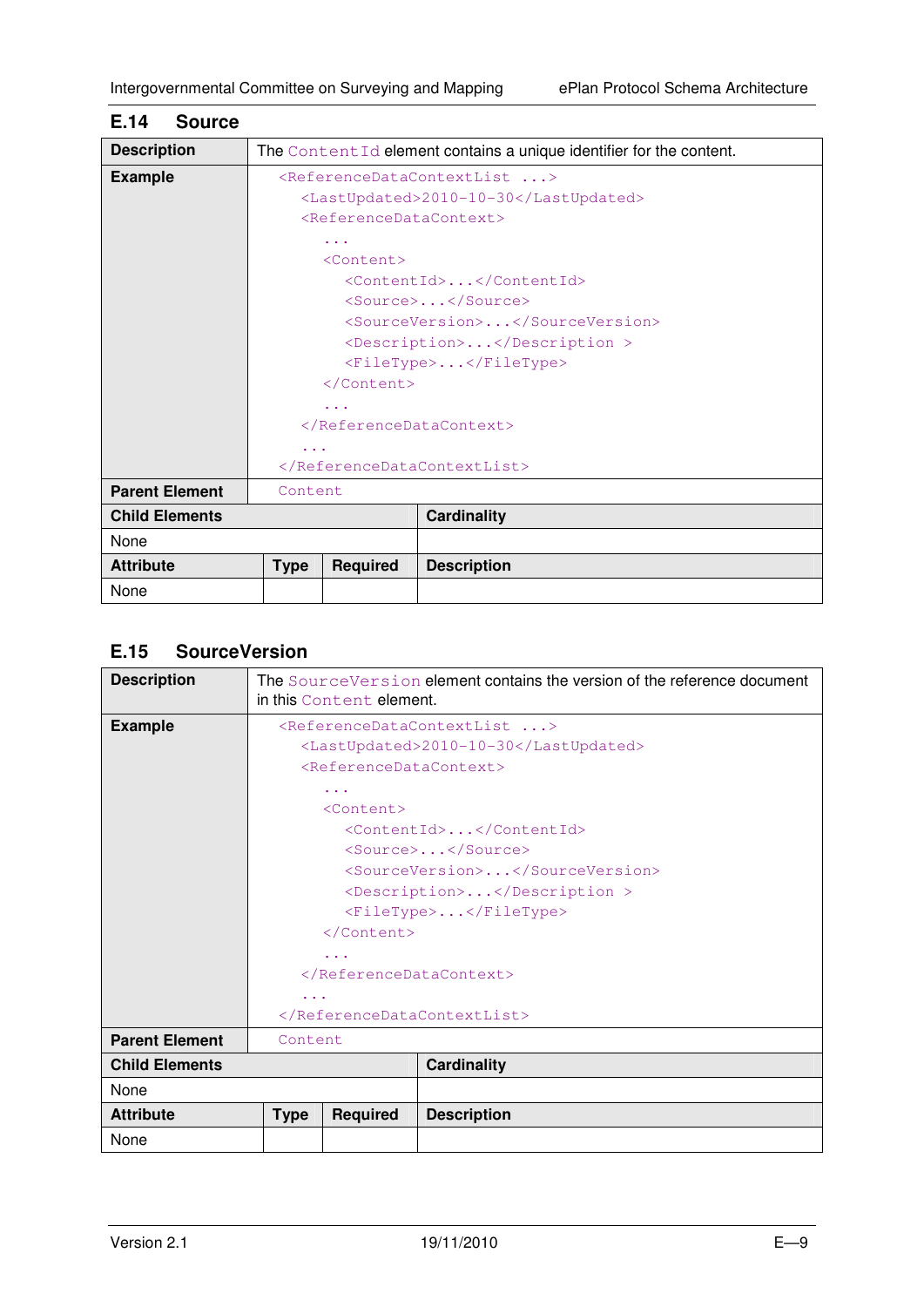| <b>Description</b>    | The Description element contains a brief description of this Content item. |                 |                    |  |  |
|-----------------------|----------------------------------------------------------------------------|-----------------|--------------------|--|--|
| <b>Example</b>        | <referencedatacontextlist></referencedatacontextlist>                      |                 |                    |  |  |
|                       | <lastupdated>2010-10-30</lastupdated>                                      |                 |                    |  |  |
|                       | <referencedatacontext></referencedatacontext>                              |                 |                    |  |  |
|                       | $\cdots$                                                                   |                 |                    |  |  |
|                       | $<$ Content>                                                               |                 |                    |  |  |
|                       | <contentid></contentid>                                                    |                 |                    |  |  |
|                       | $<$ Source> $<$ /Source>                                                   |                 |                    |  |  |
|                       | <sourceversion></sourceversion>                                            |                 |                    |  |  |
|                       | <description></description>                                                |                 |                    |  |  |
|                       | <filetype></filetype>                                                      |                 |                    |  |  |
|                       |                                                                            |                 |                    |  |  |
|                       | $\sim$ $\sim$ $\sim$                                                       |                 |                    |  |  |
|                       | <br>$\cdots$<br>                                                           |                 |                    |  |  |
|                       |                                                                            |                 |                    |  |  |
|                       |                                                                            |                 |                    |  |  |
| <b>Parent Element</b> | Content                                                                    |                 |                    |  |  |
| <b>Child Elements</b> |                                                                            |                 | <b>Cardinality</b> |  |  |
| None                  |                                                                            |                 |                    |  |  |
| <b>Attribute</b>      | <b>Type</b>                                                                | <b>Required</b> | <b>Description</b> |  |  |
| None                  |                                                                            |                 |                    |  |  |

## **E.16 Description**

## **E.17 FileType**

| <b>Description</b>    | The FileType element describes the file type of file source file, e.g. xml, xsd. |                 |                    |  |  |
|-----------------------|----------------------------------------------------------------------------------|-----------------|--------------------|--|--|
| <b>Example</b>        | <referencedatacontextlist></referencedatacontextlist>                            |                 |                    |  |  |
|                       | <lastupdated>2010-10-30</lastupdated>                                            |                 |                    |  |  |
|                       | <referencedatacontext></referencedatacontext>                                    |                 |                    |  |  |
|                       | $\cdots$                                                                         |                 |                    |  |  |
|                       | $<$ Content>                                                                     |                 |                    |  |  |
|                       | <contentid></contentid>                                                          |                 |                    |  |  |
|                       | <source/>                                                                        |                 |                    |  |  |
|                       | <sourceversion></sourceversion>                                                  |                 |                    |  |  |
|                       | <description></description>                                                      |                 |                    |  |  |
|                       | <filetype></filetype>                                                            |                 |                    |  |  |
|                       |                                                                                  |                 |                    |  |  |
|                       | $\cdots$                                                                         |                 |                    |  |  |
|                       |                                                                                  |                 |                    |  |  |
|                       | $\sim$ $\sim$ $\sim$                                                             |                 |                    |  |  |
|                       |                                                                                  |                 |                    |  |  |
| <b>Parent Element</b> | Content                                                                          |                 |                    |  |  |
| <b>Child Elements</b> |                                                                                  |                 | <b>Cardinality</b> |  |  |
| None                  |                                                                                  |                 |                    |  |  |
| <b>Attribute</b>      | <b>Type</b>                                                                      | <b>Required</b> | <b>Description</b> |  |  |
| None                  |                                                                                  |                 |                    |  |  |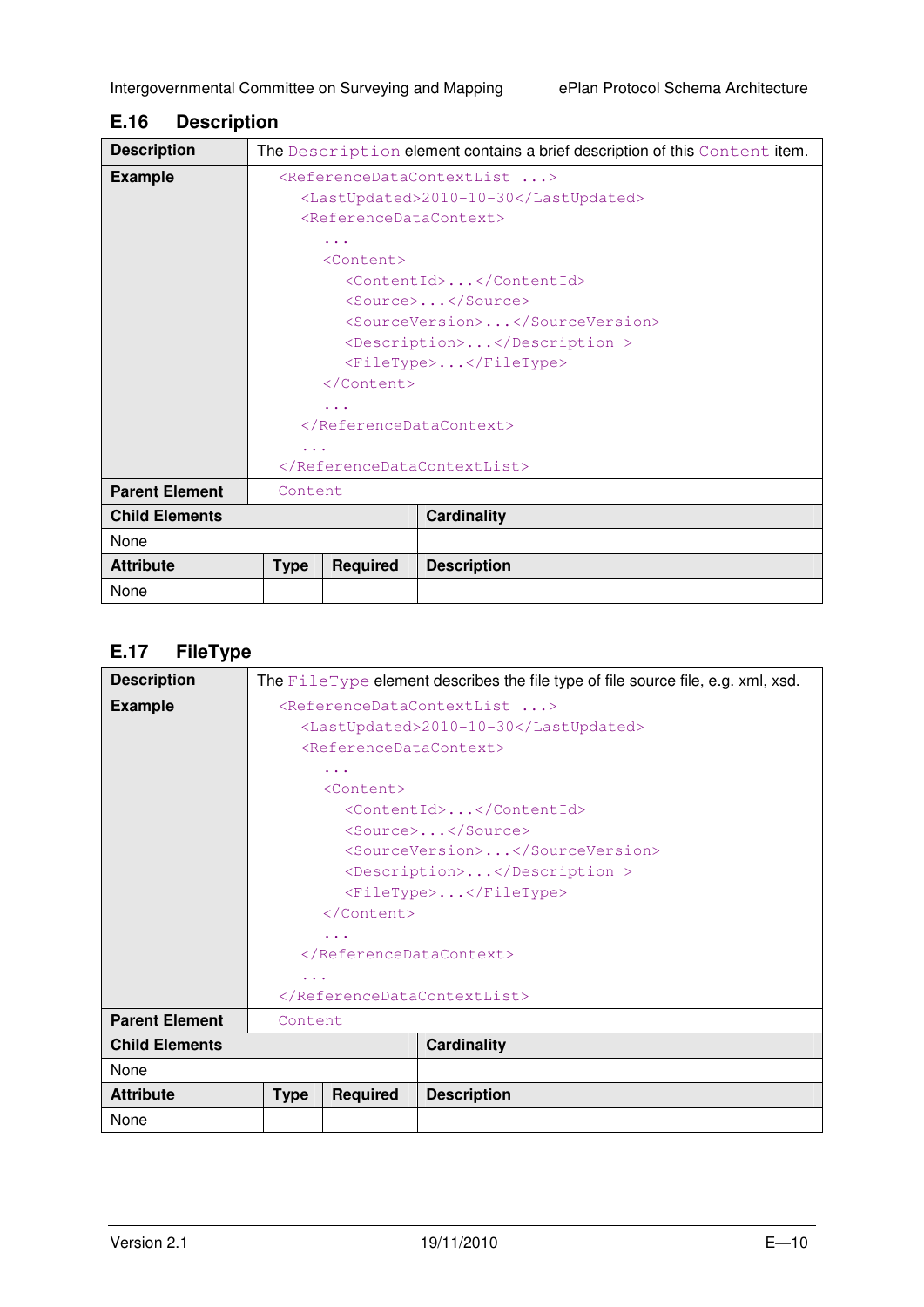#### **E.18 Example Reference Data Context File**

```
<ReferenceDataContextList 
   xmlns="urn:xml:gov:au:icsm:eplan:cif:referencedata:2.0" 
   xmlns:xsi="http://www.w3.org/2001/XMLSchema-instance" 
   xsi:schemaLocation="urn:xml:gov:au:icsm:eplan:cif:referencedata:2.0 
.\xml-gov-au-icsm-eplan-cif-referencedata-2.0.xsd">
  <LastUpdated>2010-11-16</LastUpdated> 
  <ReferenceDataContext> 
     <ContextId>QLD-RD-6</ContextId> 
     <ContextStatus>Active</ContextStatus> 
     <Name>LandXML1.2 Release</Name> 
     <Description>First Release of LandXML1.2 Compliant Schemas for 
     Queensland</Description> 
     <ApplicableFrom>2010-11-16</ApplicableFrom> 
     <Content> 
     <ContentId>enumerations</ContentId> 
        <Source>file://path.to.some.location/xml-gov-au-qld-icsm-eplan-
cif-enumerated-types-1.0.xsd</Source> 
        <SourceVersion>1</SourceVersion> 
        <Description>First Release of 1.2 Compliant Schemas</Description> 
        <FileType>xsd</FileType> 
      </Content> 
      <Content> 
        <ContentId>certificates</ContentId> 
        <Source> file://path.to.some.location/xml-gov-au-qld-icsm-eplan-
cif-survey-certificates-1.0-20101225.xml</Source> 
        <SourceVersion>1</SourceVersion> 
        <Description>First Release of 1.2 Compliant Schemas</Description> 
        <FileType>xml</FileType> 
      </Content> 
      <Content> 
        <ContentId>annotations</ContentId> 
        <Source> file://path.to.some.location/xml-gov-au-qld-icsm-eplan-
cif-annotations-1.0-20101225.xml</Source> 
        <SourceVersion>1</SourceVersion> 
        <Description>First Release of 1.2 Compliant Schemas</Description> 
        <FileType>xml</FileType> 
      </Content> 
   </ReferenceDataContext> 
</ReferenceDataContextList>
```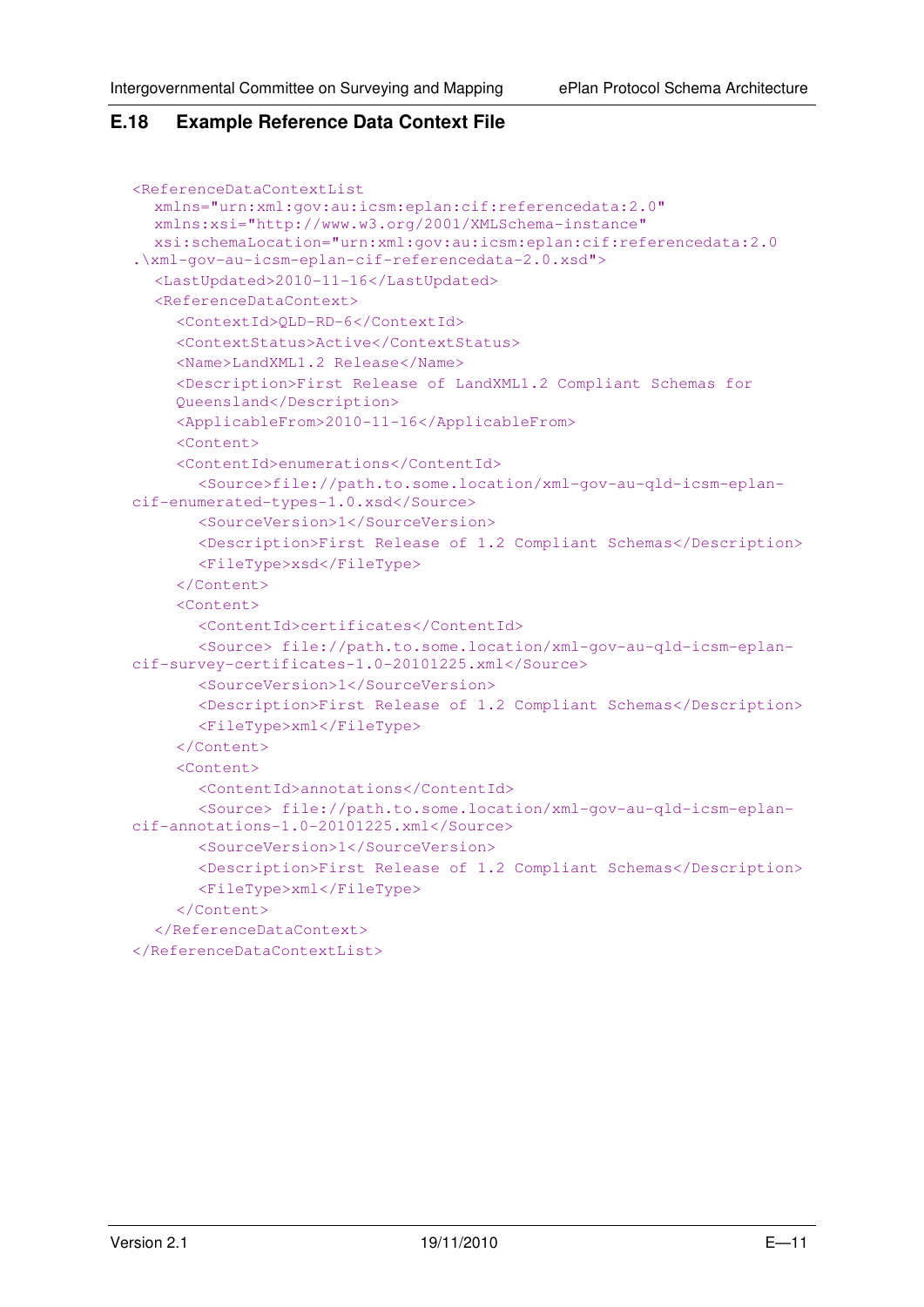# **Appendix F Jurisdictional CIF Schema Implementation Guidelines**

The Jurisdictional CIF Schema is a jurisdictional subset of the ePlan Protocol Schema that is specific to the CIF content requirements of the jurisdiction. Any CIF created against a jurisdictional CIF schema must also successfully validate against the ePlan Protocol Schema and LandXML 1.2.

The differences between the Jurisdictional CIF Schema and its super schemas are the following:

- The exclusion of optional elements specified in the ePlan Protocol Schema.
- The cardinality of elements.
- The usage requirements for attributes.

Optional elements in the ePlan Protocol Schema are those with a cardinality of 0 - \* or 0 - 1. The XML schema specifies a range using the attributes,  $minOccurs$  (first number in the range) and maxOccurs (last number in the range). Any optional element in the ePlan Protocol Schema can be omitted in the Jurisdictional CIF Schema. Elements cannot be introduced into the Jurisdictional CIF Schema if they do not already exist in the ePlan Protocol Schema.

The cardinality of elements can only be modified to a higher restriction level in the Jurisdictional CIF Schema. If an element has a cardinality of 0 - \* in the ePlan Protocol Schema, it can be modified to 1 - \* in the Jurisdictional CIF Schema. However, a cardinality can not be modified from 1 - \* down to 0 - \* as this would allow the exclusion of an element that is mandatory in the ePlan Protocol Schema.

Attribute usage follows the same principles as cardinality. An "optional" attribute can be made "required" in the Jurisdictional CIF Schema but a "required" attribute cannot be made "optional"

#### **F.1 Namespace**

The namespace of this schema should take the form of:

urn:xml-gov-au:**<juris>**:icsm:eplan:cif:protocol:**<version>** 

**<juris>** is replaced with the jurisdiction identifier e.g. "qld" or "vic". **<version>** is replace with the version number of this schema.